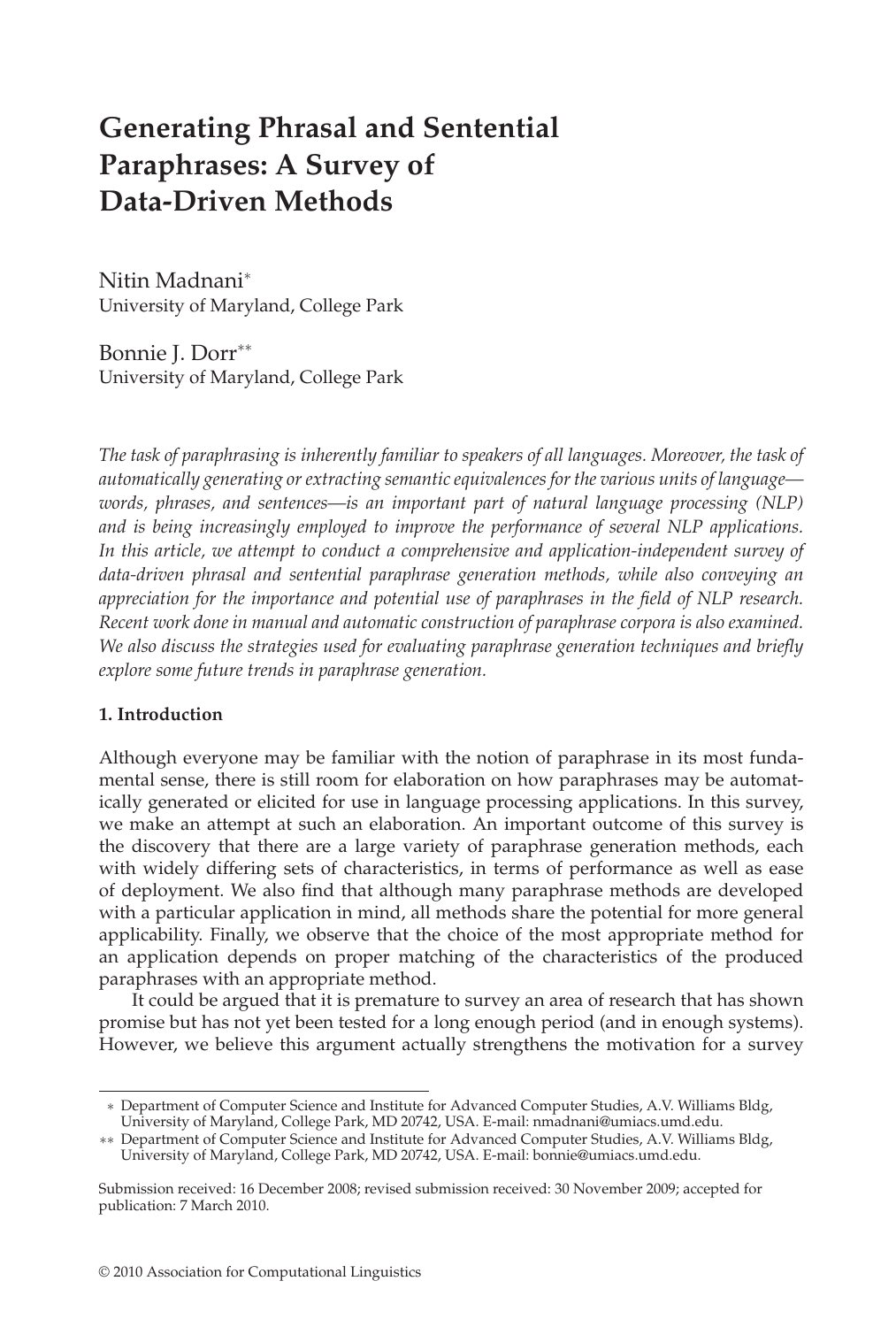that can encourage the community to use paraphrases by providing an applicationindependent, cohesive, and condensed discussion of data-driven paraphrase generation techniques. We should also acknowledge related work that has been done on furthering the community's understanding of paraphrases. Hirst (2003) presents a comprehensive survey of paraphrasing focused on a deep analysis of the nature of a paraphrase. The current survey focuses instead on delineating the salient characteristics of the various paraphrase generation methods with an emphasis on describing how they could be used in several different NLP applications. Both these treatments provide different but valuable perspectives on paraphrasing.

The remainder of this section formalizes the concept of a paraphrase, scopes out the coverage of this survey's discussion, and provides broader context and motivation by discussing applications in which paraphrase generation has proven useful, along with examples. Section 2 briefly describes the tasks of paraphrase recognition and textual entailment and their relationship to paraphrase generation and extraction. Section 3 forms the major contribution of this survey by examining various corpora-based techniques for paraphrase generation, organized by corpus type. Section 4 examines recent work done to construct various types of paraphrase corpora and to elicit human judgments for such corpora. Section 5 considers the task of evaluating the performance of paraphrase generation and extraction techniques. Finally, Section 6 provides a brief glimpse of the future trends in paraphrase generation and Section 7 concludes the survey with a summary.

# **1.1 What is a Paraphrase?**

The concept of paraphrasing is most generally defined on the basis of the principle of semantic equivalence: A **paraphrase** is an alternative surface form in the same language expressing the same semantic content as the original form. Paraphrases may occur at several levels.

Individual lexical items having the same meaning are usually referred to as **lexical paraphrases** or, more commonly, **synonyms**, for example,  $\langle hot, warm \rangle$  and  $\langle eat, consume \rangle$ . However, lexical paraphrasing cannot be restricted strictly to the concept of synonymy. There are several other forms such as **hyperonymy**, where one of the words in the paraphrastic relationship is either more general or more specific than the other, for example, *reply*, *say* and *landlady*, *hostess*.

The term **phrasal paraphrase** refers to phrasal fragments sharing the same semantic content. Although these fragments most commonly take the form of syntactic phrases (*work on*, *soften up* and *take over*, *assume control of*) they may also be patterns with linked variables, for example, *Y was built by X*, *X is the creator of Y*.

Two sentences that represent the same semantic content are termed **sentential paraphrases**, for example, *I finished my work*, *I completed my assignment*. Although it is possible to generate very simple sentential paraphrases by simply substituting words and phrases in the original sentence with their respective semantic equivalents, it is significantly more difficult to generate more interesting ones such as *He needed to make a quick decision in that situation*, *The scenario required him to make a split-second judgment*. Culicover (1968) describes some common forms of sentential paraphrases.

# **1.2 Scope of Discussion**

The idea of paraphrasing has been explored in conjunction with, and employed in, a large number of natural language processing applications. Given the difficulty inherent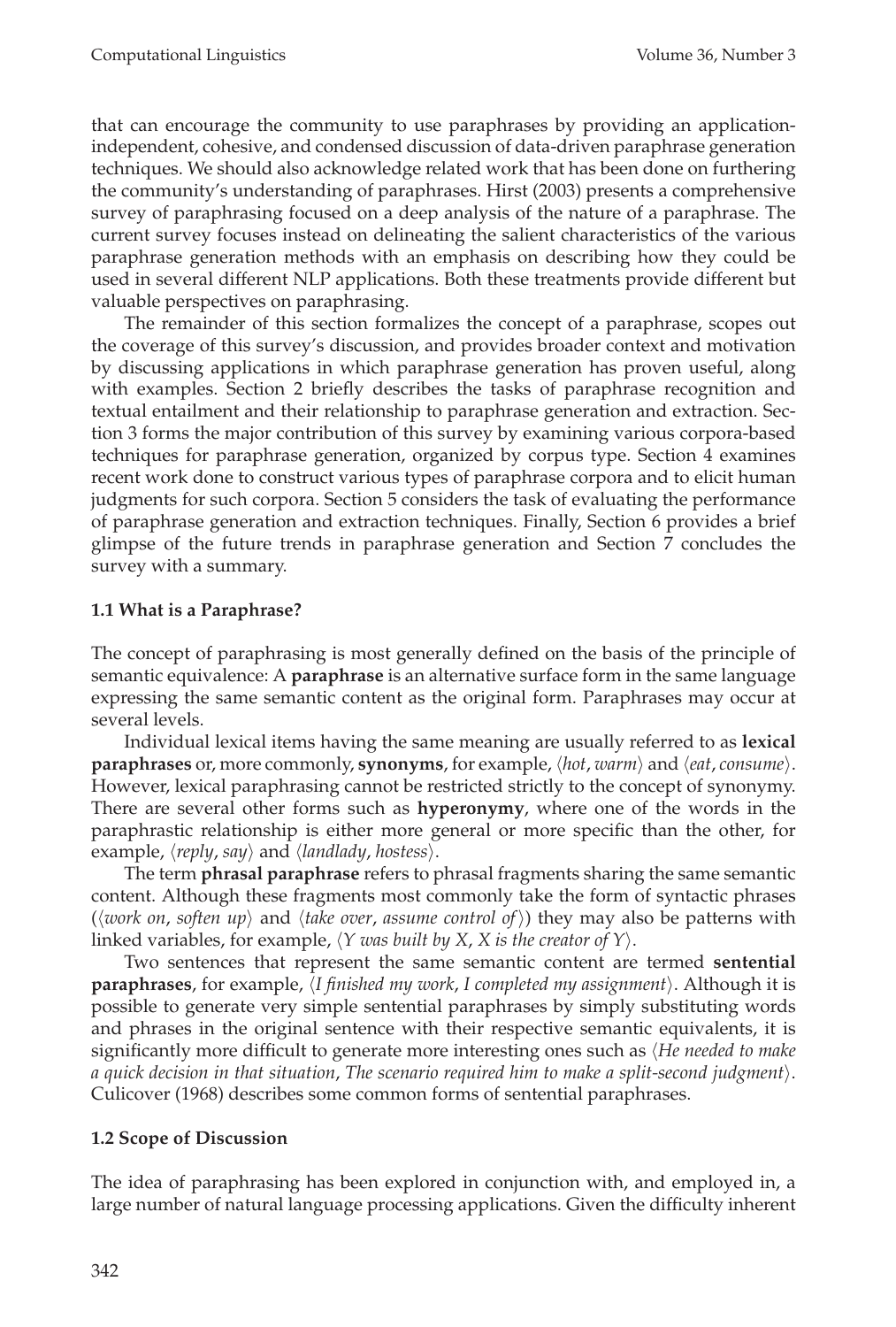in surveying such a diverse task, an unfortunate but necessary remedy is to impose certain limits on the scope of our discussion. In this survey, we will be restricting our discussion to only automatic acquisition of phrasal paraphrases (including paraphrastic patterns) and on generation of sentential paraphrases. More specifically, this entails the exclusion of certain categories of paraphrasing work. However, as a compromise for the interested reader, we do include a relatively comprehensive list of references in this section for the work that is excluded from the survey.

For one, we do not discuss paraphrasing techniques that rely primarily on knowledge-based resources such as dictionaries (Wallis 1993; Fujita et al. 2004), handwritten rules (Fujita et al. 2007), and formal grammars (McKeown 1979; Dras 1999; Gardent, Amoia, and Jacquey 2004; Gardent and Kow 2005). We also refrain from discussing work on purely lexical paraphrasing which usually comprises various ways to cluster words occurring in similar contexts (Inoue 1991; Crouch and Yang 1992; Pereira, Tishby, and Lee 1993; Grefenstette 1994; Lin 1998; Gasperin et al. 2001; Glickman and Dagan 2003; Shimohata and Sumita 2005).<sup>1</sup> Exclusion of general lexical paraphrasing methods obviously implies that other lexical methods developed just for specific applications are also excluded (Bangalore and Rambow 2000; Duclaye, Yvon, and Collin 2003; Murakami and Nasukawa 2004; Kauchak and Barzilay 2006). Methods at the other end of the spectrum that paraphrase supra-sentential units such as paragraphs and entire documents are also omitted from discussion (Hovy 1988; Inui and Nogami 2001; Hallett and Scott 2005; Power and Scott 2005). Finally, we also do not discuss the notion of near-synonymy (Hirst 1995; Edmonds and Hirst 2002).

# **1.3 Applications of Paraphrase Generation**

Before describing the techniques used for paraphrasing, it is essential to examine the broader context of the application of paraphrases. For some of the applications we discuss subsequently, the use of paraphrases in the manner described may not yet be the norm. However, wherever applicable, we cite recent research that promises gains in performance by using paraphrases for these applications. Also note that we only discuss those paraphrasing techniques that can generate the types of paraphrases under examination in this survey: phrasal and sentential.

*1.3.1 Query and Pattern Expansion.* One of the most common applications of paraphrasing is the automatic generation of query variants for submission to information retrieval systems or of patterns for submission to information extraction systems. Culicover (1968) describes one of the earliest theoretical frameworks for query keyword expansion using paraphrases. One of the earliest works to implement this approach (Spärck-Jones and Tait 1984) generates several simple variants for compound nouns in queries submitted to a technical information retrieval system. For example:

> Original : *circuit details* Variant 1 : *details about the circuit* Variant 2 : *the details of circuits*

<sup>1</sup> Inferring words to be similar based on similar contexts can be thought of as the most common instance of employing **distributional similarity**. The concept of distributional similarity also turns out to be quite important for phrasal paraphrase generation and is discussed in more detail in Section 3.1.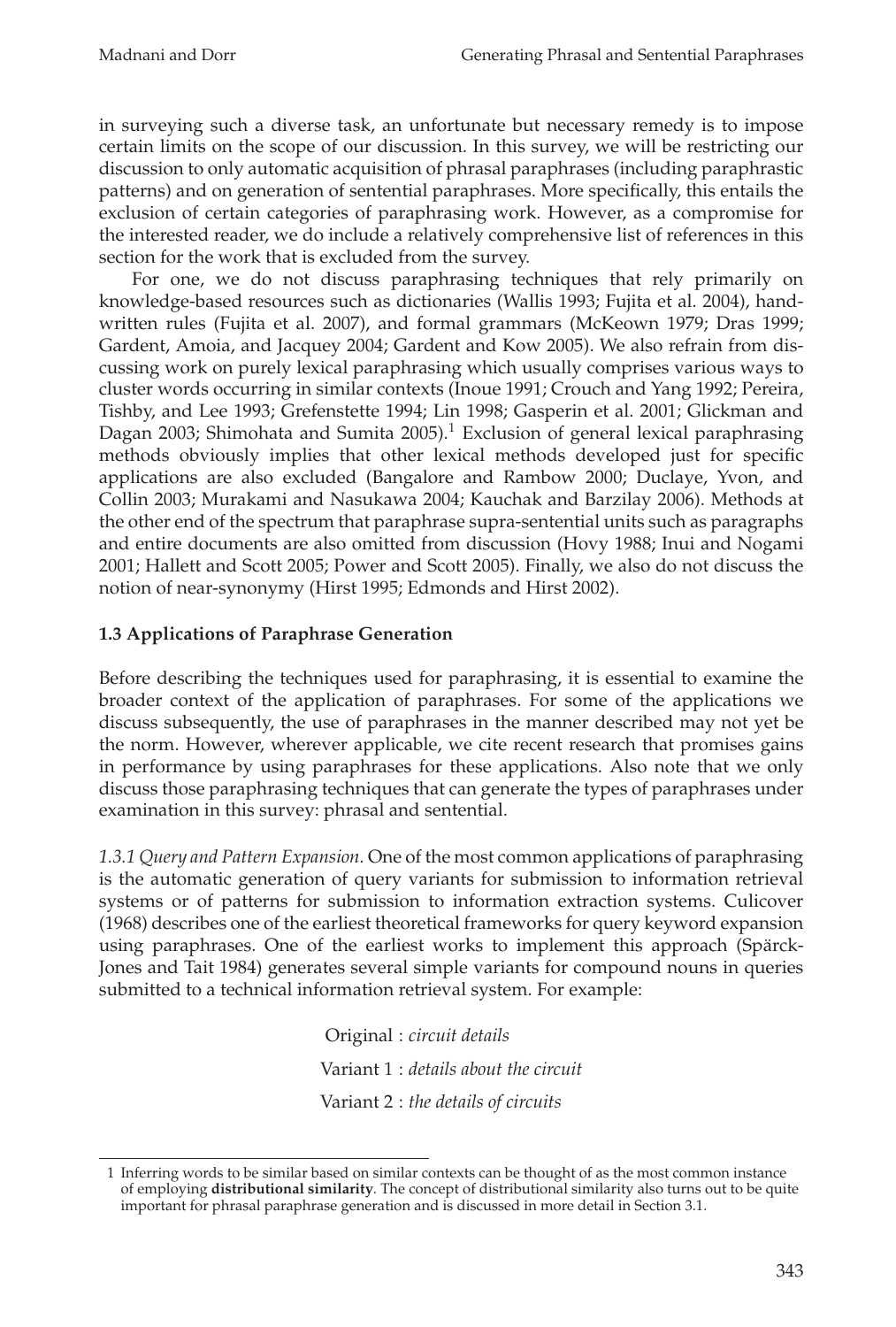In fact, in recent years, the information retrieval community has extensively explored the task of query expansion by applying paraphrasing techniques to generate similar or related queries (Beeferman and Berger 2000; Jones et al. 2006; Sahami and Hellman 2006; Metzler, Dumais, and Meek 2007; Shi and Yang 2007). The generation of paraphrases in these techniques is usually effected by utilizing the *query log* (a log containing the record of all queries submitted to the system) to determine semantic similarity. Jacquemin (1999) generates morphological, syntactic, and semantic variants for phrases in the agricultural domain. For example:

> Original : *simultaneous measurements* Variant : *concurrent measures* Original : *development area* Variant : *area of growth*

Ravichandran and Hovy (2002) use semi-supervised learning to induce several paraphrastic patterns for each question type and use them in an open-domain question answering system. For example, for the INVENTOR question type, they generate:

> Original : *X was invented by Y* Variant 1 : *Y's invention of X* Variant 2 : *Y, inventor of X*

Riezler et al. (2007) expand a query by generating *n*-best paraphrases for the query (via a pivot-based sentential paraphrasing model employing bilingual parallel corpora, detailed in Section 3) and then using any new words introduced therein as additional query terms. For example, for the query *how to live with cat allergies*, they may generate the following two paraphrases. The novel words in the two paraphrases are highlighted in bold and are used to expand the original query:

> P1 : **ways** *to live with* **feline allergy** P2 : *how to* **deal** *with cat* **allergens**

Finally, paraphrases have also been used to improve the task of relation extraction (Romano et al. 2006). Most recently, Bhagat and Ravichandran (2008) collect paraphrastic patterns for relation extraction by applying semi-supervised paraphrase induction to a very large monolingual corpus. For example, for the relation of "acquisition," they collect:

> Original : *X agreed to buy Y* Variant 1 : *X completed its acquisition of Y* Variant 2 : *X purchased Y*

*1.3.2 Expanding Sparse Human Reference Data for Evaluation.* A large percentage of NLP applications are evaluated by having human annotators or subjects carry out the same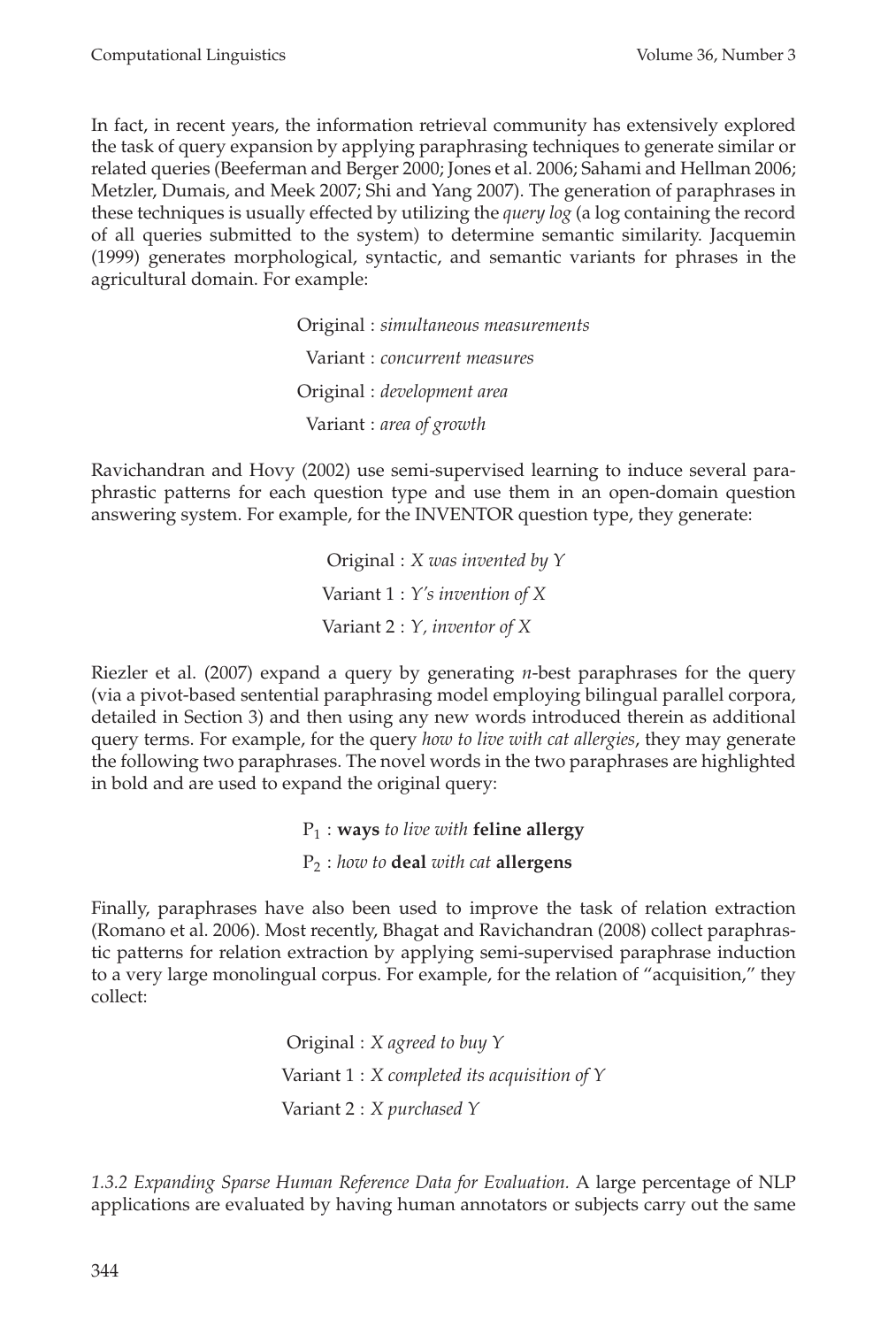task for a given set of data and using the output so created as a reference against which to measure the performance of the system. The two applications where comparison against human-authored reference output has become the norm are machine translation and document summarization.

In machine translation evaluation, the translation hypotheses output by a machine translation system are evaluated against reference translations created by human translators by measuring the *n*-gram overlap between the two (Papineni et al. 2002). However, it is impossible for a single reference translation to capture all possible verbalizations that can convey the same semantic content. This may unfairly penalize translation hypotheses that have the same meaning but use *n*-grams that are not present in the reference. For example, the given system output *S* will not have a high score against the reference *R* even though it conveys precisely the same semantic content:

- *S*: *We must consider the entire community.*
- *R*: *We must bear in mind the community as a whole.*

One solution is to use multiple reference translations, which is expensive. An alternative solution, tried in a number of recent approaches, is to address this issue by allowing the evaluation process to take into account paraphrases of phrases in the reference translation so as to award credit to parts of the translation hypothesis that are semantically, even if not lexically, correct (Owczarzak et al. 2006; Zhou, Lin, and Hovy 2006).

In evaluation of document summarization, automatically generated summaries (**peers**) are also evaluated against reference summaries created by human authors (**models**). Zhou et al. (2006) propose a new metric called ParaEval that leverages an automatically extracted database of phrasal paraphrases to inform the computation of *n*-gram overlap between peer summaries and multiple model summaries.

*1.3.3 Machine Translation.* Besides being used in evaluation of machine translation systems, paraphrasing has also been applied to directly improve the translation process. Callison-Burch, Koehn, and Osborne (2006) use automatically induced paraphrases to improve a statistical phrase-based machine translation system. Such a system works by dividing the given sentence into phrases and translating each phrase individually by looking up its translation in a table. The coverage of the translation system is improved by allowing any source phrase that does not have a translation in the table to use the translation of one of its paraphrases. For example, if a given Spanish sentence contains the phrase *presidente de Brazil* but the system does not have a translation for it, another Spanish phrase such as *presidente brasile˜no* may be automatically detected as a paraphrase of *presidente de Brazil*; then if the translation table contains a translation for the paraphrase, the system can use the same translation for the given phrase. Therefore, paraphrasing allows the translation system to properly handle phrases that it does not otherwise know how to translate.

Another important issue for statistical machine translation systems is that of **reference sparsity**. The fundamental problem that translation systems have to face is that there is no such thing as *the* correct translation for any sentence. In fact, any given source sentence can often be translated into the target language in many valid ways. Because there can be many "correct answers," almost all models employed by SMT systems require, in addition to a large bitext, a held-out development set comprising multiple high-quality, human-authored reference translations in the target language in order to tune their parameters relative to a translation quality metric. However, given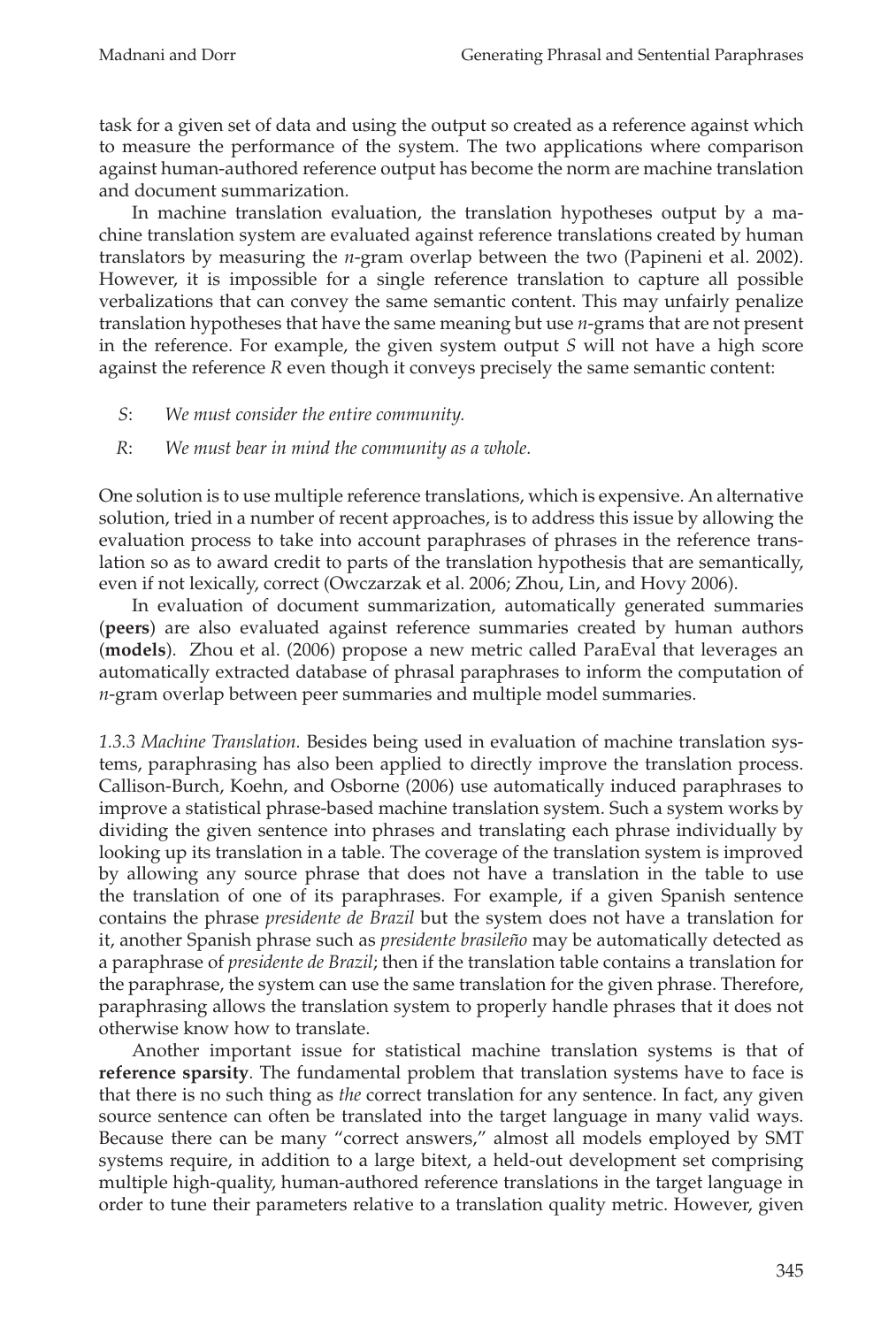the time and cost implications of such a process, most such data sets usually have only a single reference translation. Madnani et al. (2007, 2008b) generate sentential paraphrases and use them to expand the available reference translations for such sets so that the machine translation system can learn a better set of system parameters.

## **2. Paraphrase Recognition and Textual Entailment**

A problem closely related to, and as important as, generating paraphrases is that of assigning a quantitative measurement to the semantic similarity of two phrases (Fujita and Sato 2008a) or even two given pieces of text (Corley and Mihalcea 2005; Uzuner and Katz 2005). A more complex formulation of the task would be to detect or recognize which sentences in the two texts are paraphrases of each other (Brockett and Dolan 2005; Marsi and Krahmer 2005a; Wu 2005; Joao, Das, and Pavel 2007a, 2007b; Das and ` Smith 2009; Malakasiotis 2009). Both of these task formulations fall under the category of paraphrase detection or recognition. The latter formulation of the task has become popular in recent years (Dolan and Dagan 2005) and paraphrase generation techniques that require monolingual parallel or comparable corpora (discussed in Section 3) can benefit immensely from this task. In general, paraphrase recognition can be very helpful for several NLP applications. Two examples of such applications are text-to-text generation and information extraction.

Text-to-text generation applications rely heavily on paraphrase recognition. For a multi-document summarization system, detecting redundancy is a very important concern because two sentences from different documents may convey the same semantic content and it is important not to repeat the same information in the summary. On this note, Barzilay and McKeown (2005) exploit the redundancy present in a given set of sentences by detecting paraphrastic parts and fusing them into a single coherent sentence. Recognizing similar semantic content is also critical for text simplification systems (Marsi and Krahmer 2005b).

Information extraction enables the detection of regularities of information structure—events which are reported many times, about different individuals and in different forms—and making them explicit so that they can be processed and used in other ways. Sekine (2006) shows how to use paraphrase recognition to cluster together extraction patterns to improve the cohesion of the extracted information.

Another recently proposed natural language processing task is that of recognizing **textual entailment**: A piece of text *T* is said to entail a hypothesis *H* if humans reading *T* will infer that *H* is most likely true. The observant reader will notice that, in this sense, the task of paraphrase recognition can simply be formulated as bidirectional entailment recognition. The task of recognizing entailment is an application-independent task and has important ramifications for almost all other language processing tasks that can derive benefit from some form of applied semantic inference. For this reason, the task has received noticeable attention in the research community and annual communitywide evaluations of entailment systems have been held in the form of the Recognizing Textual Entailment (RTE) Challenges (Dagan, Glickman, and Magnini 2006; Bar-Haim et al. 2007; Sekine et al. 2007; Giampiccolo et al. 2008).

Looking towards the future, Dagan (2008) suggests that the textual entailment task provides a comprehensive framework for semantic inference and argues for building a concrete inference engine that not only recognizes entailment but also searches for all entailing texts given an entailment hypothesis *H* and, conversely, generates all entailed statements given a text *T*. Given such an engine, Dagan claims that paraphrase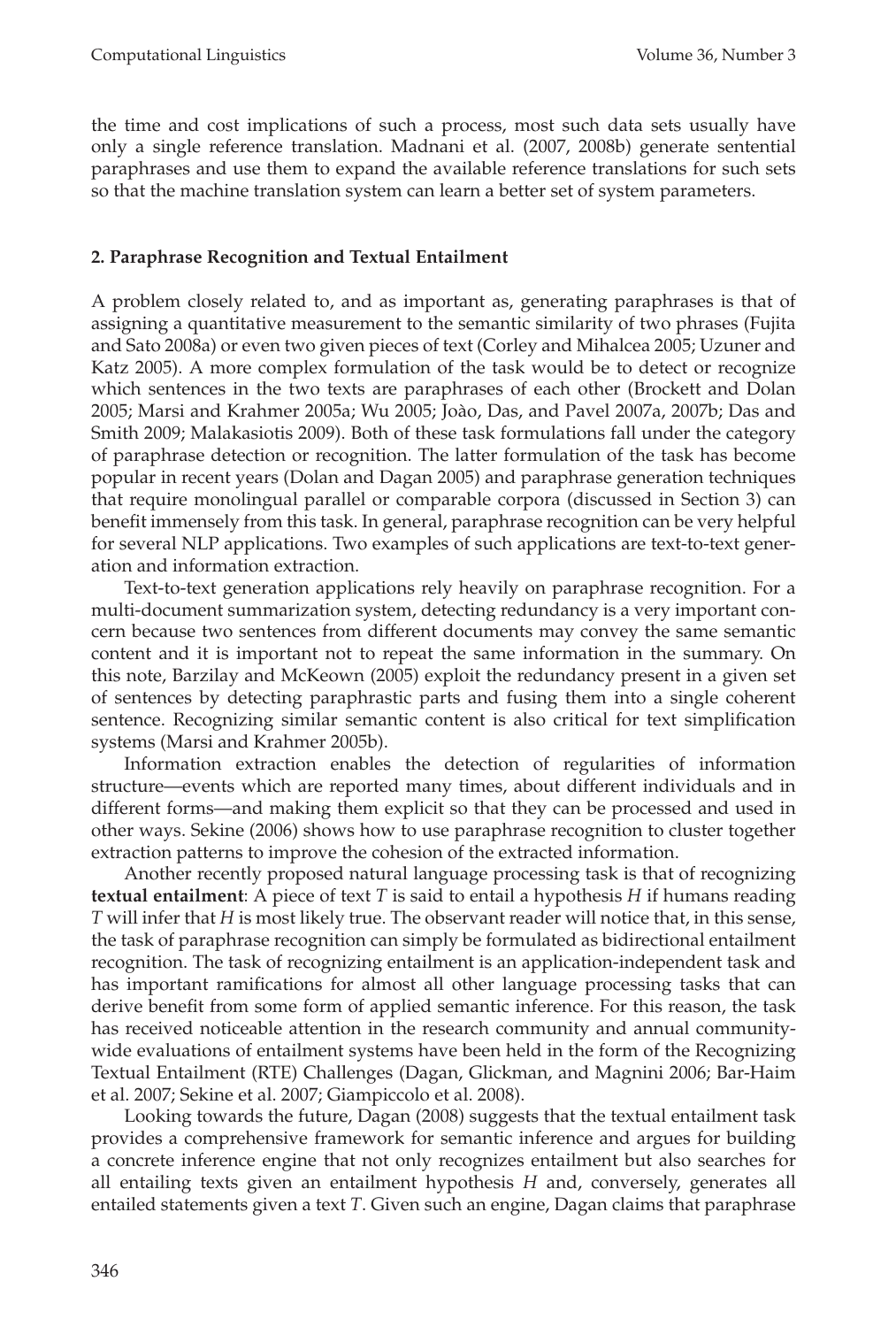generation is simply a matter of generating all entailed statements given any sentence. Although this is a very attractive proposition that defines both paraphrase generation and recognition in terms of textual entailment, there are some important caveats. For example, textual entailment cannot guarantee that the entailed hypothesis *H* captures all of the same meaning as the given text *T*. Consider the following example:

- *T*: *Yahoo's buyout of Overture was finalized.*
- *H*1: *Yahoo bought Overture.*
- *H*2: *Overture is now owned by Yahoo.*

Although both  $H_1$  and  $H_2$  are entailed by *T*, they are not strictly paraphrases of *T* because some of the semantic content has not been carried over. This must be an important consideration when building the proposed entailment engine. Of course, even these approximately semantically equivalent constructions may prove useful in an appropriate downstream application.

The relationship between paraphrasing and entailment is more tightly entwined than it might appear. Entailment recognition systems sometimes rely on the use of paraphrastic templates or patterns as inputs (Iftene 2009) and might even use paraphrase recognition to improve their performance (Bosma and Callison-Burch 2007). In fact, examination of some RTE data sets in an attempt to quantitatively determine the presence of paraphrases has shown that a large percentage of the set consists of paraphrases rather than typical entailments (Bayer et al. 2005; Garoufi 2007). It has also been observed that, in the entailment challenges, it is relatively easy for submitted systems to recognize constructions that partially overlap in meaning (approximately paraphrastic) from those that are actually bound by an entailment relation. On the flip side, work has also been done to extend entailment recognition techniques for the purpose of paraphrase recognition (Rus, McCarthy, and Lintean 2008).

Detection of semantic similarity and, to some extent, that of bidirectional entailment is usually an implicit part of paraphrase generation. However, given the interesting and diverse work that has been done in both these areas, we feel that any significant discussion beyond the treatment above merits a separate, detailed survey.

# **3. Paraphrasing with Corpora**

In this section, we explore in detail the data-driven paraphrase generation approaches that have emerged and have become extremely popular in the last decade or so. These corpus-based methods have the potential of covering a much wider range of paraphrasing phenomena and the advantage of widespread availability of corpora.

We organize this section by the type of corpora used to generate the paraphrases: a single monolingual corpus, monolingual comparable corpora, monolingual parallel corpora, and bilingual parallel corpora. This form of organization, in our opinion, is the most instructive because most of the algorithmic decisions made for paraphrase generation will depend heavily on the type of corpus used. For instance, it is reasonable to assume that a different set of considerations will be paramount when using a large single monolingual corpus than when using bilingual parallel corpora.

However, before delving into the actual paraphrasing methods, we believe that it would be very useful to explain the motivation behind distributional similarity, an extremely popular technique that can be used for paraphrase generation with several different types of corpora. We devote the following section to such an explanation.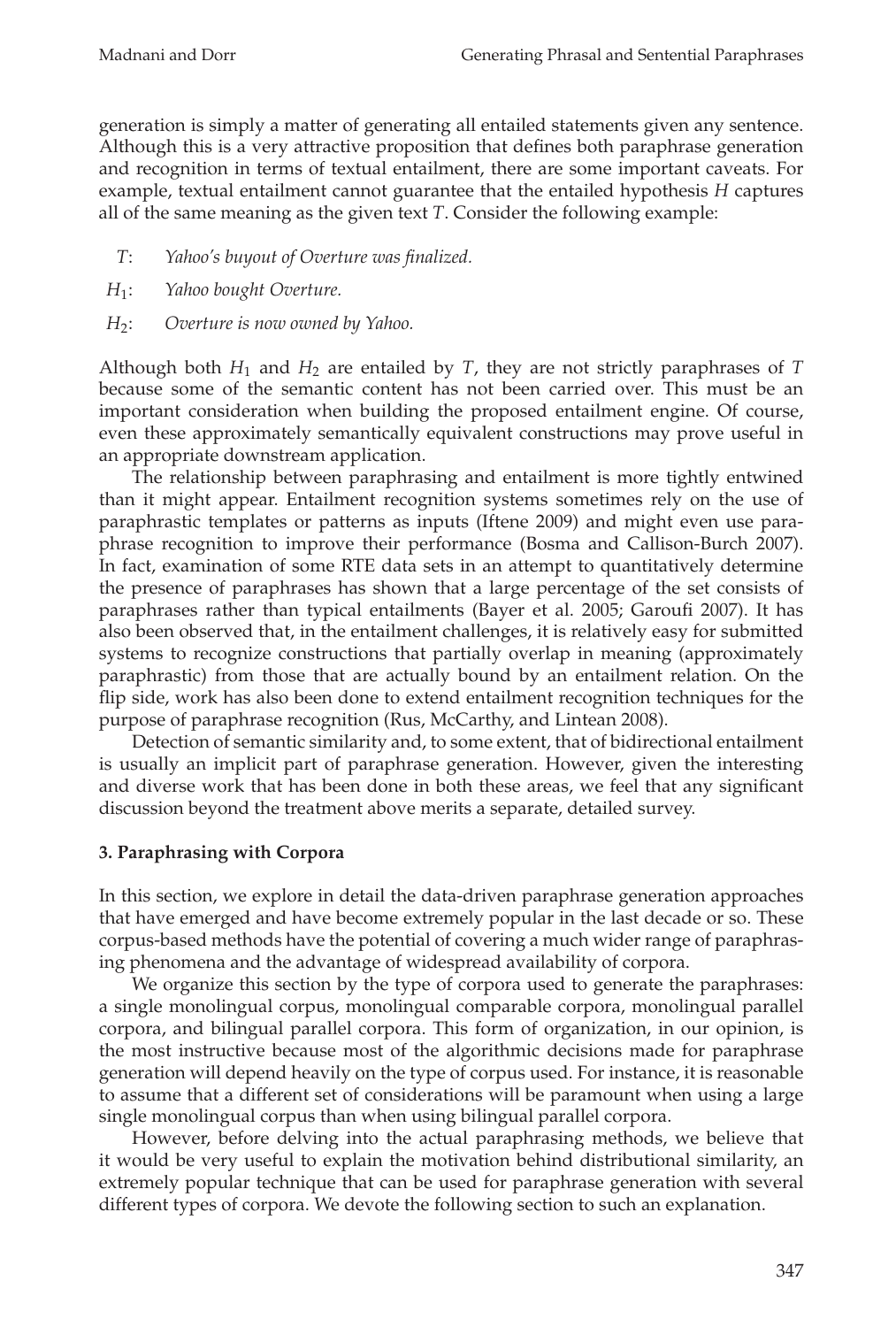# **3.1 Distributional Similarity**

The idea that a language possesses **distributional structure** was first discussed at length by Harris (1954). The term represents the notion that one can describe a language in terms of relationships between the occurrences of its elements (words, morphemes, phonemes) relative to the occurrence of other elements. The name for the phenomenon is derived from an element's **distribution**—sets of elements in particular positions that the element occurs with to produce an utterance or a sentence.

More specifically, Harris presents several empirical observations to support the hypothesis that such a structure exists naturally for language. Here, we closely quote these observations:

- - Utterances and sentences are not produced by arbitrarily putting together the elements of the language. In fact, these elements usually occur only in certain positions relative to certain other elements.
- - The empirical restrictions on the co-occurrents of a class are respected for each and every one of its members and are not disregarded for arbitrary reasons.
- - The occurrence of a member of a class relative to another member of a different class can be computed as a probabilistic measure, defined in terms of the frequency of that occurrence in some sample or corpus.
- - Not every member of every class can occur with every member of another class (think nouns and adjectives). This observation can be used as a measure of difference in meaning. For example, if the pair of words *teacher* and *instructor* is considered to be more semantically equivalent than, say, the pair *teacher* and *musician*, then the distributions of the first pair will also be more alike than that of the latter pair.

Given these observations, it is relatively easy to characterize the concept of **distributional similarity**: words or phrases that share the same distribution—the same set of words in the same context in a corpus—tend to have similar meanings.

Figure 1 shows the basic idea behind phrasal paraphrase generation techniques that leverage distributional similarity. The input corpus is usually a single or set of monolingual corpora (parallel or non-parallel). After preprocessing—which may include tagging the parts of speech, generating parse trees, and other transformations—the next step is to extract pairs of words or phrases (or patterns) that occur in the same context in the corpora and hence may be considered (approximately) semantically equivalent. This extraction may be accomplished by several means (e.g., by using a classifier employing contextual features or by finding similar paths in dependency trees). Although it is possible to stop at this point and consider this list as the final output, the list usually contains a lot of noise and may require additional filtering based on other criteria, such as collocations counts from another corpus (or the Web). Finally, some techniques may go even further and attempt to generalize the filtered list of paraphrase pairs into templates or rules which may then be applied to other sentences to generate their paraphrases. Note that generalization as a post-processing step may not be necessary if the induction process can extract distributionally similar patterns directly.

One potential disadvantage of relying on distributional similarity is that items that are distributionally similar may not necessarily end up being paraphrastic: Both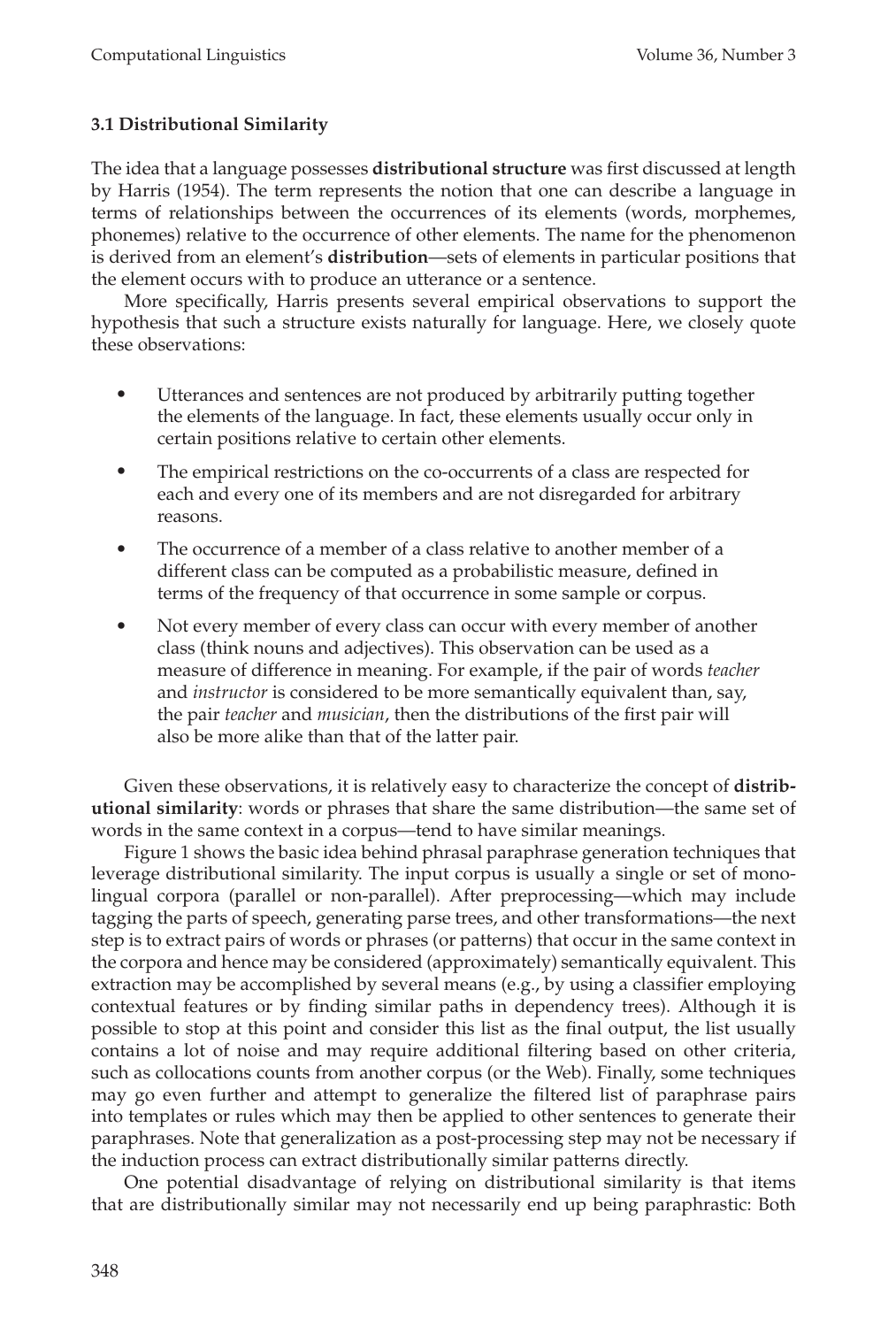

#### **Figure 1**

A general architecture for paraphrasing approaches leveraging the distributional similarity hypothesis.

elements of the pairs *boys, girls*, *cats, dogs*, *high, low* can occur in similar contexts but are not semantically equivalent.

# **3.2 Paraphrasing Using a Single Monolingual Corpus**

In this section, we concentrate on paraphrase generation methods that operate on a single monolingual corpus. Most, if not all, such methods usually perform paraphrase induction by employing the idea of distributional similarity as outlined in the previous section. Besides the obvious caveat discussed previously regarding distributional similarity, we find that the other most important factor affecting the performance of these methods is the choice of distributional ingredients—that is, the features used to formulate the distribution of the extracted units. We consider three commonly used techniques that generate phrasal paraphrases (or paraphrastic patterns) from a single monolingual corpus but use very different distributional features in terms of complexity. The first uses only surface-level features and the other two use features derived from additional semantic knowledge. Although the latter two methods are able to generate more sophisticated paraphrases by virtue of more specific and more informative ingredients, we find that doing so usually has an adverse effect on their coverage.

Pasca and Dienes (2005) use as their input corpus a very large collection of Web documents taken from the repository of documents crawled by Google. Although using Web documents as input data does require a non-trivial pre-processing phase since such documents tend to be noisier, there are certainly advantages to the use of Web documents as the input corpus: It does not require parallel (or even comparable) documents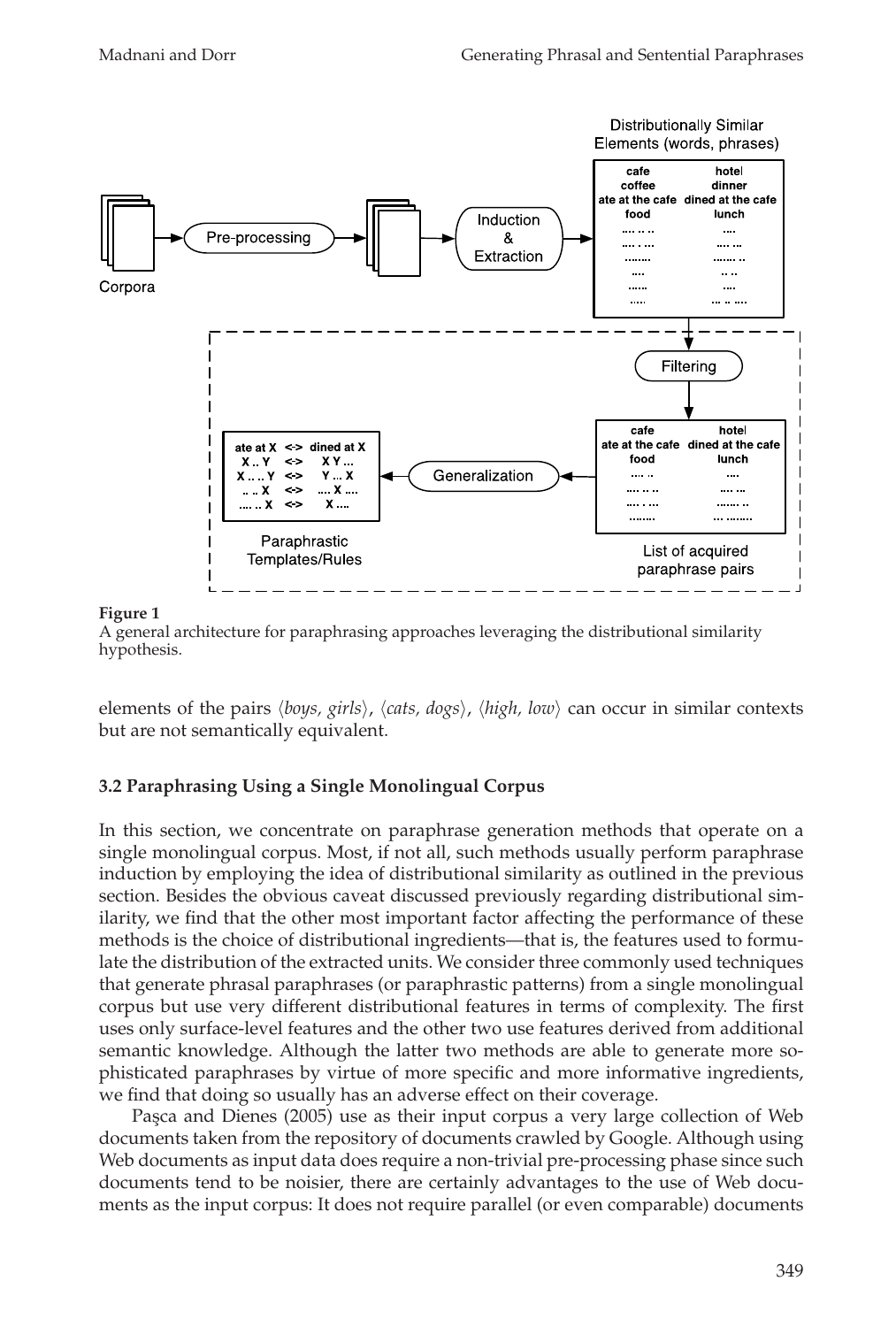and can allow leveraging of even larger document collections. In addition, the extracted paraphrases are not tied to any specific domain and are suitable for general application.

Algorithm 1 shows the details of the induction process. Steps 3–6 extract all *n*-grams of a specific kind from each sentence: Each  $n$ -gram has  $L_c$  words at the beginning, between  $M_1$  to  $M_2$  words in the middle, and another  $L_c$  words at the end. Steps 7–13 can intuitively be interpreted as constructing a textual anchor *A*—by concatenating a fixed number of words from the left and the right—for each candidate paraphrase *C* and storing the  $\langle$  anchor, candidate $\rangle$  tuple in *H*. These anchors are taken to constitute the distribution of the words and phrases under inspection. Finally, each occurrence of a pair of potential paraphrases, that is, a pair sharing one or more anchors, is counted. The final set of phrasal paraphrastic pairs is returned.

This algorithm embodies the spirit of the hypothesis of distributional similarity: It considers all words and phrases that are distributionally similar—those that occur with the same sets of anchors (or distributions)—to be paraphrases of each other. Additionally, the larger the set of shared anchors for two candidate phrases, the stronger the likelihood that they are paraphrases of each other. After extracting the list of paraphrases, less likely phrasal paraphrases are filtered out by using an appropriate count threshold.

Pasca and Dienes (2005) attempt to make their anchors even more informative by attempting variants where they extract the *n*-grams only from sentences that include specific additional information to be added to the anchor. For example, in one variant, they only use sentences where the candidate phrase is surrounded by named entities

**Algorithm 1 (Pa¸sca and Dienes 2005)**. Induce a set of phrasal paraphrase pairs *H* with associated counts from a corpus of pre-processed Web documents.

**Summary**. Extract all *n*-grams from the corpus longer than a pre-stipulated length. Compute a *lexical anchor* for each extracted *n*-gram. Pairs of *n*-grams that share lexical anchors are then construed to be paraphrases.

- 1: Let *N* represent a set of *n*-grams extracted from the corpus
- 2:  $N \leftarrow {\phi}, H \leftarrow {\phi}$
- 3: **for** each sentence **E** in the corpus **do**
- 4: Extract the set of *n*-grams  $N_E = \{\bar{e}_i \ s.t \ (2L_c + M_1) \leq |\bar{e}_i| \leq (2L_c + M_2)\}\}$ , where  $M_1$ ,  $M_2$ , and  $L_c$  are all preset constants and  $M_1 \leq M_2$
- 5:  $N \leftarrow N \cup N_E$
- 6: **end for**
- 7: **for** each *n*-gram  $\bar{e}$  in  $N$  **do**
- 8: Extract the subsequence *C*, such that  $L_c \leq |C| \leq (|\bar{e}| L_c 1)$
- 9: Extract the subsequence  $A_L$ , such that  $0 \leq |A_L| \leq (L_c 1)$
- 10: Extract the subsequence  $A_R$ , such that  $(|\bar{e}|-L_c) \leq |A_R| \leq (|\bar{e}|-1)$
- 11:  $A \leftarrow A_L + A_R$
- 12: Add the pair (*A*,*C*) to *H*
- 13: **end for**
- 14: **for** each subset of *H* with the same anchor *A* **do**
- 15: Exhaustively compare each pair of tuples  $(A, C_i)$  and  $(A, C_i)$  in this subset
- 16: Update the count of the candidate paraphrase pair  $(C_i, C_j)$  by 1
- 17: Update the count of the candidate paraphrase pair  $(C_i, C_i)$  by 1
- 18: **end for**
- 19: Output *H* containing paraphrastic pairs and their respective counts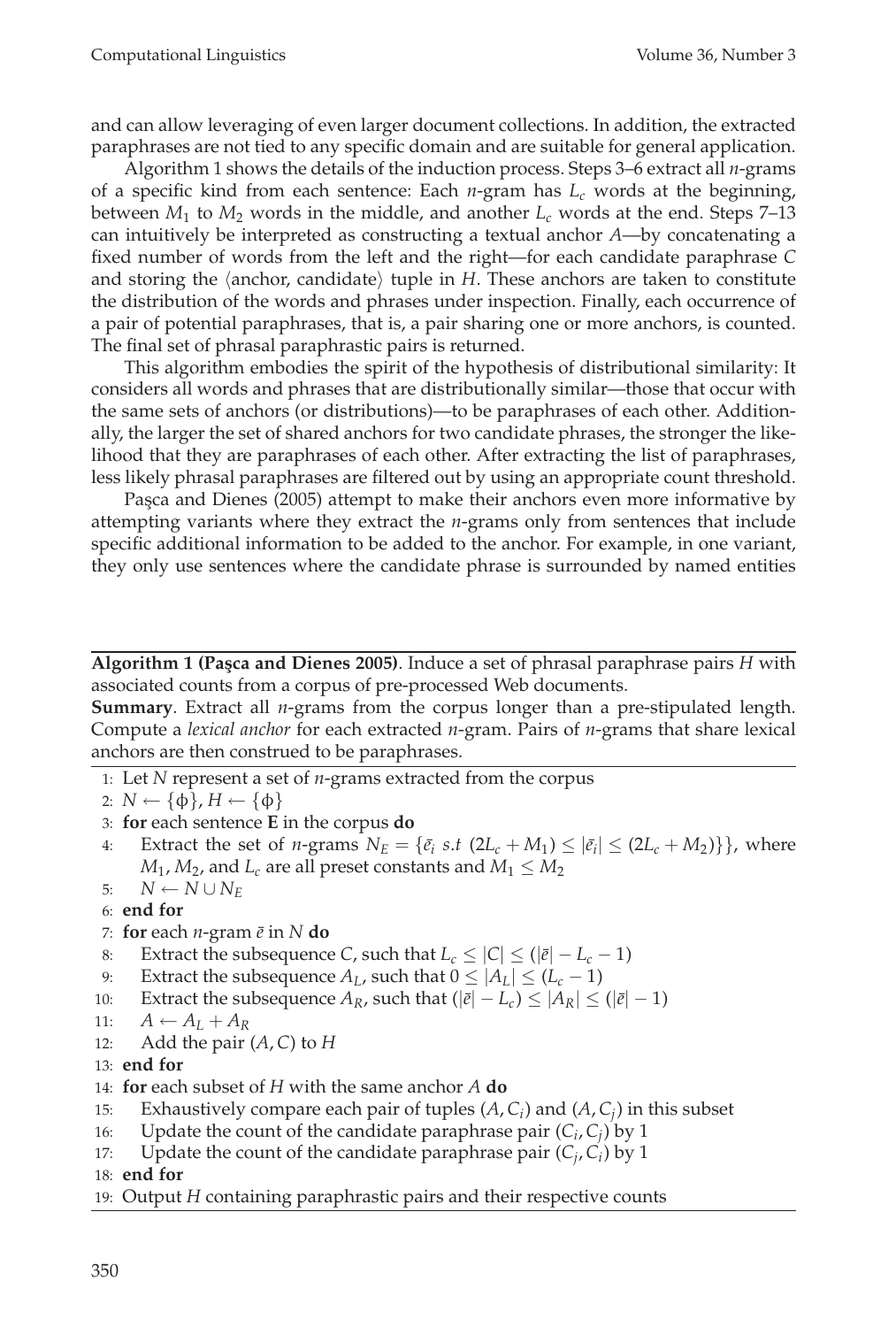on both sides and they attach the nearest pair of entities to the anchor. As expected, the paraphrases do improve in quality as the anchors become more specific. However, they also report that as anchors are made more specific by attaching additional information, the likelihood of finding a candidate pair with the same anchor is reduced.

The ingredients for measuring distributional similarity in a single corpus can certainly be more complex than simple phrases used by Pasca and Dienes. Lin and Pantel (2001) discuss how to measure distributional similarity over dependency tree paths in order to induce generalized paraphrase templates such as:<sup>2</sup>

*X found answer to Y* ⇔ *X solved Y*

*X caused Y* ⇔ *Y is blamed on X*

Whereas single links between nodes in a dependency tree represent direct semantic relationships, a sequence of links, or a **path**, can be understood to represent an indirect relationship. Here, a path is named by concatenating the dependency relationships and lexical items along the way but excluding the lexical items at the end. In this way, a path can actually be thought of as a pattern with variables at either end. Consider the first dependency tree in Figure 2. One dependency path that we could extract would be between the node *John* and the node *problem*. We start at *John* and see that the first item in the tree is the dependency relation *subject* that connects a noun to a verb and so we append that information to the path.<sup>3</sup> The next item in the tree is the word *found* and we append its lemma (*find*) to the path. Next is the semantic relation *object* connecting a verb to a noun and we append that. The process continues until we reach the other slot (the word *problem*) at which point we stop.<sup>4</sup> The extracted path is shown below the tree. Similarly, we can extract a path for the second dependency tree. Let's briefly mention the terminology associated with such paths:

- -The relations on either end of a path are referred to as **SlotX** and **SlotY**.
- $\bullet$  The tuples (*SlotX*, *John*) and (*SlotY*, *problem*) are known as the two **features** of the path.
- $\bullet$  The dependency relations inside the path that are not slots are termed **internal relations**.

Intuitively, one can imagine a path to be a complex representation of the pattern *X finds answer to Y*, where *X* and *Y* are variables. This representation for a path is a perfect fit for an extended version of the distributional similarity hypothesis: If similar sets of words fill the same variables for two different patterns, then the patterns may be considered to have similar meaning, which is indeed the case for the paths in Figure 2.

Lin and Pantel (2001) use newspaper text as their input corpus and create dependency parses for all the sentences in the corpus in the pre-processing step. Algorithm 2 provides the details of the rest of the process: Steps 1 and 2 extract the paths and compute their distributional properties, and Steps 3–14 extract pairs of paths which are

<sup>2</sup> Technically, these templates represent **inference rules**, such that the right-hand side can be inferred from the left-hand side but is not semantically equivalent to it. This form of inference is closely related to that exhibited in textual entailment. This work is primarily concerned with inducing such rules rather than strict paraphrases.

<sup>3</sup> Although the first item is the word *John*, the words at either end are, by definition, considered slots and not included in the path.

<sup>4</sup> Any relations not connecting two content words, such as determiners and auxiliaries, are ignored.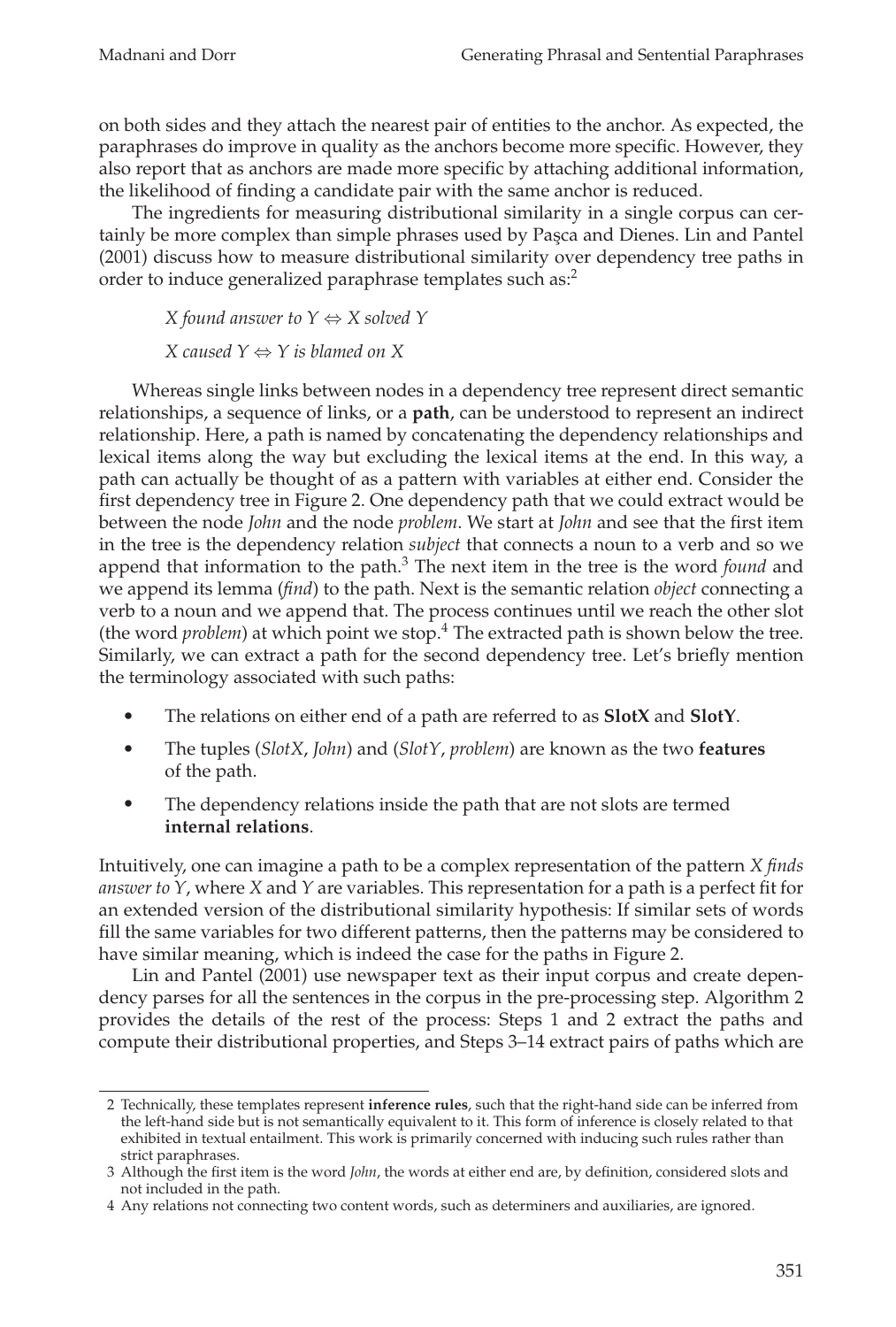

#### **Figure 2**

Two different dependency tree paths (a and b) that are considered paraphrastic because the same words (*John* and *problem*) are used to fill the corresponding slots (shown co-indexed) in both the paths. The implied meaning of each dependency path is also shown.

similar, insofar as such properties are concerned.<sup>5</sup> At the end, we have sets of paths (or inference rules) that are considered to have similar meanings by the algorithm.

The performance of their dependency-path based algorithm depends heavily on the root of the extracted path. For example, whereas verbs frequently tend to have several modifiers, nouns tend to have no more than one. However, if a word has any fewer than two modifiers, no path can go through it as the root. Therefore, the algorithm tends to perform better for paths with verbal roots. Another issue is that this algorithm, despite the use of more informative distributional features, can generate several incorrect or implausible paraphrase patterns (inference rules). Recent work has shown how to filter out incorrect inferences when using them in a downstream application (Pantel et al. 2007).

Finally, there is no reason for the distributional features to be in the same language as the one in which the paraphrases are desired. Wu and Zhou (2003) describe a

<sup>5</sup> A demo of the algorithm is available online at http://demo.patrickpantel.com/Content/LexSem/ paraphrase.htm.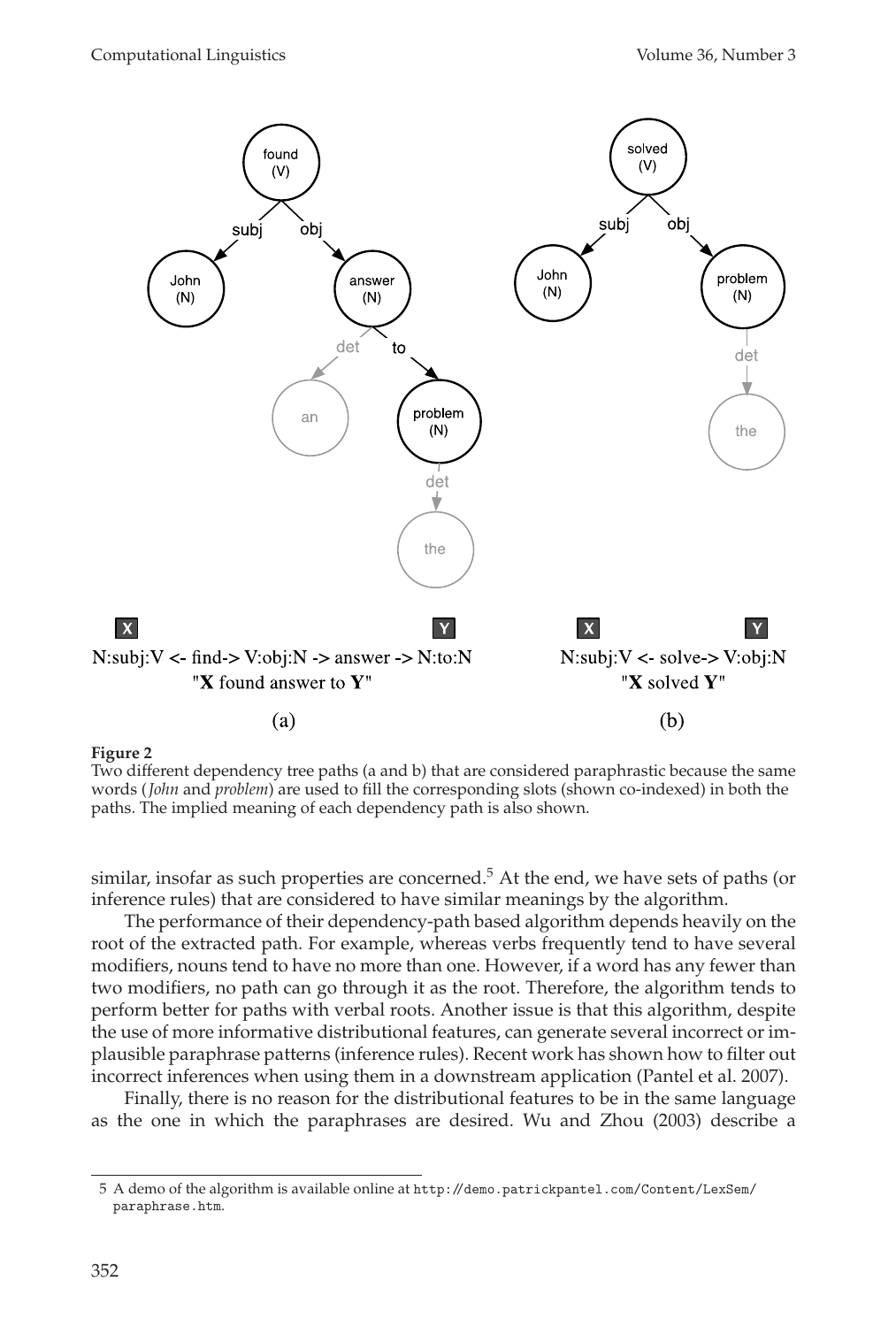**Algorithm 2 (Lin and Pantel 2001).** Produce inference rules from a parsed corpus.

**Summary**. Adapt Harris's (1954) hypothesis of distributional similarity for paths in dependency trees: If two tree paths have similar distributions such that they tend to link the same set of words, then they likely mean the same thing and together generate an inference rule.

- 1: Extract paths of the form described above from the parsed corpus
- 2: Initialize a hash *H* that stores, for each tuple of the form  $(p, s, w)$ —where *p* is a path, *s* is one of the two slots in *p*, and *w* is a word that appears in that slot—the following two quantities:
	- (a) A count *C*(*p*,*s*, *w*) indicating how many times word *w* appeared in slot *s* in path *p*
	- (b) The mutual information *I*(*p*,*s*, *w*) indicating the strength of association between slot *s* and word *w* in path *p*:

$$
I(p,s,w) = log\left(\frac{C(p,s,w) \sum_{p',w'} C(p',s,w')}{\sum_{w'} C(p,s,w') \sum_{p'} C(p',s,w)}\right)
$$

- 3: **for** each extracted path *p* **do**
- 4: Find all instances  $(p, w_1, w_2)$  such that *p* connects the words  $w_1$  and  $w_2$
- 5: **for** each such instance **do**
- 6: Update  $C(p, SlotX, w_1)$  and  $I(p, SlotX, w_1)$  in  $H$ <br>7: Update  $C(p, SlotY, w_2)$  and  $I(p, SlotY, w_2)$  in  $H$
- Update  $C(p, SlotY, w_2)$  and  $I(p, SlotY, w_2)$  in *H*
- 8: **end for**
- 9: **end for**
- 10: **for** each extracted path *p* **do**
- 11: Create a candidate set  $C$  of similar paths by extracting all paths from  $H$  that share at least one feature with *p*
- 12: Prune candidates from C based on feature overlap with *p*
- 13: Compute the similarity between  $p$  and the remaining candidates in  $\mathcal{C}$ . The similarity is defined in terms of the various values of mutual information *I* between the paths' two slots and all the words that appear in those slots
- 14: Output all paths in  $\mathcal C$  sorted by their similarity to  $p$
- 15: **end for**

bilingual approach to extract English relation-based paraphrastic patterns of the form  $\langle w_1, R, w_2 \rangle$ , where  $w_1$  and  $w_2$  are English words connected by a dependency link with the semantic relation *R*. Figure 3 shows a simple example based on their approach. First, instances of one type of pattern are extracted from a parsed monolingual corpus. In the figure, for example, a single instance of the pattern *verb*, IN, *pobj* has been extracted. Several new, potentially paraphrastic, English candidate patterns are then induced by replacing each of the English words with its synonyms in WordNet, one at a time. The figure shows the list of induced patterns for the given example. Next, each of the English words in each candidate pattern is translated to Chinese, via a bilingual dictionary.<sup>6</sup>

<sup>6</sup> The semantic relation *R* is deemed to be invariant under translation.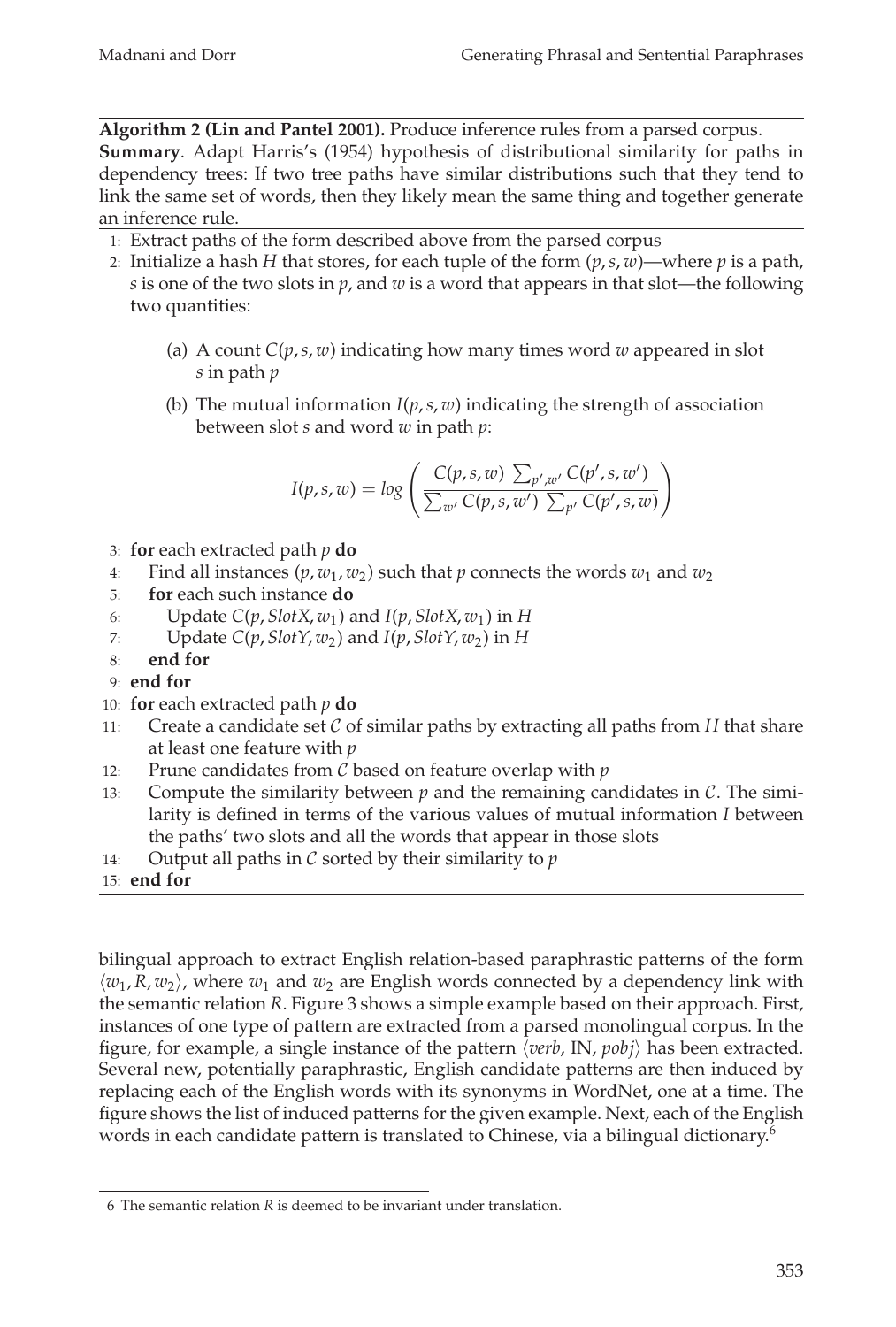

#### **Figure 3**

Using Chinese translations as the distributional elements to extract a set of English paraphrastic patterns from a large English corpus.

Given that the bilingual dictionary may contain multiple Chinese translations for a given English word, several Chinese patterns may be created for each English candidate pattern. Each Chinese pattern is assigned a probability value via a simple bag-of-words translation model (built from a small bilingual corpus) and a language model (trained on a Chinese collocation database); all translated patterns, along with their probability values, are then considered to be features of the particular English candidate pattern. Any English pattern can subsequently be compared to another by computing cosine similarity over their shared features. English collocation pairs whose similarity value exceeds some threshold are construed to be paraphrastic.

The theme of a trade-off between the precision of the generated paraphrase set—by virtue of the increased informativeness of the distributional features—and its coverage is seen in this work as well. When using translations from the bilingual dictionary, a knowledge-rich resource, the authors report significantly higher precision than comparable methods that rely only on monolingual information to compute the distributional similarity. Predictably, they also find that recall values obtained with their dictionarybased method are lower than those obtained by other methods.

Paraphrase generation techniques using a single monolingual corpus have to rely on some form of distributional similarity because there are no explicit clues available that indicate semantic equivalence. In the next section, we look at paraphrasing methods operating over data that does contain such explicit clues.

### **3.3 Paraphrasing Using Monolingual Parallel Corpora**

It is also possible to generate paraphrastic phrase pairs from a parallel corpus where each component of the corpus is in the same language. Obviously, the biggest advantage of parallel corpora is that the sentence pairs are paraphrases almost by definition; they represent different renderings of the same meaning created by different translators making different lexical choices. In effect, they contain pairs (or sets) of sentences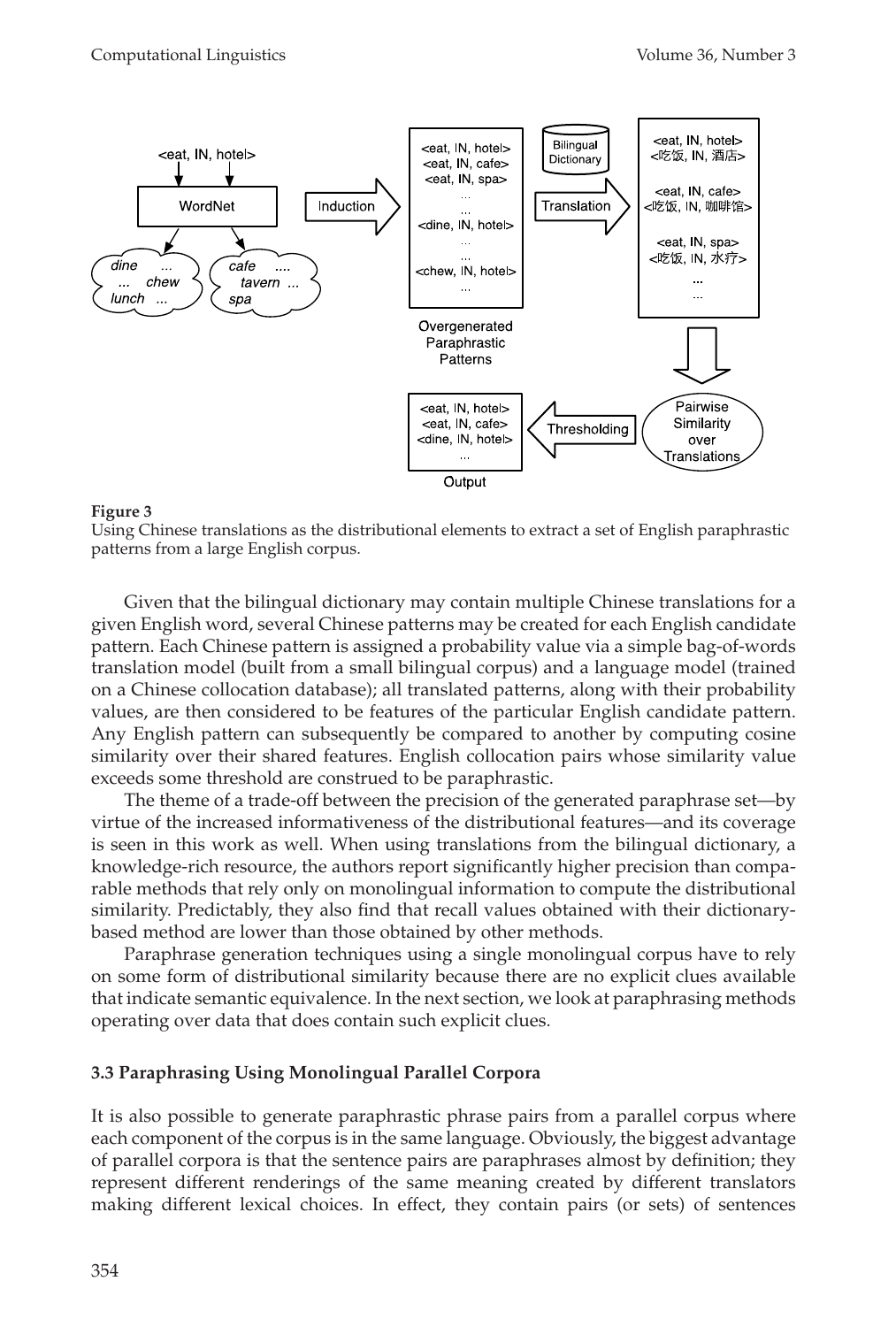that are either semantically equivalent (sentential paraphrases) or have significant semantic overlap. Extraction of phrasal paraphrases can then be effected by extracting phrasal correspondences from a set of sentences that represent the same (or similar) semantic content. We present four techniques in this section that generate paraphrases by finding such correspondences. The first two techniques attempt to do so by relying, again, on the paradigm of distributional similarity: one by positing a bootstrapping distributional similarity algorithm and the other by simply adapting the previously described dependency path similarity algorithm to work with a parallel corpus. The next two techniques rely on more direct, non-distributional methods to compute the required correspondences.

Barzilay and McKeown (2001) align phrasal correspondences by attempting to move beyond a single-pass distributional similarity method. They propose a bootstrapping algorithm that allows for the gradual refinement of the features used to determine similarity and yields improved paraphrase pairs. As their input corpus, they use multiple human-written English translations of literary texts such as *Madame Bovary* and *Twenty Thousand Leagues Under the Sea* that are expected to be rich in paraphrastic expressions because different translators would use their own words while still preserving the meaning of the original text. The parallel components are obtained by performing sentence alignment (Gale and Church 1991) on the corpora to obtain sets of parallel sentences that are then lemmatized, part-of-speech tagged and chunked in order to identify all the verb and noun phrases. The bootstrapping algorithm is then employed to incrementally learn better and better contextual features that are then leveraged to generate semantically similar phrasal correspondences.

Figure 4 shows the basic steps of the algorithm. To seed the algorithm, some fake paraphrase examples are extracted by using identical words from either side of the aligned sentence pair. For example, given the following sentence pair:

- *S*1: *Emma burst into tears and he tried to comfort her.*
- *S*2: *Emma cried and he tried to console her.*



#### **Figure 4**

A bootstrapping algorithm to extract phrasal paraphrase pairs from monolingual parallel corpora.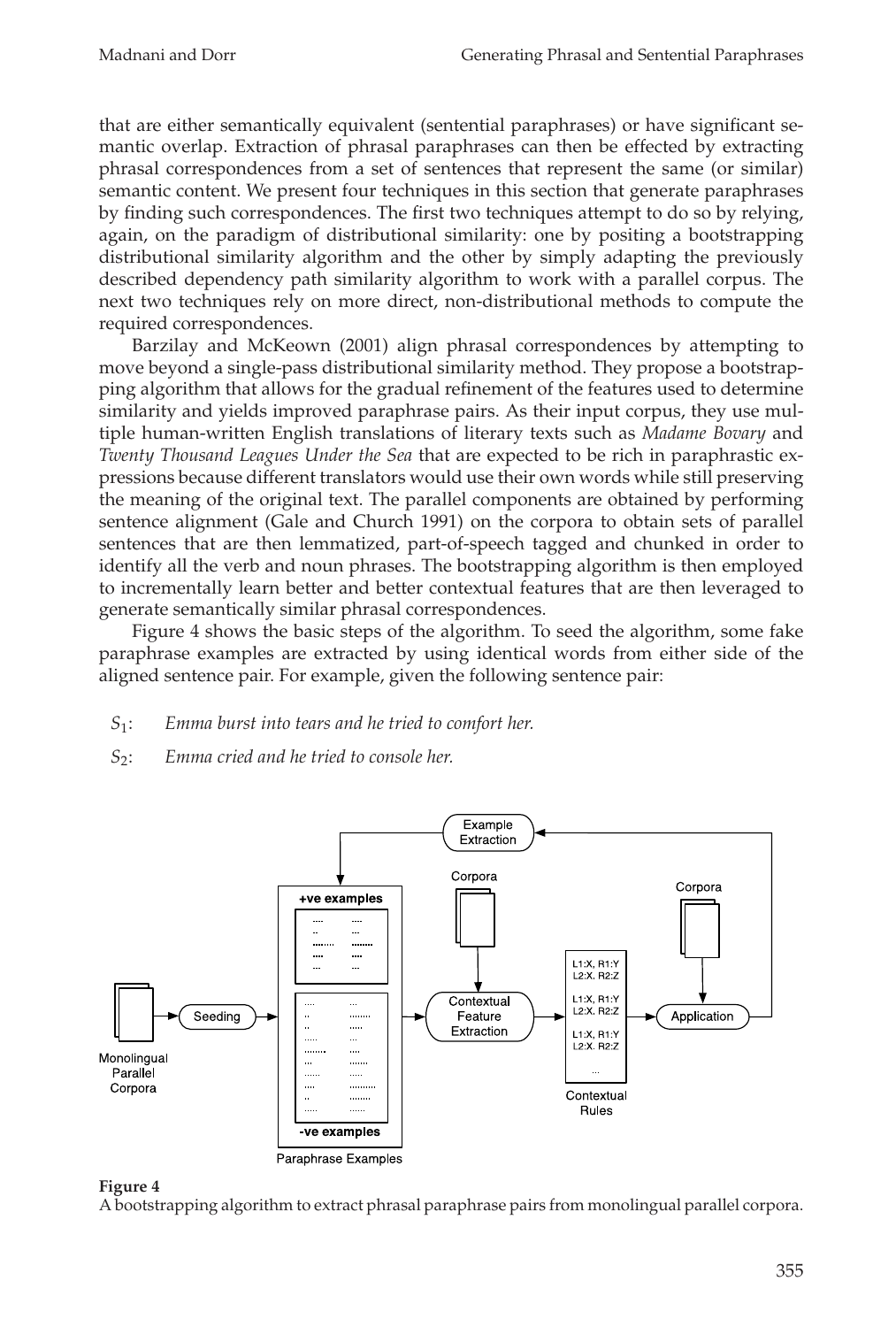$\langle tried, tried \rangle$ ,  $\langle her, her \rangle$  may be extracted as positive examples and  $\langle tried, Emma \rangle$ ,  $\langle tried,$ *console*) may be extracted as negative examples. Once the seeding examples are extracted, the next step is to extract contextual features for both the positive and the negative examples. These features take the form of aligned part-of-speech sequences of a given length from the left and the right of the example. For instance, we can extract the contextual feature  $[\langle L_1 : PRP_1, R_1 : TO_1 \rangle, \langle L_2 : PRP_1, R_2 : TO_1 \rangle]$  of length 1 for the positive example *tried*, *tried*. This particular contextual feature contains two tuples, one for each sentence. The first tuple  $\langle L_1 : PRP_1, R_1 : TO_1 \rangle$  indicates that, in the first sentence, the POS tag sequence to the left of the word *tried* is a personal pronoun (*he*) and the POS tag sequence to the right of *tired* is the preposition *to*. The second tuple is identical for this case. Note that the tags of identical tokens are indicated as such by subscripts on the POS tags. All such features are extracted for both the positive and the negative examples for all lengths less than or equal to some specified length. In addition, a strength value is calculated for each positive (negative) contextual feature *f* using maximum likelihood estimation as follows:

strength(
$$
f
$$
) =  $\frac{\text{Number of positive (negative) examples surrounded by } f}{\text{Total occurrences of } f}$ 

The extracted list of contextual features is thresholded on the basis of this strength value. The remaining contextual rules are then applied to the corpora to obtain additional positive and negative paraphrase examples that, in turn, lead to more refined contextual rules, and so on. The process is repeated for a fixed number of iterations or until no new paraphrase examples are produced. The list of extracted paraphrases at the end of the final iteration represents the final output of the algorithm. In total, about 9, 000 phrasal (including lexical) paraphrases are extracted from 11 translations of five works of classic literature. Furthermore, the extracted paraphrase pairs are also generalized into about 25 patterns by extracting part-of-speech tag sequences corresponding to the tokens of the paraphrase pairs.

Barzilay and McKeown also perform an interesting comparison with another technique that was originally developed for compiling translation lexicons from bilingual parallel corpora (Melamed 2001). This technique first compiles an initial lexicon using simple co-occurrence statistics and then uses a competitive linking algorithm (Melamed 1997) to improve the quality of the lexicon. The authors apply this technique to their monolingual parallel data and observe that the extracted paraphrase pairs are of much lower quality than the pairs extracted by their own method. We present similar observations in Section 3.5 and highlight that although more recent translation techniques specifically ones that use phrases as units of translation—are better suited to the task of generating paraphrases than the competitive linking approach, they continue to suffer from the same problem of low precision. On the other hand, such techniques can take good advantage of large bilingual corpora and capture a much larger variety of paraphrastic phenomena.

Ibrahim, Katz, and Lin (2003) propose an approach that applies a modified version of the dependency path distributional similarity algorithm proposed by Lin and Pantel (2001) to the same monolingual parallel corpus (multiple translations of literary works) used by Barzilay and McKeown (2001). The authors claim that their technique is more tractable than Lin and Pantel's approach since the sentence-aligned nature of the input parallel corpus obviates the need to compute similarity over tree paths drawn from sentences that have zero semantic overlap. Furthermore, they also claim that their technique exploits the parallel nature of a corpus more effectively than Barzilay and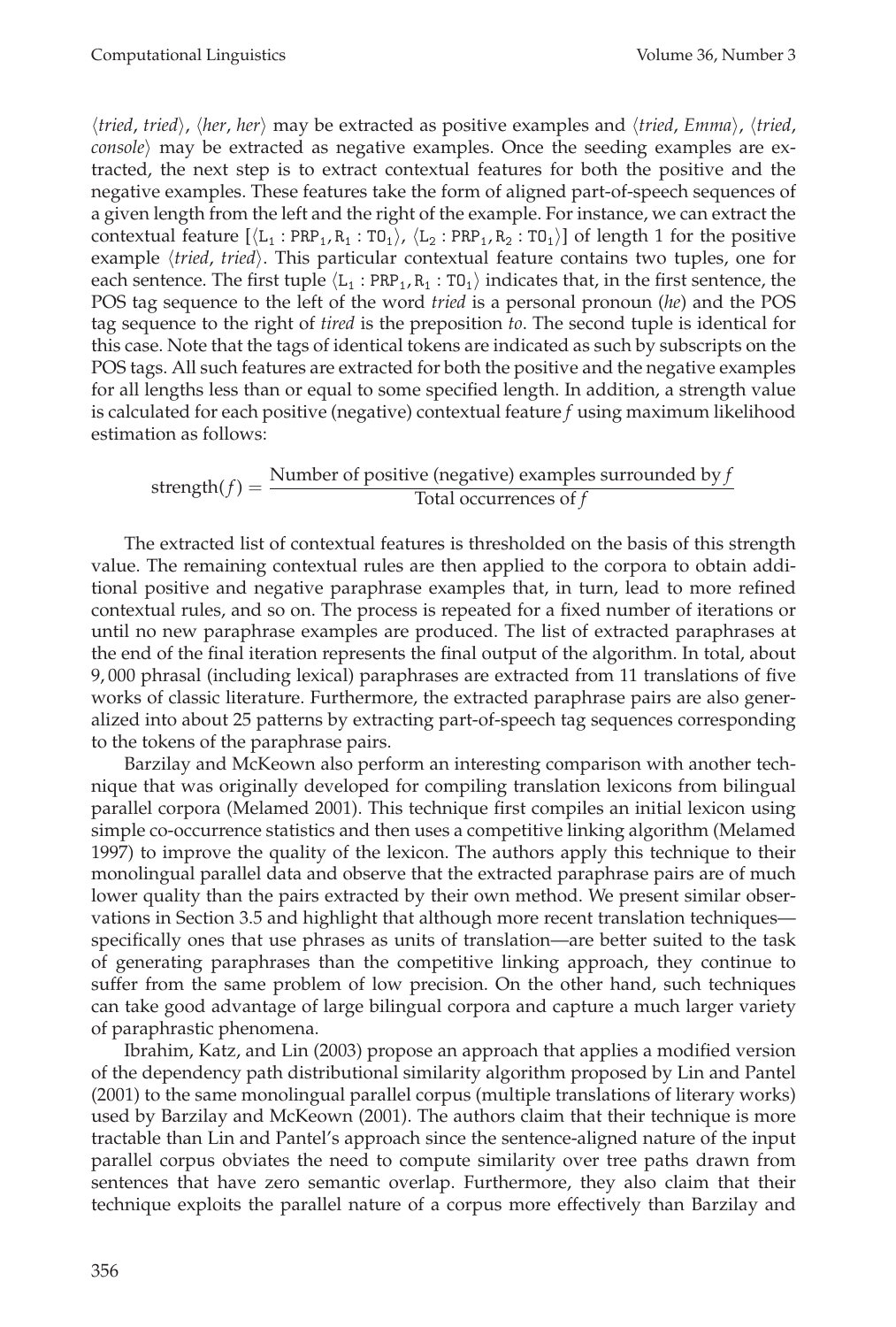McKeown's approach simply because their technique uses tree paths and not just lexical information. Specifically, they propose the following modifications to Lin and Pantel's algorithm:

- 1. **Extracting tree paths with aligned anchors**. Rather than using a single corpus and comparing paths extracted from possibly unrelated sentences, the authors leverage sentence-aligned monolingual parallel corpora; the same as used in Barzilay and McKeown (2001). For each sentence in an aligned pair, anchors are identified. The anchors from both sentences are brought into alignment. Once anchor pairs on either side have been identified and aligned, a breadth-first search algorithm is used to find the shortest path between the anchor nodes in the dependency trees. All paths found between anchor pairs for a sentence pair are taken to be distributionally—and, hence, semantically—similar.
- 2. **Using a sliding frequency measure**. The original dependency-based algorithm (Lin and Pantel 2001) weights all subsequent occurrences of the same paraphrastic pair of tree paths as much as the first one. In this version, every successive induction of a paraphrastic pair using the same anchor pair is weighted less than the previous one. Specifically, inducing the same paraphrase pair using an anchor pair that has already been seen only counts for  $\frac{1}{2^n}$ , where *n* is the number of times the specific anchor pair has been seen so far. Therefore, induction of a path pair using *new* anchors is better evidence that the pair is paraphrastic, as opposed to the repeated induction of the path pair from the *same* anchor over and over again.

Despite the authors' claims, they offer no quantitative evaluation comparing their paraphrases with those from Lin and Pantel (2001) or from Barzilay and McKeown (2001).

It is also possible to find correspondences between the parallel sentences using a more direct approach instead of relying on distributional similarity. Pang, Knight, and Marcu (2003) propose an algorithm to align sets of parallel sentences driven entirely by the syntactic representations of the sentences. The alignment algorithm outputs a merged lattice from which lexical, phrasal, and sentential paraphrases can simply be read off. More specifically, they use the Multiple-Translation Chinese corpus that was originally developed for machine translation evaluation and contains 11 human-written English translations for each sentence in a news document. Using several sentences explicitly equivalent in semantic content has the advantage of being a richer source for paraphrase induction.

As a pre-processing step, any group (of 11 sentences) that contains sentences longer than 45 words is discarded. Next, each sentence in each of the groups is parsed. All the parse trees are then iteratively merged into a shared forest. The merging algorithm proceeds top-down and continues to recursively merge constituent nodes that are expanded identically. It stops upon reaching the leaves or upon encountering the same constituent node expanded using different grammar rules. Figure 5(a) shows how the merging algorithm would work on two simple parse trees. In the figure, it is apparent that the leaves of the forest encode paraphrasing information. However, the merging only allows identical constituents to be considered as paraphrases. In addition, keyword-based heuristics need to be employed to prevent inaccurate merging of constituent nodes due to, say, alternations of active and passive voices among the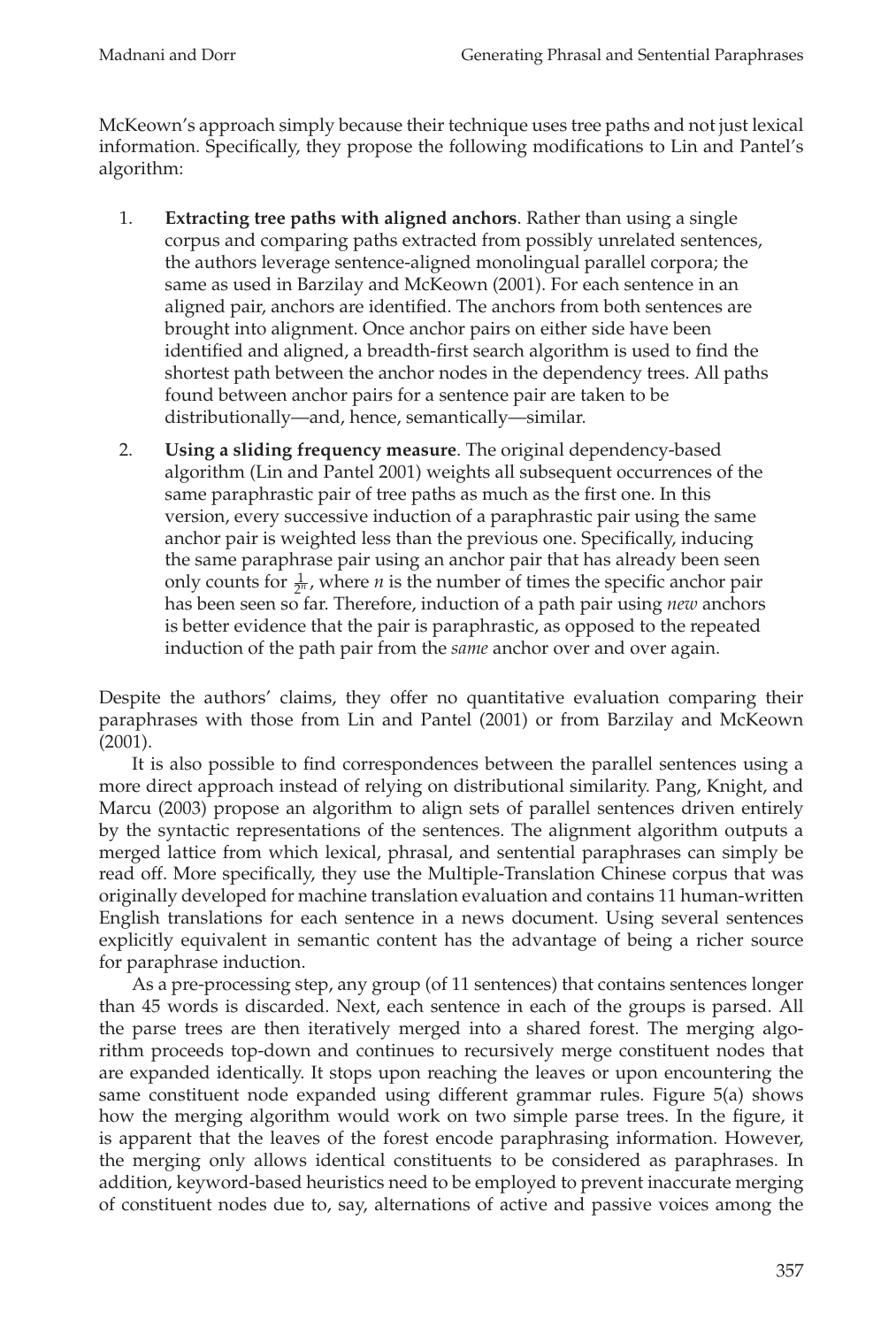

#### **Figure 5**

The merging algorithm. (a) How the merging algorithm works for two simple parse trees to produce a shared forest. Note that for clarity, not all constituents are expanded fully. Leaf nodes with two entries represent paraphrases. (b) The word lattice generated by linearizing the forest in (a).

sentences in the group. Once the forest is created, it is linearized to create the word lattice by traversing the nodes in the forest top-down and producing an alternative path in the lattice for each merged node. Figure 5(b) shows the word lattice generated for the simple two-tree forest. The lattices also require some post-processing to remove redundant edges and nodes that may have arisen due to parsing errors or limitations in the merging algorithm. The final output of the paraphrasing algorithm is a set of word lattices, one for each sentence group.

These lattices can be used as sources of lexical as well as phrasal paraphrases. All alternative paths between any pair of nodes can be considered to be paraphrases of each other. For example, besides the obvious lexical paraphrases, the paraphrase pair *Ate at cafe, chowed down at bistro* can also be extracted from the lattice in Figure 5(b). In addition, each path between the START and the END nodes in the lattice represents a sentential paraphrase of the original 11 sentences used to create the lattice.

The direct alignment approach is able to leverage the sheer width (number of parallel alternatives per sentence position; 11 in this case) of the input corpus to do away entirely with any need for measuring distributional similarity. In general, it has several advantages. It can capture a very large number of paraphrases: Each lattice has on the order of hundreds or thousands of paths depending on the average length of the sentence group that it was generated from. In addition, the paraphrases produced are of better quality than other approaches employing parallel corpora for paraphrase induction discussed so far. However, the approach does have a couple of drawbacks:

- **No paraphrases for unseen data**. The lattices cannot be applied to new sentences for generating paraphrases because no form of generalization is performed to convert lattices into patterns.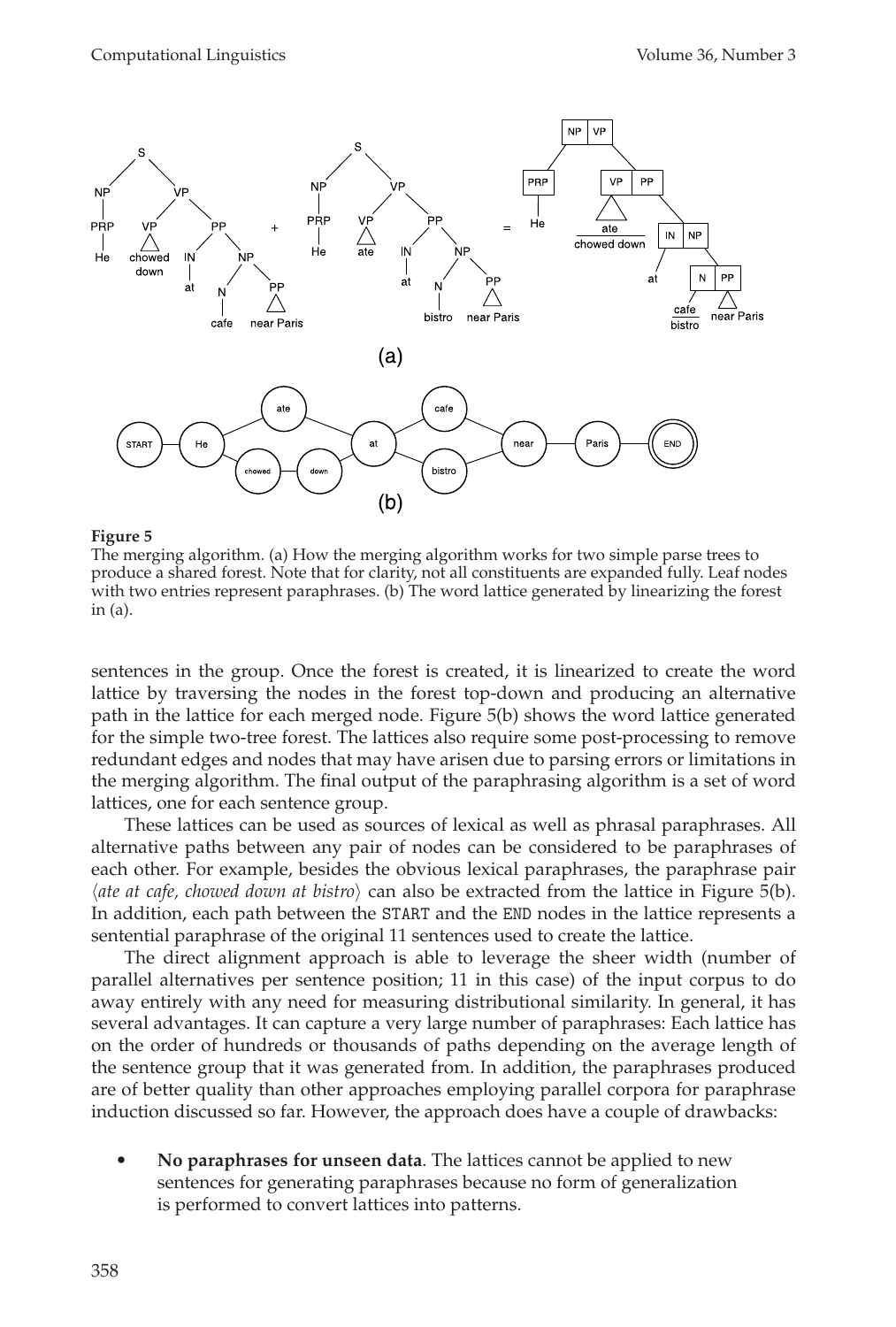$\bullet$  **Requirement of a large number of human-written translations.** Each of the lattices described is built using 11 manually written translations of the same sentence, each by a different translator. There are very few corpora that provide such a large number of human translations. In recent years, most MT corpora have had no more than four references, which would certainly lead to much sparser word lattices and smaller numbers of paraphrases that can be extracted. In fact, given the cost and amount of effort required for humans to translate a relatively large corpus, it is common to encounter corpora with only a single human translation. With such a corpus, of course, this technique would be unable to produce any paraphrases. One solution might be to augment the relatively few human translations with translations obtained from automatic machine translation systems. In fact, the corpus used (Huang, Graff, and Doddington 2002) also contains, besides the 11 human translations, 6 translations of the same sentence by machine translation systems available on the Internet at the time. However, no experiments are performed with the automatic translations.

Finally, an even more direct method to align equivalences in parallel sentence pairs can be effected by building on word alignment techniques from the field of statistical machine translation (Brown et al. 1990). Current state-of-the-art SMT methods rely on unsupervised induction of word alignment between two bilingual parallel sentences to extract translation equivalences that can then be used to translate a given sentence in one language into another language. The same methods can be applied to monolingual parallel sentences without any loss of generality. Quirk, Brockett, and Dolan (2004) use one such method to extract phrasal paraphrase pairs. Furthermore, they use these extracted phrasal pairs to construct sentential paraphrases for new sentences.

Mathematically, Quirk, Brockett, and Dolan's approach to sentential paraphrase generation may be expressed in terms of the typical channel model equation for statistical machine translation:

$$
\mathbf{E}_{\mathbf{p}}^* = \arg \max_{\mathbf{E}_{\mathbf{p}}} P(\mathbf{E}_{\mathbf{p}} | \mathbf{E}) \tag{1}
$$

The equation denotes the search for the optimal paraphrase  $E_p$  for a given sentence  $E$ . We may use Bayes' Theorem to rewrite this as:

$$
E_p^* = \arg\max_{E_p} P(E_p) \, P(E|E_p)
$$

where  $P(E_p)$  is an *n*-gram language model providing a probabilistic estimate of the fluency of a hypothesis  $E_p$  and  $P(E|E_p)$  is the translation model, or more appropriately for paraphrasing, the **replacement model**, providing a probabilistic estimate of what is essentially the semantic adequacy of the hypothesis paraphrase. Therefore, the optimal sentential paraphrase may loosely be described as one that fluently captures most, if not all, of the meaning contained in the input sentence.

It is important to provide a brief description of the parallel corpus used here because unsupervised induction of word alignments typically requires a relatively large number of parallel sentence pairs. The monolingual parallel corpus (or more accurately, quasiparallel, since not all sentence pairs are fully semantically equivalent) is constructed by scraping on-line news sites for clusters of articles on the same topic. Such clusters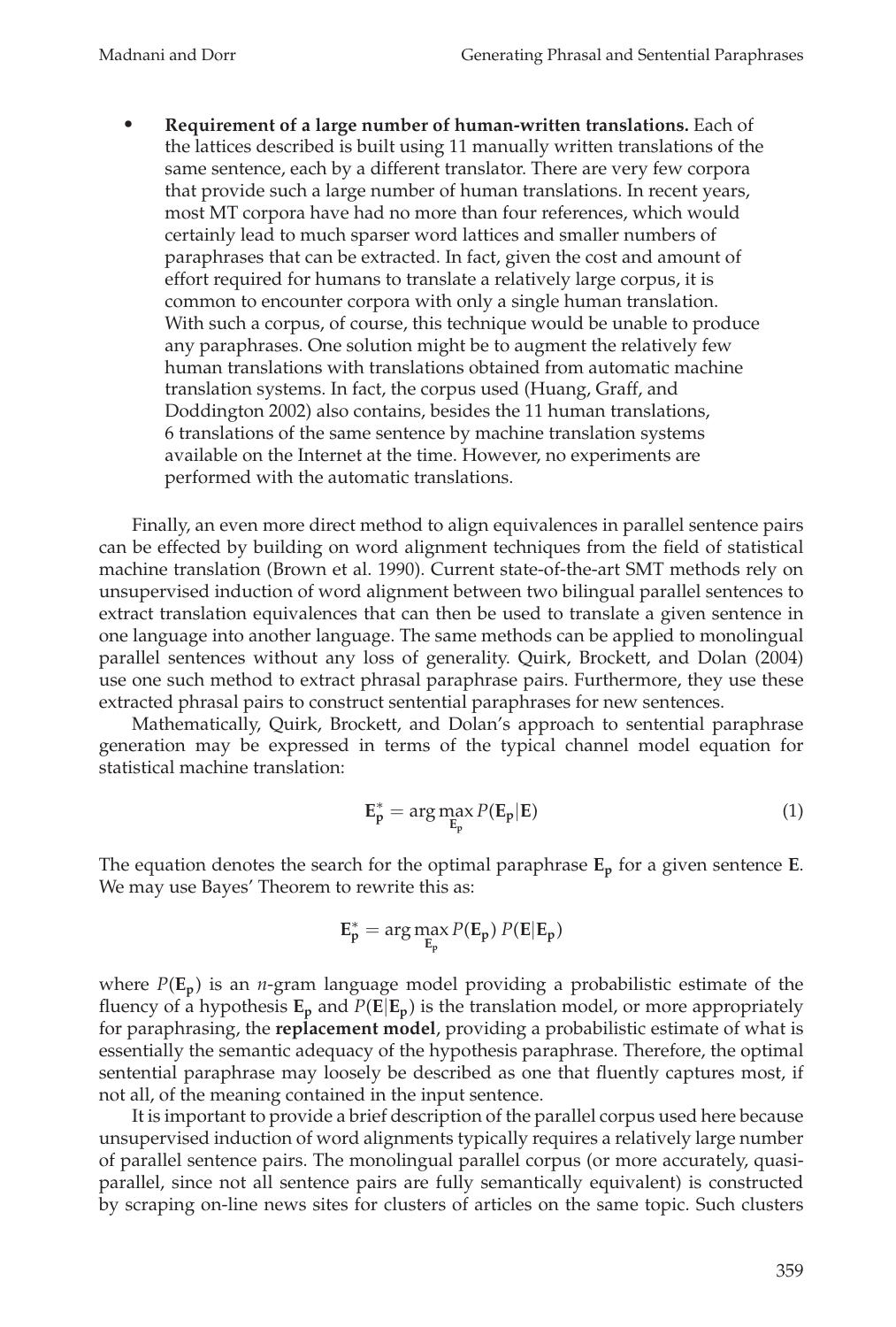contain the full text of each article and the dates and times of publication. After removing the mark-up, the authors discard any pair of sentences in a cluster where the difference in the lengths or the edit distance is larger than some stipulated value. This method yields a corpus containing approximately 140, 000 quasi-parallel sentence pairs  $\{(E_1, E_2)\}\$ , where  $E_1 = e_1^1 e_1^2 \dots e_1^m$ ,  $E_2 = e_2^1 e_2^2 \dots e_2^n$ . The following examples show that the proposed method can work well:

- *S*1: *In only 14 days, U.S. researchers have created an artificial bacteria-eating virus from synthetic genes.*
- *S*2: *An artificial bacteria-eating virus has been made from synthetic genes in the record time of just two weeks.*
- *S*1: *The largest gains were seen in prices, new orders, inventories, and exports.*
- *S*2: *Sub-indexes measuring prices, new orders, inventories, and exports increased.*

For more details on the creation of this corpus, we refer the reader to Dolan, Quirk, and Brockett (2004) and, more specifically, to Section 4. Algorithm 3 shows how to

**Algorithm 3 (Quirk, Dolan, and Brockett 2004)**. Generate a set *M* of phrasal paraphrases with associated likelihood values from a monolingual parallel corpus *C*. **Summary**. Estimate a simple English to English phrase translation model from *C* using

1:  $M \leftarrow {\phi}$ 

- 2: Compute lexical replacement probabilities  $P(e_1|e_2)$  from all sentence pairs in *C* via IBM Model 1 estimation
- 3: Compute a set of word alignments  $\{a\}$  such that for each sentence pair  $(E_1, E_2)$

word alignments. Use this model to create sentential paraphrases as explained later.

$$
\mathbf{a}=a_1a_2\ldots a_m
$$

where  $a_i \in \{0...n\}$ ,  $m = |\mathbf{E}_1|$ ,  $n = |\mathbf{E}_2|$ 

- 4: **for** each word-aligned sentence pair  $(E_1, E_2)$ <sub>a</sub> in *C* **do**
- 5: Extract pairs of *contiguous* subsequences ( $\bar{e_1}$ ,  $\bar{e_2}$ ) such that:

(a) 
$$
|\bar{e_1}| \le 5, |\bar{e_2}| \le 5
$$
  
\n(b)  $\forall i \in \{1, ..., |\bar{e_1}|\} \exists j \in \{1, ..., |\bar{e_2}|\}, e_{1,i} \stackrel{a}{\sim} e_{2,j}$   
\n(c)  $\forall i \in \{1, ..., |\bar{e_2}|\} \exists j \in \{1, ..., |\bar{e_1}|\}, e_{2,i} \stackrel{a}{\sim} e_{1,j}$ 

- 6: Add all extracted pairs to *M*
- 7: **end for**
- 8: **for** each paraphrase pair (*e*¯ 1,*e*¯ 2) in *M* **do**

9: Compute 
$$
P(\vec{e_1}|\vec{e_2}) = \prod_{e'_1 \in \vec{e_1}} \sum_{e'_2 \in \vec{e_2}} P(e'_1|e'_2)
$$

10: **end for**

11: Output *M* containing paraphrastic pairs and associated probabilities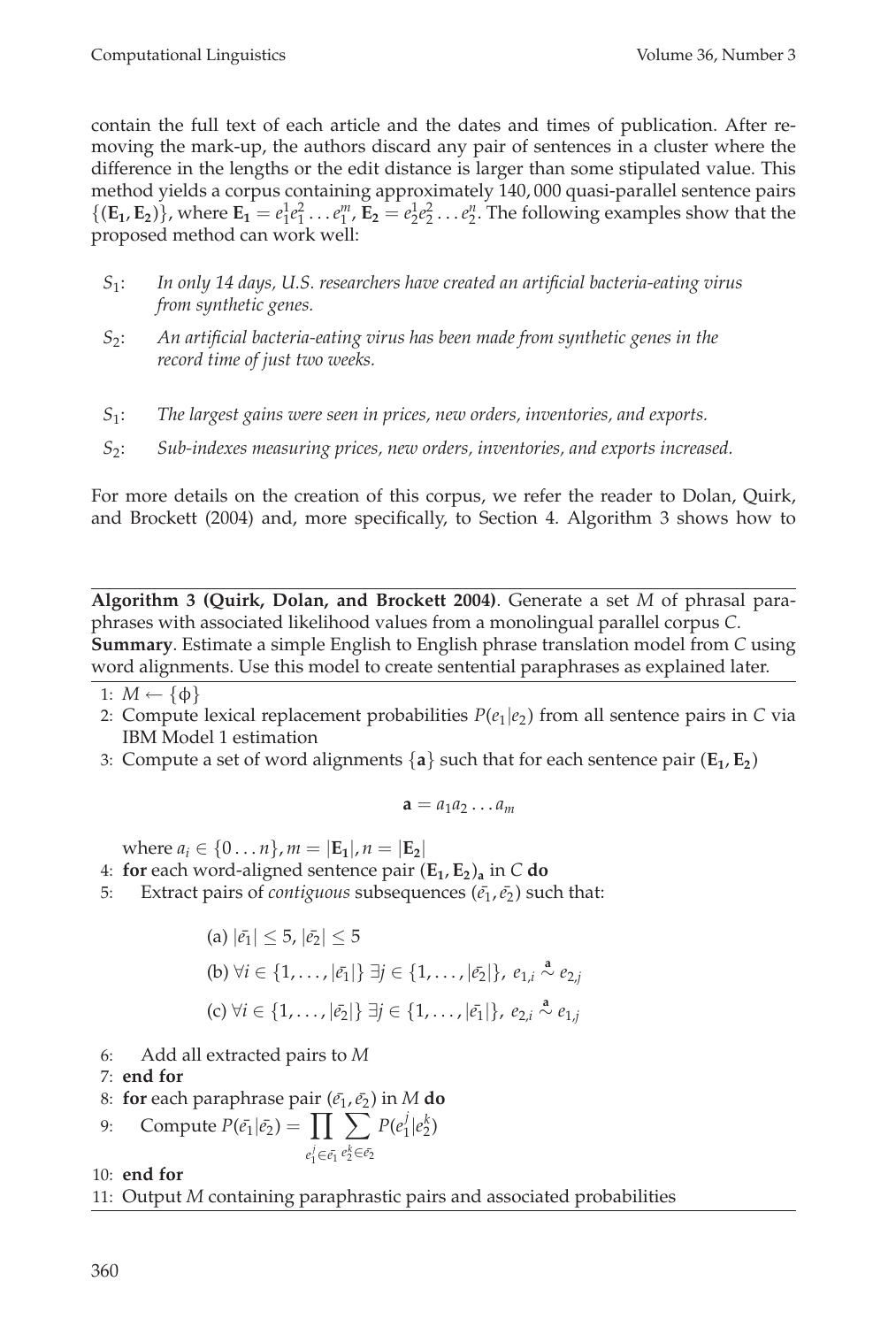generate a set of phrasal paraphrase pairs and compute a probability value for each such pair. In Step 2, a simple parameter estimation technique (Brown et al. 1993) is used to compute, for later use, the probability of replacing any given word with another. Step 3 computes a word alignment (indicated by **a**) between each pair of sentences. This alignment indicates for each word  $e_i$  in one string that word  $e_j$  in the other string from which it was most likely produced (denoted here by  $e_i \overset{a}{\sim} e_j$ ). Steps 4–7 extract, from each pair of sentences, pairs of short contiguous phrases that are aligned with each other according to this alignment. Note that each such extracted pair is essentially a phrasal paraphrase. Finally, a probability value is computed for each such pair by assuming that each word of the first phrase can be replaced with each word of the second phrase. This computation uses the lexical replacement probabilities computed in Step 2.

Now that a set of scored phrasal pairs has been extracted, these pairs can be used to generate paraphrases for any unseen sentence. Generation proceeds by creating a lattice for the given sentence. Given a sentence **E**, the lattice is populated as follows:

- 1. Create  $|\mathbf{E}| + 1$  vertices  $q_0, q_1 \dots q_{|\mathbf{E}|}$ .
- 2. Create *N* edges between each pair of vertices  $q_i$  and  $q_k$  ( $j < k$ ) such that  $N =$ the number of phrasal paraphrases for the input phrase  $e_{(j+1)}e_{(j+2)}...e_k$ . Label each edge with the phrasal paraphrase string itself and its probability value. Each such edge denotes a possible paraphrasing of the above input phrase by the replacement model.
- 3. Add the edges {(*qj*−1, *qj*)} and label each edge with the token *sj* and a constant *u*. This is necessary to handle words from the sentence that do not occur anywhere in the set of paraphrases.

Figure 6 shows an example lattice. Once the lattice has been constructed, it is straightforward to extract the 1-best paraphrase by using a dynamic programming algorithm such as Viterbi decoding and extracting the optimal path from the lattice as scored by the product of an *n*-gram language model and the replacement model. In addition, as with SMT decoding, it is also possible to extract a list of *n*-best paraphrases from the lattice by using the appropriate algorithms (Soong and Huang 1990; Mohri and Riley 2002).

Quirk, Brockett, and Dolan (2004) borrow from the statistical machine translation literature so as to align phrasal equivalences as well as to utilize the aligned phrasal equivalences to rewrite new sentences. The biggest advantage of this method is its SMT inheritance: It is possible to produce *multiple* sentential paraphrases for any new



### **Figure 6**

A paraphrase generation lattice for the sentence *He ate lunch at a cafe near Paris*. Alternate paths between various nodes represent phrasal replacements. The probability values associated with each edge are not shown for the sake of clarity.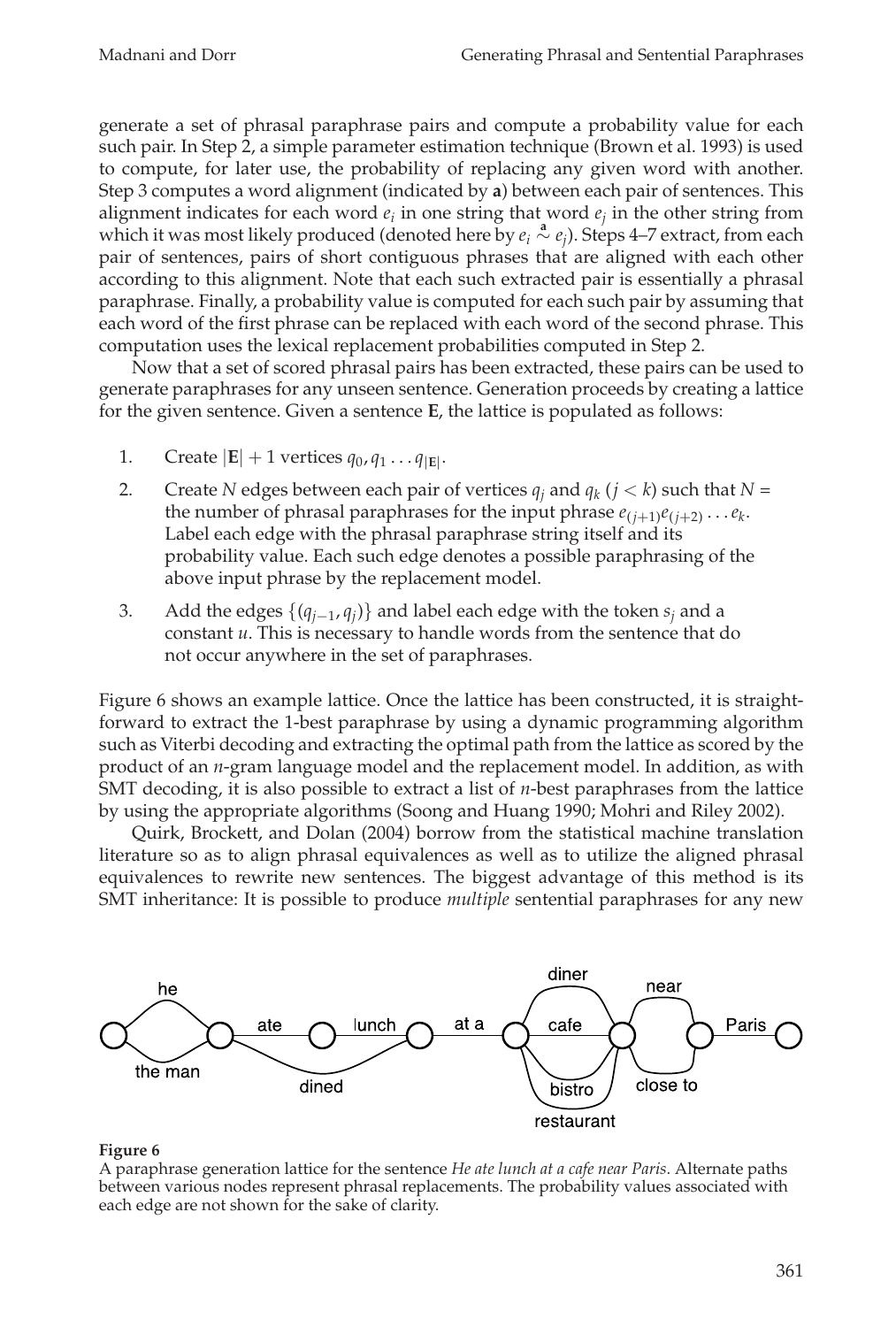sentence, and there is no limit on the number of sentences that can be paraphrased.<sup>7</sup> However, there are certain limitations:

- $\bullet$  **Monotonic Translation**. It is assumed that a phrasal replacement will occur in the exact same position in the output sentence as that of the original phrase in the input sentence. In other words, reorderings of phrasal units are disallowed.
- - **Naive Parameter Estimation**. Using a bag-of-words approach to parameter estimation results in a relatively uninformative probability distribution over the phrasal paraphrases.
- $\bullet$  **Reliance on edit distance**. Relying on edit distance to build the training corpus of quasi-parallel sentences may exclude sentences that do exhibit a paraphrastic relationship but differ significantly in constituent orderings.

All of these limitations combined lead to paraphrases that, although grammatically sound, contain very little variety. Most sentential paraphrases that are generated involve little more than simple substitutions of words and short phrases. In Section 3.5, we will discuss other approaches that also find inspiration from statistical machine translation and attempt to circumvent the above limitations by using a bilingual parallel corpus instead of a monolingual parallel corpus.

# **3.4 Paraphrasing Using Monolingual Comparable Corpora**

Whereas it is clearly to our advantage to have monolingual parallel corpora, such corpora are usually not very readily available. The corpora usually found in the real world are **comparable** instead of being truly parallel: Parallelism between sentences is replaced by just partial semantic and topical overlap at the level of documents. Therefore, for monolingual comparable corpora, the task of finding phrasal correspondences becomes harder because the two corpora may only be related by way of describing events under the same topic. In such a scenario, possible paraphrasing methods either (a) forgo any attempts at directly finding such correspondences and fall back to the distributional similarity workhorse or, (b) attempt to directly induce a form of coarsegrained alignment between the two corpora and leverage this alignment.

In this section, we describe three methods that generate paraphrases from such comparable corpora. The first method falls under category (a): Here the elements whose distributional similarity is being measured are paraphrastic patterns and the distributions themselves are the named entities with which the elements occur in various sentences. In contrast, the next two methods fall under category (b) and attempt to directly discover correspondences between two comparable corpora by leveraging a novel alignment algorithm combined with some similarity heuristics. The difference between the two latter methods lies only in the efficacy of the alignment algorithm.

Shinyama et al. (2002) use two sets of 300 news articles from two different Japanese newspapers from the same day as their source of paraphrases. The comparable nature of the articles is ensured because both sets are from the same day. During pre-processing,

<sup>7</sup> However, if no word in the input sentence has been observed in the parallel corpus, the paraphraser simply reproduces the original sentence as the paraphrase.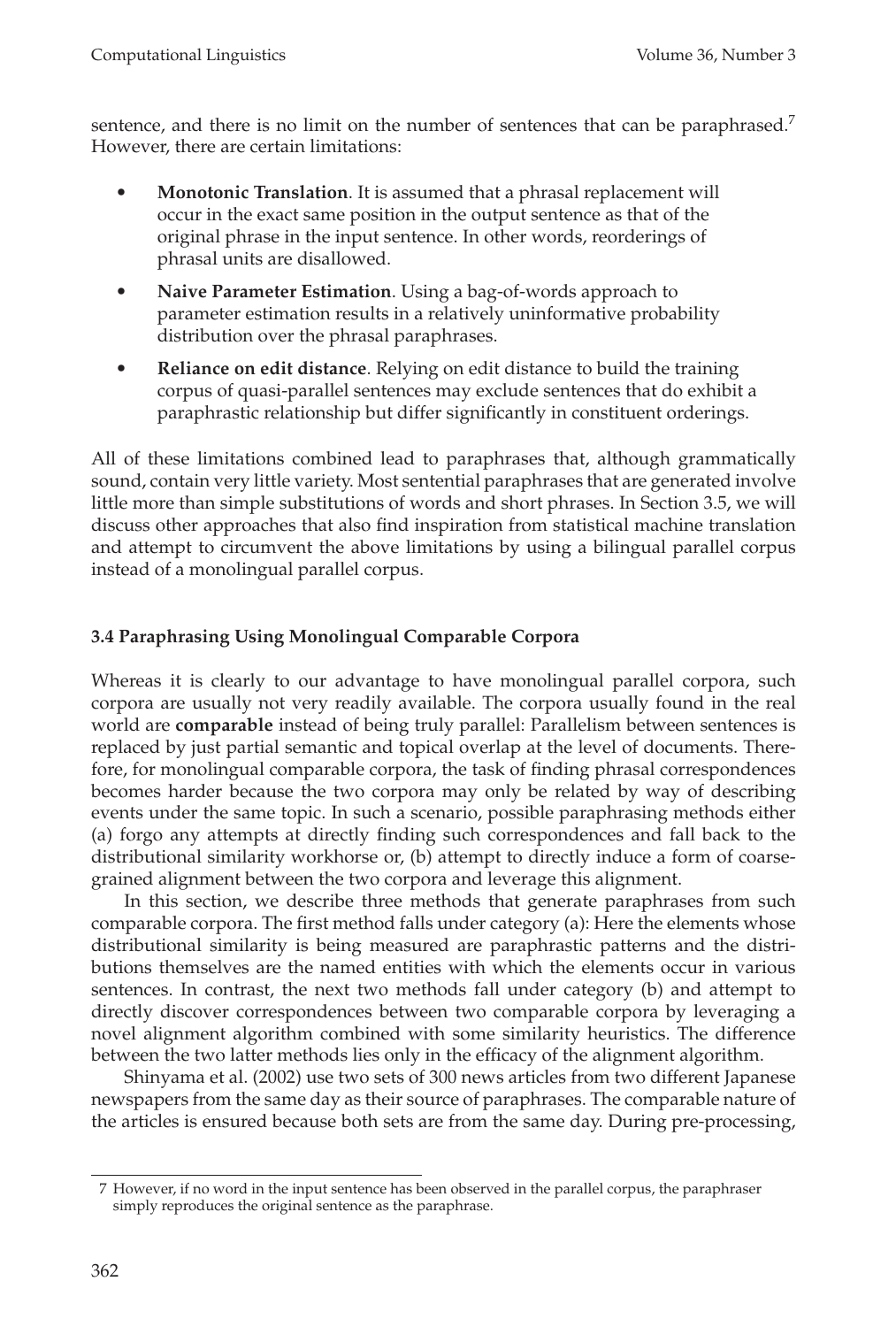all named entities in each article are tagged and dependency parses are created for each sentence in each article. The distributional similarity driven algorithm then proceeds as follows:

- 1. For each article in the first set, find the most "similar" article from the other set, based on a similarity measure computed over the named entities appearing in the two articles.
- 2. From each sentence in each such pair of articles, extract all dependency tree paths that contain at least one named entity and generalize them into patterns wherein the named entities have been replaced with variables. Each class of named-entity (e.g., Organization, Person, Location) gets its own variable. For example, the following sentence:<sup>8</sup>

*Vice President Kuroda of Nihon Yamamura Glass Corp. was promoted to President*.

may give us the following two patterns, among others:

PERSON *of* ORGANIZATION *was promoted*  $\langle$ PERSON $\rangle$  *was promoted to*  $\langle$ POST $\rangle$ 

- 3. Find all sentences in the two newswire corpora that match these patterns. When a match is found, attach the pattern to the sentence and link all variables to the corresponding named entities in the sentences.
- 4. Find all sentences that are most similar to each other (above some preset threshold), again based on the named entities they share.
- 5. For each pair of similar sentences, compare their respective attached patterns. If the variables in the patterns link to the same or comparable named entities (based on the entity text and type), then consider the patterns to be paraphrases of each other.

At the end, the output is a list of generalized paraphrase patterns with named entity types as variables. For example, the algorithm may generate the following two patterns as paraphrases:

 $\langle$ PERSON $\rangle$  *is promoted to*  $\langle$ POST $\rangle$ *the promotion of*  $\langle$  PERSON $\rangle$  *to*  $\langle$  POST $\rangle$  *is decided* 

As a later refinement, Sekine (2005) makes a similar attempt at using distributional similarity over named entity pairs in order to produce a list of fully lexicalized phrasal paraphrases for specific concepts represented by keywords.

The idea of enlisting named entities as proxies for detecting semantic equivalence is interesting and has certainly been explored before (see the discussion regarding Paşca and Dienes [2005] in Section 3.2). However, it has some obvious disadvantages. The authors manually evaluate the technique by generating paraphrases for two specific

<sup>8</sup> Although the authors provide motivating examples in Japanese (transliterated into romaji) in their paper, we choose to use English here for the sake of clarity.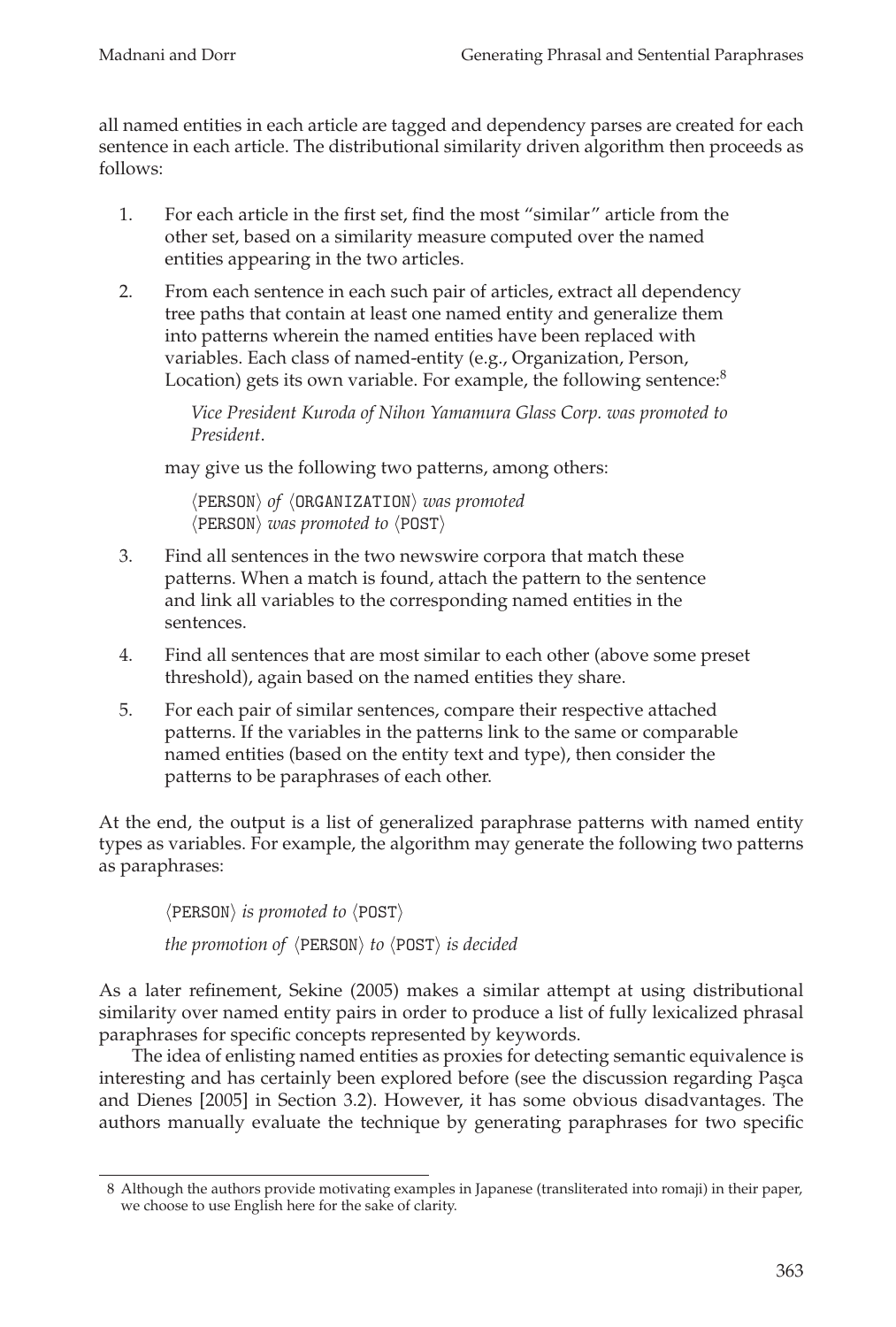domains (arrest events and personnel hirings) and find that while the precision is reasonably good, the coverage is very low primarily due to restrictions on the patterns that may be extracted in Step 2. In addition, if the average number of entities in sentences is low, the likelihood of creating incorrect paraphrases is confirmed to be higher.

Let us now consider the altogether separate idea of deriving coarse-grained correspondences by leveraging the comparable nature of the corpora. Barzilay and Lee (2003) attempt to do so by generating compact sentence clusters in template form (stored as word lattices with slots) separately from each corpora and then pairing up templates from one corpus with those from the other. Once the templates are paired up, a new incoming sentence that matches one member of a template pair gets rendered as the other member, thereby generating a paraphrase. They use as input a pair of corpora: the first  $(C_1)$  consisting of clusters of news articles published by Agence France Presse (AFP) and the second  $(C_2)$  consisting of those published by Reuters. The two corpora may be considered comparable since the articles in each are related to the same topic and were published during the same time frame.

Algorithm 4 shows some details of how their technique works. Steps 3–18 show how to cluster topically related sentences, construct a word lattice from such a cluster, and convert that into a **slotted lattice**—basically a word lattice with certain nodes recast as variables or empty slots. The clustering is done so as to bring together sentences pertaining to the same topics and having similar structure. The word lattice is the product of an algorithm that computes a **multiple-sequence alignment** (MSA) for a cluster of sentences (Step 6). A very brief outline of such an algorithm, originally developed to compute an alignment for a set of three or more protein or DNA sequences, is as follows:<sup>9</sup>

- 1. Find the most similar pair of sentences in the cluster according to a similarity scoring function. For this approach, a simplified version of the edit-distance measure (Barzilay and Lee 2002) is used.
- 2. Align this sentence pair and replace the pair with this single alignment.
- 3. Repeat until all sentences have been aligned together.

The word lattice so generated now needs to be converted into a slotted lattice to allow its use as a paraphrase template. Slotting is performed based on the following intuition: Areas of high variability between backbone nodes, that is, several distinct parallel paths, may correspond to template arguments and can be collapsed into one slot that can be filled by these arguments. However, multiple parallel paths may also appear in the lattice because of simple synonymy and those paths must be retained for paraphrase generation to be useful. To differentiate between the two cases, a **synonymy threshold** *s* of 30% is used, as shown in Steps 8–14. The basic idea behind the threshold is that as the number of sentences increases, the number of different arguments will increase faster than the number of synonyms. Figure 7 shows how a very simple word lattice may be generalized into a slotted lattice.

Once all the slotted lattices have been constructed for each corpus, Steps 19–24 try to match the slotted lattices extracted from one corpus to those extracted from the other by referring back to the sentence clusters from which the original lattices were

<sup>9</sup> For more details on MSA algorithms, refer to Gusfield (1997) and Durbin et al. (1998).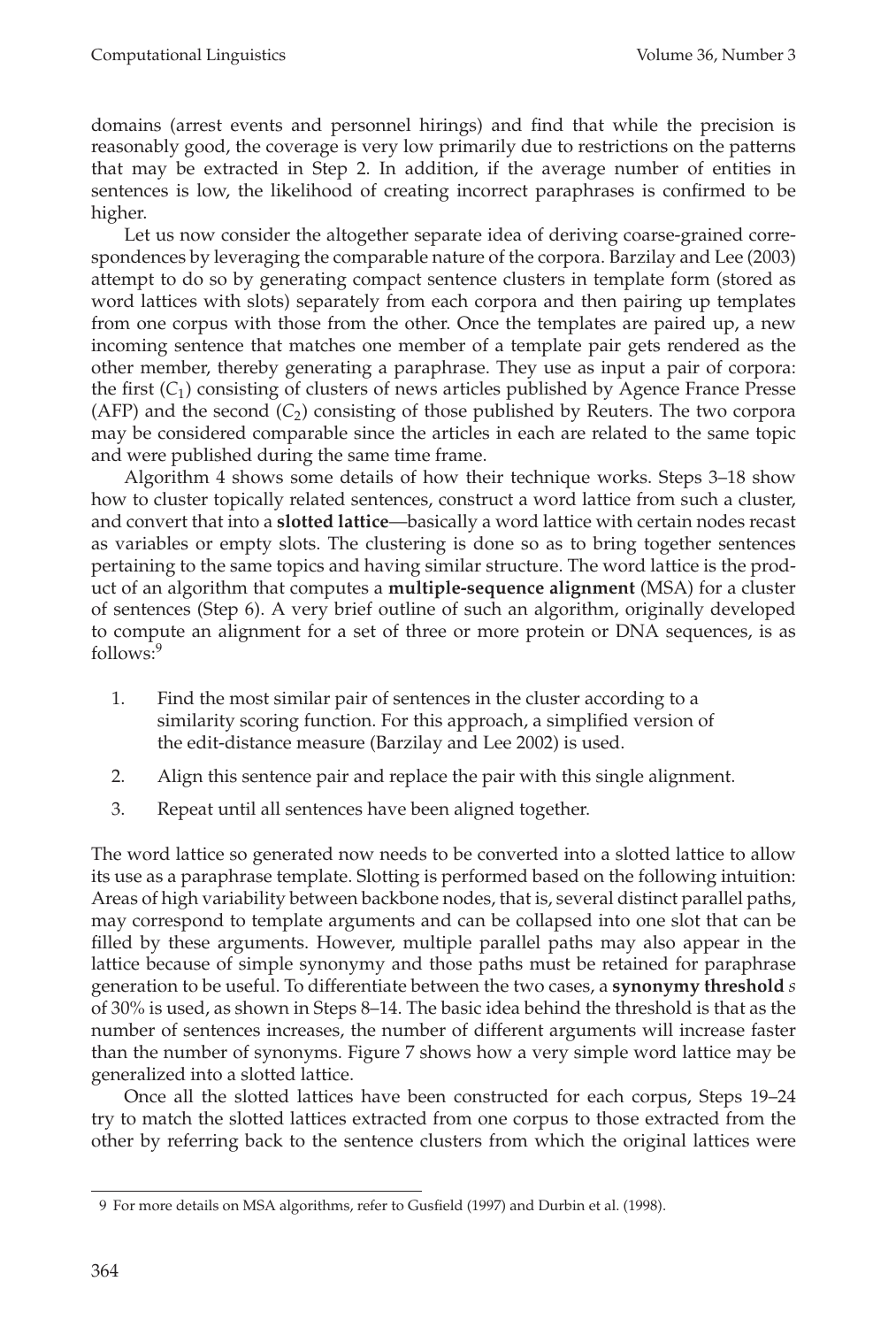**Algorithm 4 (Barzilay and Lee 2003)**. Generate set *M* of matching lattice pairs given a pair of comparable corpora  $C_1$  and  $C_2$ .

**Summary**. Gather topically related sentences from  $C_1$  into clusters. Do the same for  $C_2$ . Convert each sentence cluster into a slotted lattice using a multiple-sequence alignment (MSA) algorithm. Compare all lattice pairs and output those likely to be paraphrastic.

- 1: Let  $W_{C_1}$  and  $W_{C_2}$  represent word lattices obtained from  $C_1$  and  $C_2$ , respectively
- 2:  $M \leftarrow \{\phi\}$ ,  $W_{C_1} \leftarrow \{\phi\}$ ,  $W_{C_2} \leftarrow \{\phi\}$
- 3: **for** each input corpus  $C_i \in \{C_1, C_2\}$  **do**
- 4: Create a set of clusters  $G_C = \{G_{C,k}\}\$  of sentences based on *n*-gram overlap such that all sentences in a cluster describe the same kinds of events and share similar structure
- 5: **for** each cluster *GCi*,*<sup>k</sup>* **do**
- 6: Compute an MSA for all sentences in  $G_{C_i,k}$  by using a pre-stipulated scoring function and represent the output as a word lattice  $W_{C_i,k}$
- 7: Compute the set of backbone nodes  $B_k$  for  $W_{C,k}$ , that is, the nodes that are shared by a majority ( $\geq$ 50%) of the sentences in  $G_{C_i,k}$
- 8: **for** each backbone node  $b \in B_k$  **do**
- 9: **if** no more than 30% of all the edges from *b* lead to the same node **then** 10: Replace all nodes adjacent to *b* with a single slot
- 11: **else**
- 12: Delete any node with < 30% of the edges from *b* leading to it and preserve
	- the rest
- 13: **end if**
- 14: **end for**
- 15: Merge any consecutive slot nodes into a single slot
- 16:  $W_{C_i} \leftarrow W_{C_i} \cup \{W_{C_i,k}\}$ <br>17: **end for**
- end for
- 18: **end for**
- 19: **for** each lattice pair  $(W_{C_1,j}, W_{C_2,k}) \in W_{C_1} \times W_{C_2}$  do
- 20: Inspect clusters  $G_{C_1,i}$  and  $G_{C_2,k}$  and compare slot fillers in the cross-corpus sentence pairs written on the same day
- 21: **if** comparison score > a pre-stipulated threshold δ **then**
- 22: *M* ← *M* ∪ {( $W_{C_1,j}$ ,  $W_{C_2,k}$ )}
- 23: **end if**
- 24: **end for**

```
25: Output M containing paraphrastic lattice pairs with linked slots
```
generated, comparing the sentences that were written on the same day and computing a comparison score based on overlap between the sets of arguments that fill the slots. If this computed score is greater than some fixed threshold value  $\delta$ , then the two lattices (or patterns) are considered to be paraphrases of each other.

Besides generating pairs of paraphrastic patterns, the authors go one step further and actually use the patterns to generate paraphrases for new sentences. Given such a sentence *S*, the first step is to find an existing slotted lattice from either corpus that aligns best with *S*, in terms of the previously mentioned alignment scoring function. If some lattice is found as a match, then all that remains is to take all corresponding lattices from the other corpus that are paired with this lattice and use them to create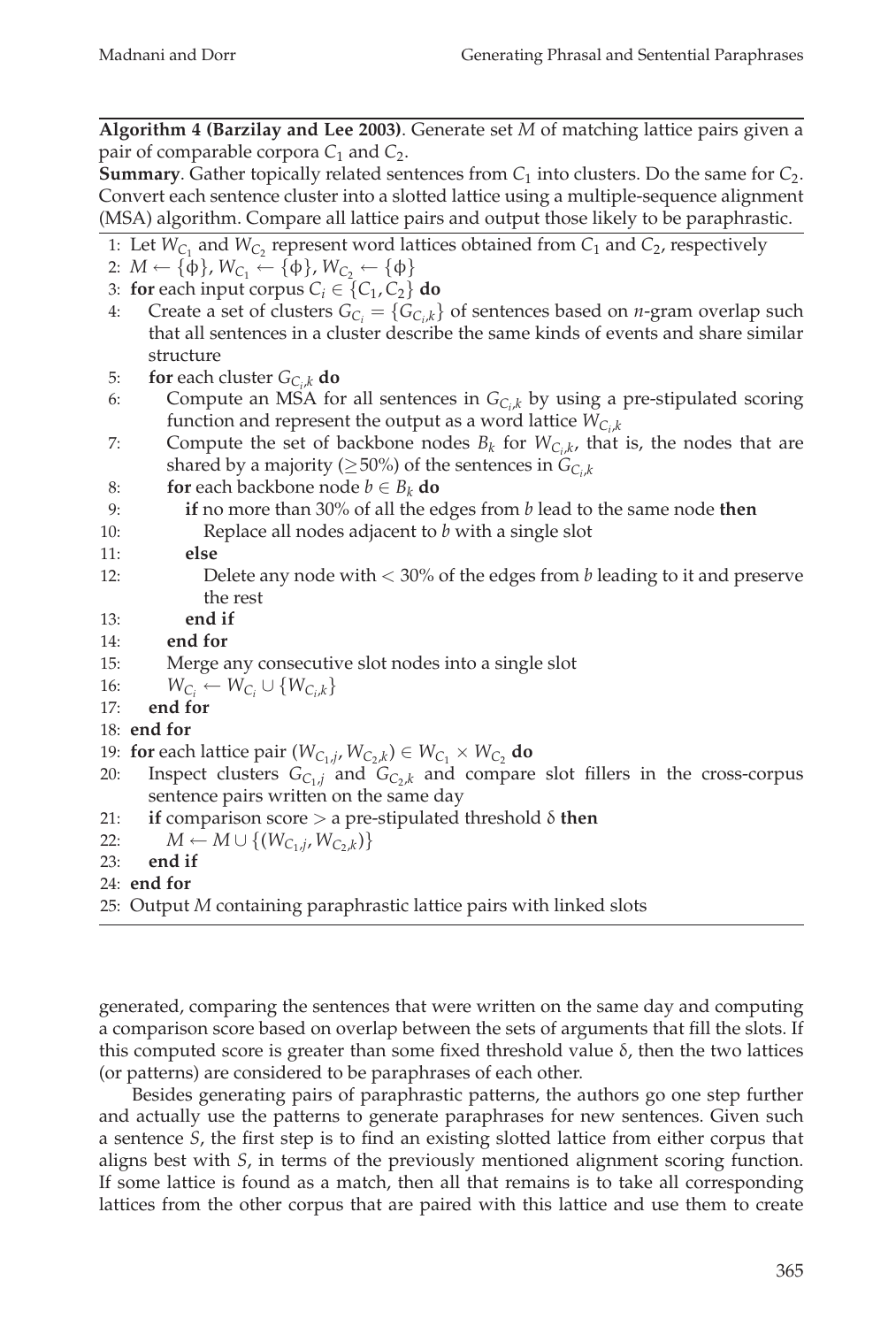

**Figure 7**

An example showing the generalization of the word lattice (a) into a slotted lattice (b). The word lattice is produced by aligning seven sentences. Nodes having in-degrees > 1 occur in more than one sentence. Nodes with thick incoming edges occur in all sentences.

multiple rewritings (paraphrases) for S. Rewriting in this context is a simple matter of substitution: For each slot in the matching lattice, we know not only the argument from the sentence that fills it but also the slot in the corresponding rewriting lattice.

As far as the quality of acquired paraphrases is concerned, this approach easily outperforms almost all other sentential paraphrasing approaches surveyed in this article. However, a paraphrase is produced *only* if the incoming sentence matches some existing template, which leads to a strong bias favoring quality over coverage. In addition, the construction and generalization of lattices may become computationally expensive when dealing with much larger corpora.

We can also compare and contrast Barzilay and Lee's work and the work from Section 3.3 that seems most closely related: that of Pang, Knight, and Marcu (2003). Both take sentences grouped together in a cluster and align them into a lattice using a particular algorithm. Pang, Knight, and Marcu have a pre-defined size for all clusters since the input corpus is an 11-way parallel corpus. However, Barzilay and Lee have to construct the clusters from scratch because their input corpus has no pre-defined notion of parallelism at the sentence level. Both approaches use word lattices to represent and induce paraphrases since a lattice can efficiently and compactly encode *n*-gram similarities (sets of shared overlapping word sequences) between a large number of sentences. However, the two approaches are also different in that Pang, Knight, and Marcu use the parse trees of all sentences in a cluster to compute the alignment (and build the lattice), whereas Barzilay and Lee use only surface level information. Furthermore, Barzilay and Lee can use their slotted lattice pairs to generate paraphrases for novel and unseen sentences, whereas Pang, Knight, and Marcu cannot paraphrase new sentences at all.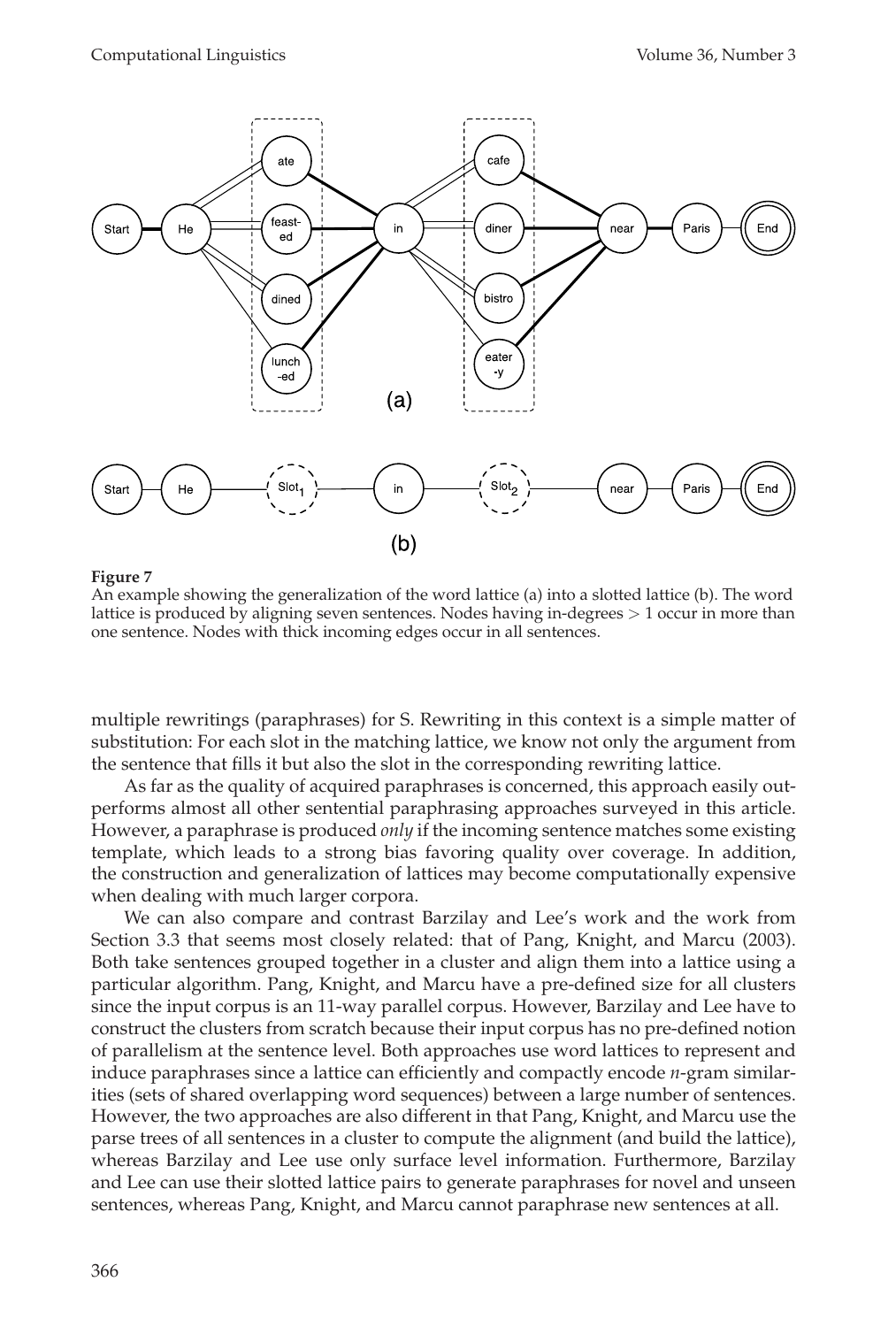Shen et al. (2006) attempt to improve Barzilay and Lee's technique by trying to include syntactic constraints in the cluster alignment algorithm. In that way, it is doing something similar to what Pang, Knight, and Marcu do but with a comparable corpus instead of a parallel one. More precisely, whereas Barzilay and Lee use a relatively simple alignment scoring function based on purely lexical features, Shen et al. try to bring syntactic features into the mix. The motivation is to constrain the relatively free nature of the alignment generated by the MSA algorithm—which may lead to the generation of grammatically incorrect sentences—by using informative syntactic features. In their approach, even if two words are a **lexical match**—as defined by Barzilay and Lee (2003)—they are further inspected in terms of certain pre-defined syntactic features. Therefore, when computing the alignment similarity score, two lexically matched words across a sentence pair are not considered to fully match unless their score on syntactic features also exceeds a preset threshold.

The syntactic features constituting the additional constraints are defined in terms of the output of a **chunk parser**. Such a parser takes as input the syntactic trees of the sentences in a topic cluster and provides the following information for each word:

- -**Part-of-speech tag**
- - **IOB tag**. This is a notation denoting the constituent covering a word and its relative position in that constituent (Ramshaw and Marcus 1995). If a word has the tag I-NP, we can infer that the word is covered by an NP and located inside that NP. Similarly, B denotes that the word is at the beginning and O denotes that the word is not covered by any constituent.
- $\bullet$  **IOB chain**. A concatenation of all IOB tags going from the root of the tree to the word under consideration.

With this information and a heuristic to compute the similarity between two words in terms of their POS and IOB tags, the alignment similarity score can be calculated as the sum of the heuristic similarity value for the given two words and the heuristic similarity values for each corresponding node in the two IOB chains. If this score is higher than some threshold and the two words have similar positions in their respective sentences, then the words are considered to be a match and can be aligned. Given this alignment algorithm, the word lattice representing the global alignment is constructed in an iterative manner similar to the MSA approach.

Shen et al. (2006) present evidence from a manual evaluation that sentences sampled from lattices constructed via the syntactically informed alignment method receive higher grammaticality scores as compared to sentences from the lattices constructed via the purely lexical method. However, they present no analysis of the actual paraphrasing capacity of their, presumably better aligned, lattices. Indeed, they explicitly mention that their primary goal is to measure the correlation between the syntax-augmented scoring function and the correctness of the sentences being generated from such lattices, even if the sentences do not bear a paraphrastic relationship to the input. Even if one were to assume that the syntax-based alignment method would result in better paraphrases, it still would not address the primary weakness of Barzilay and Lee's method: Paraphrases are only generated for new sentences that match an already existing lattice, leading to lower coverage.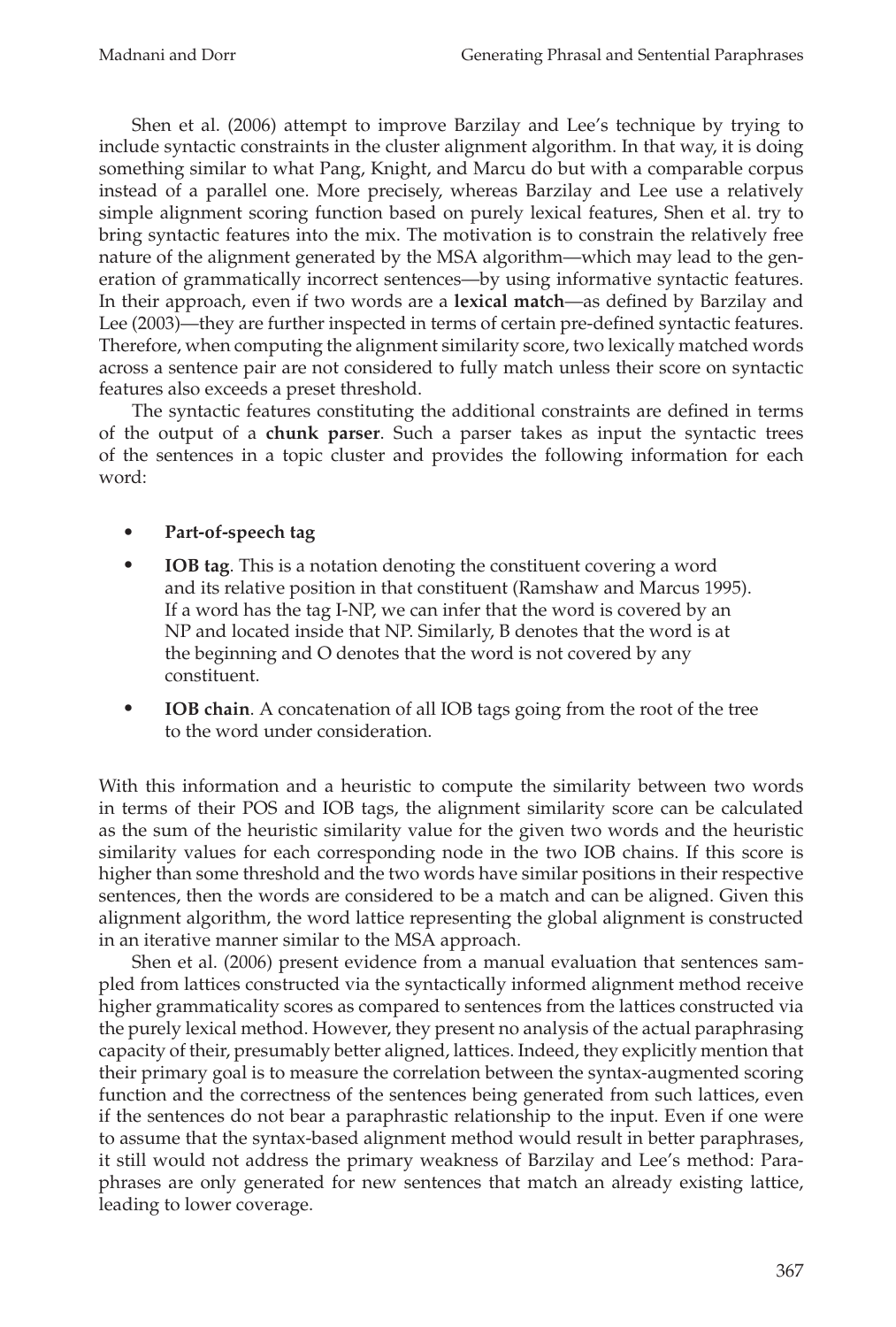# **3.5 Paraphrasing Using Bilingual Parallel Corpora**

In the last decade, there has been a resurgence in research on statistical machine translation. There has also been an accompanying dramatic increase in the number of available bilingual parallel corpora due to the strong interest in SMT from both the public and private sectors. Recent research in paraphrase generation has attempted to leverage these very large bilingual corpora. In this section, we look at such approaches that rely on the preservation of meaning across languages and try to recover said meaning by using cues from the second language.

Using bilingual parallel corpora for paraphrasing has the inherent advantage that sentences in the other language are *exactly* semantically equivalent to sentences in the intended paraphrasing language. Therefore, the most common way to generate paraphrases with such a corpus exploits both its parallel and bilingual natures: Align phrases across the two languages and consider all co-aligned phrases in the intended language to be paraphrases. The bilingual phrasal alignments can simply be generated by using the automatic techniques developed for the same task in the SMT literature. Therefore, arguably the most important factor affecting the performance of these techniques is usually the quality of the automatic bilingual phrasal (or word) alignment techniques.

One of the most popular methods leveraging bilingual parallel corpora is that proposed by Bannard and Callison-Burch (2005). This technique operates exactly as described above by attempting to infer semantic equivalence between phrases in the same language indirectly with the second language as a bridge. Their approach builds on one of the initial steps used to train a phrase-based statistical machine translation system (Koehn, Och, and Marcu 2003). Such systems rely on **phrase tables**—a tabulation of correspondences between phrases in the source language and phrases in the target language. These tables are usually extracted by inducing word alignments between sentence pairs in a training corpus and then incrementally building longer phrasal correspondences from individual words and shorter phrases. Once such a tabulation of bilingual phrasal correspondences is available, correspondences between phrases in one language may be inferred simply by using the phrases in the other language as pivots.

Algorithm 5 shows how monolingual phrasal correspondences are extracted from a bilingual corpus *C* by using word alignments. Steps 3–7 extract bilingual phrasal correspondences from each sentence pair in the corpus by using heuristically induced bidirectional word alignments. Figure 8 illustrates this extraction process for two example sentence pairs. For each pair, a matrix shows the alignment between the Chinese and the English words. Element  $(i, j)$  of the matrix is filled if there is an alignment link between the *i th* Chinese word and the *j th* English word *ej*. All phrase pairs **consistent** with the word alignment are then extracted. A consistent phrase pair can intuitively be thought of as a sub-matrix where all alignment points for its rows and columns are inside it and never outside. Next, Steps 8–11 take all English phrases that correspond to the same foreign phrase and infer them all to be paraphrases of each other.<sup>10</sup> For example, the English paraphrase pair *effectively contained, under control* is obtained from Figure 8 by pivoting on the Chinese phrase 有效 遏制, shown underlined for both matrices.

<sup>10</sup> Note that it would have been equally easy to pivot on the English side and generate paraphrases in the other language instead.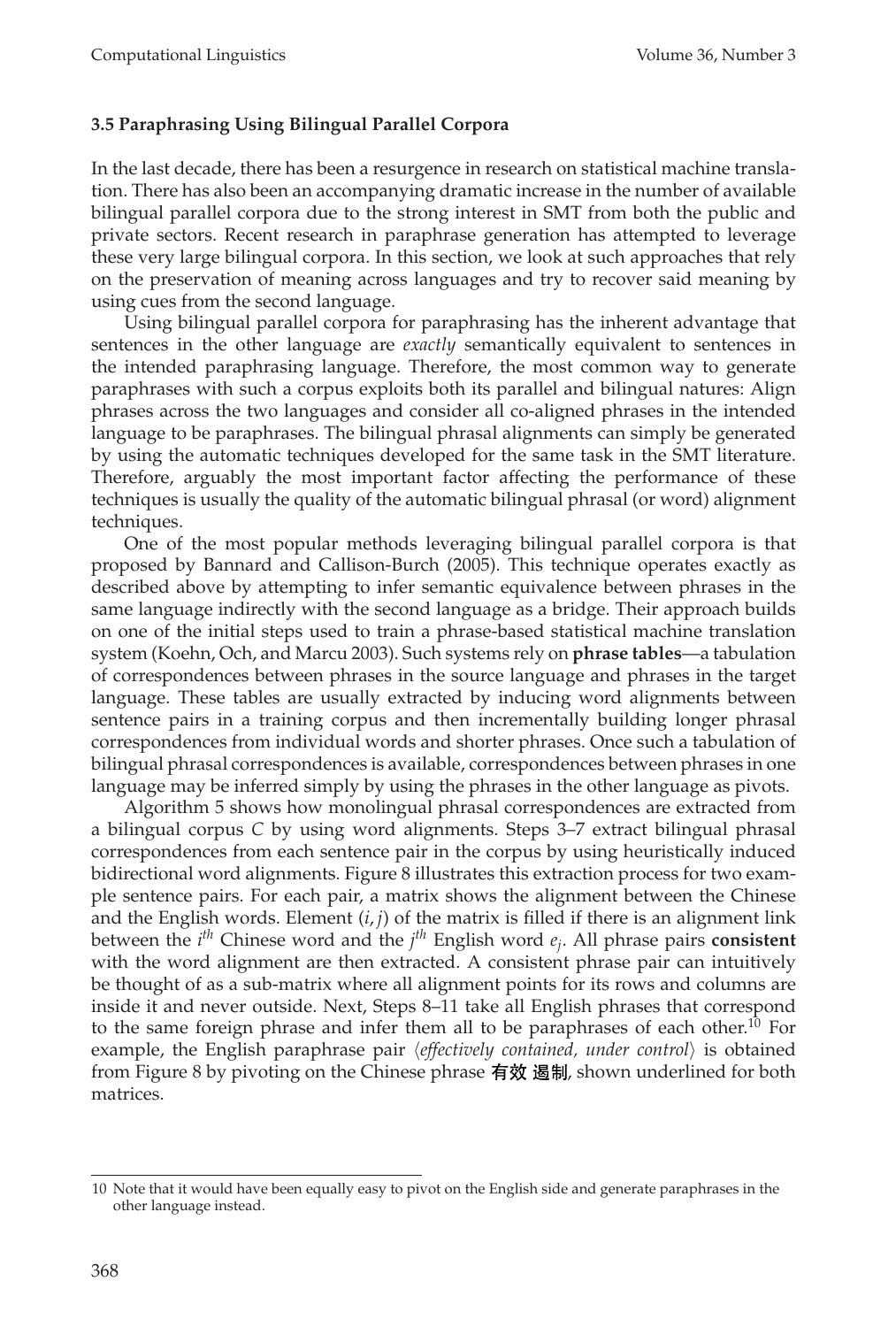**Algorithm 5 (Bannard and Callison-Burch 2005)**. Generate set *M* of monolingual paraphrase pairs given a bilingual parallel corpus *C*.

**Summary**. Extract bilingual phrase pairs from *C* using word alignments and standard SMT heuristics. Pivot all pairs of English phrases on any shared foreign phrases and consider them paraphrases. The alignment notation from Algorithm 3 is employed.

1: Let *B* represent the bilingual phrases extracted from *C*

2:  $B \leftarrow {\phi}, M \leftarrow {\phi}$ 

- 3: Compute a word alignment **a** for each sentence pair  $(E, F) \in C$
- 4: **for** each aligned sentence pair (**E**, **F**)**<sup>a</sup> do**
- 5: Extract the set of bilingual phrasal correspondences  $\{(\bar{e}, \bar{f})\}$  such that:

(a) 
$$
\forall e_i \in \bar{e} : e_i \stackrel{\mathbf{a}}{\sim} f_j \rightarrow f_j \in \bar{f}
$$
, and  
(a)  $\forall f_j \in \bar{f} : f_j \stackrel{\mathbf{a}}{\sim} e_i \rightarrow e_i \in \bar{e}$ 

6: *B* ← *B* ∪ { $(\bar{e}, \bar{f})$ }

7: **end for**

8: **for** each member of the set  $\{ \langle (\bar{e_j}, \bar{f_k}) , (\bar{e_l}, \bar{f_m}) \rangle \ s.t. (\bar{e_j}, \bar{f_k}) \in B \}$ 

$$
\wedge \ (\bar{e}_{l} , \bar{f}_{m}) \in B \wedge \bar{f}_{k} = \bar{f}_{m} \} \textbf{ do}
$$

9: 
$$
M \leftarrow M \cup \{(\bar{e}_j, \bar{e}_l)\}
$$

- 10: Compute  $p(\bar{e}_j|\bar{e}_l) = \sum_{\bar{f}} p(\bar{e}_j|\bar{f}) p(\bar{f}|\bar{e}_l)$
- 11: **end for**

12: Output *M* containing paraphrastic pairs and associated probabilities

Using the components of a phrase-based SMT system also makes it easy to assign a probability value to any of the inferred paraphrase pairs as follows:

$$
p(\bar{e}_j|\bar{e}_k)=\sum_{\bar{f}}p(\bar{e}_j,\bar{f}|\bar{e}_k)\approx\sum_{\bar{f}}p(\bar{e}_j|\bar{f})p(\bar{f}|\bar{e}_k)
$$

where both  $p(\bar{e_j}|\bar{f})$  and  $p(\bar{f}|\bar{e_k})$  can be computed using maximum likelihood estimation as part of the bilingual phrasal extraction process:

$$
p(\bar{e}_j|\bar{f}) = \frac{\text{number of times }\bar{f} \text{ is extracted with } \bar{e}_j}{\text{number of times }\bar{f} \text{ is extracted with any }\bar{e}}
$$

Once the probability values are obtained, the most likely paraphrase can be chosen for any phrase.

Bannard and Callison-Burch (2005) are able to extract millions of phrasal paraphrases from a bilingual parallel corpus. Such an approach is able to capture a large variety of paraphrastic phenomena in the inferred paraphrase pairs but is seriously limited by the bilingual word alignment technique. Even state-of-the-art alignment methods from SMT are known to be notoriously unreliable when used for aligning phrase pairs. The authors find via manual evaluation that the quality of the phrasal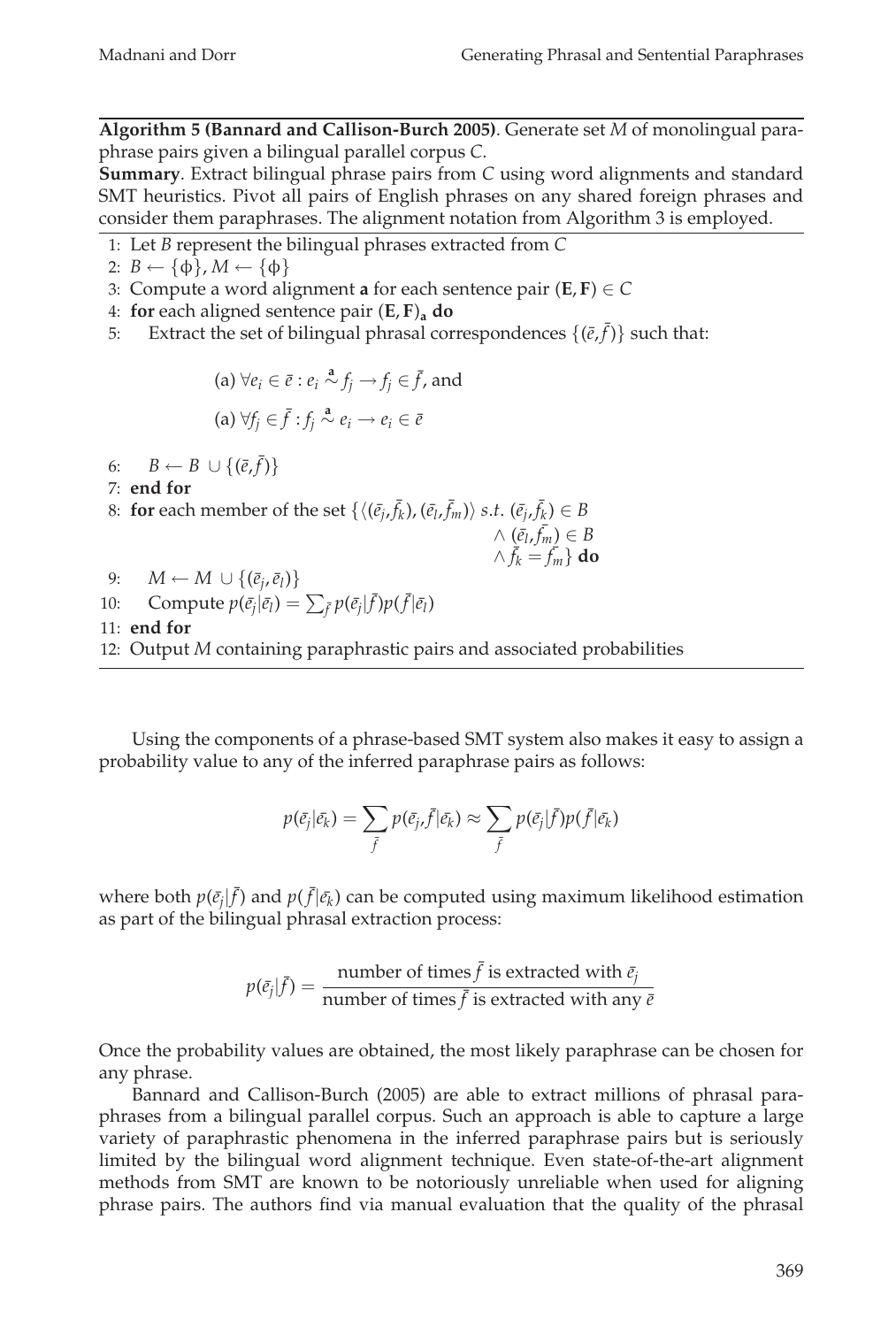

#### **Figure 8**

Extracting consistent bilingual phrasal correspondences from the shown sentence pairs.  $(i_1, j_1) \times (i_2, j_2)$  denotes the correspondence  $\langle f_{i_1} \dots f_{j_1}, e_{i_2} \dots e_{j_2} \rangle$ . Not all extracted correspondences are shown.

paraphrases obtained via manually constructed word alignments is *significantly* better than that of the paraphrases obtained from automatic alignments.

It has been widely reported that the existing bilingual word alignment techniques are not ideal for use in translation and, furthermore, improving these techniques does not always lead to an improvement in translation performance. (Callison-Burch, Talbot, and Osborne 2004; Ayan and Dorr 2006; Lopez and Resnik 2006; Fraser and Marcu 2007). More details on the relationship between word alignment and SMT can be found in the comprehensive SMT survey recently published by Lopez (2008) (particularly Section 4.2). Paraphrasing done via bilingual corpora relies on the word alignments in the same way as a translation system would and, therefore, would be equally susceptible to the shortcomings of the word alignment techniques. To determine how noisy automatic word alignments affect paraphrasing done via bilingual corpora, we inspected a sample of paraphrase pairs that were extracted when using Arabic—a language significantly different from English—as the pivot language.<sup>11</sup> In this study, we found that the paraphrase pairs in the sample set could be grouped into the following three broad categories:

(a) **Morphological variants**. These pairs only differ in the morphological form of one of the words in the phrases and cannot really be considered paraphrases. Examples: *ten ton*, *ten tons*, *caused clouds*, *causing clouds*.

<sup>11</sup> The bilingual Arabic–English phrases were extracted from a million sentences of Arabic newswire data using the freely available and open source Moses SMT toolkit (http://www.statmt.org/moses/). The default Moses parameters were used. The English paraphrases were generated by simply applying the pivoting process described herein to the bilingual phrase pairs.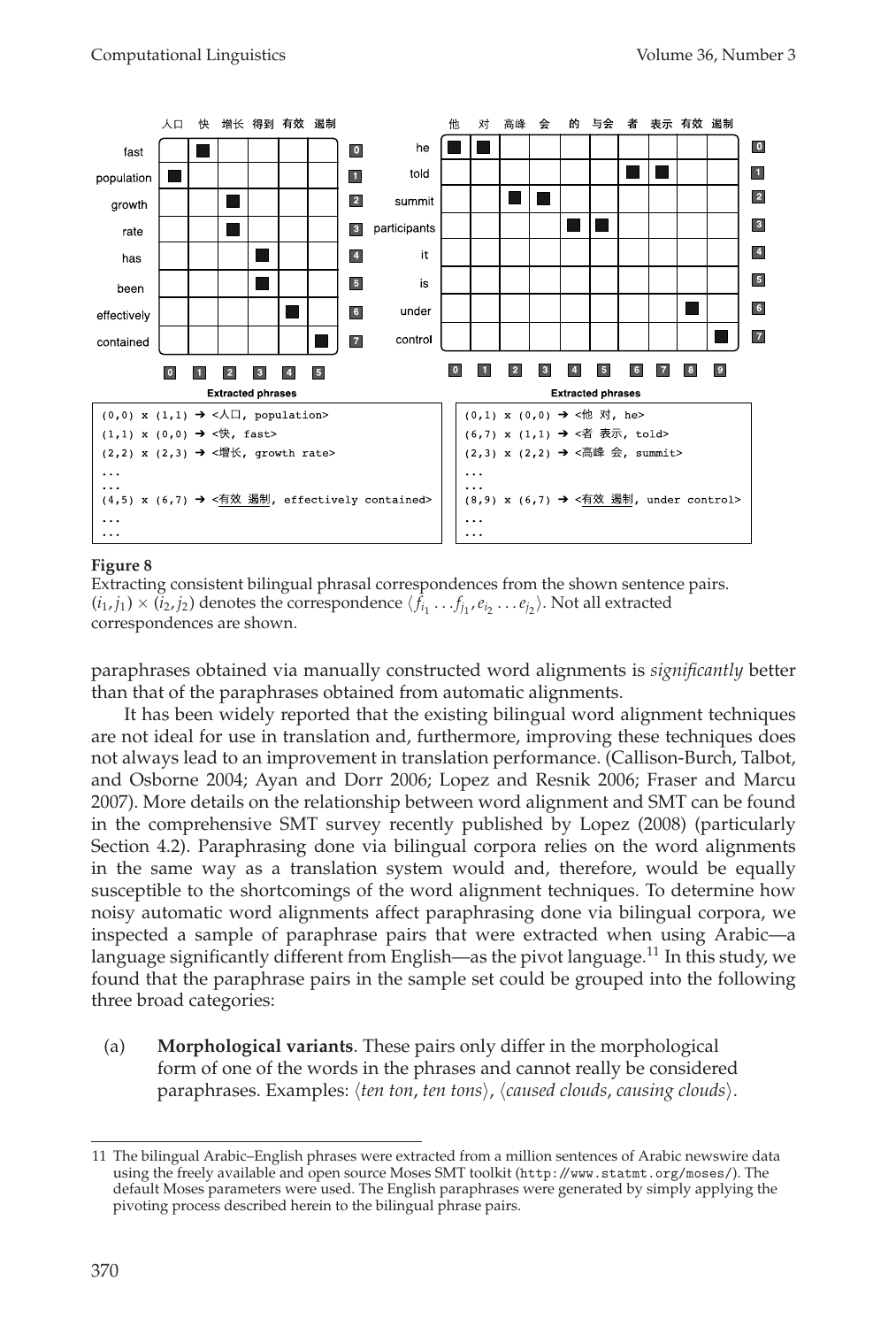- (b) **Approximate Phrasal Paraphrases**. These are pairs that only share partial semantic content. Most paraphrases extracted by the pivot method using automatic alignments fall into this category. Examples: *were exiled*, *went abroad*, *accounting firms*, *auditing firms*.
- (c) **Phrasal Paraphrases**. Despite unreliable alignments, there were indeed a large number of truly paraphrastic pairs in the set that were semantically equivalent. Examples:  $\langle \text{army roadblock}, \text{military barrier} \rangle$   $\langle \text{staff walked out}, \text{military barrier} \rangle$ *team withdrew*.

Besides there being obvious linguistic differences between Arabic and English, the primary reason for the generation of phrase pairs that lie in categories (a) and (b) is incorrectly induced alignments between the English and Arabic words, and hence, phrases. Therefore, a good portion of subsequent work on paraphrasing using bilingual corpora, as discussed below focuses on using additional machinery or evidence to cope with the noisy alignment process. Before we continue, we believe it would be useful to draw a connection between Bannard and Callison-Burch's (2005) work and that of Wu and Zhou (2003) as discussed in Section 3.2. Note that both of these techniques rely on a secondary language to provide the cues for generating paraphrases in the primary language. However, Wu and Zhou rely on a pre-compiled bilingual dictionary to discover these cues whereas Bannard and Callison-Burch have an entirely datadriven discovery process.

In an attempt to address some of the noisy alignment issues, Callison-Burch (2008) recently proposed an improvement that places an additional syntactic constraint on the phrasal paraphrases extracted via the pivot-based method from bilingual corpora and showed that using such a constraint leads to a significant improvement in the quality of the extracted paraphrases.<sup>12</sup> The syntactic constraint requires that the extracted paraphrase be of the same syntactic type as the original phrase. With this constraint, estimating the paraphrase probability now requires the incorporation of syntactic type into the equation:

$$
p(\bar{e}_j|\bar{e}_k,s(e_k))\approx \sum_{\bar{f}}p(\bar{e}_j|\bar{f},s(e_k))p(\bar{f}|\bar{e}_k,s(e_k))
$$

where *s*(*e*) denotes the syntactic type of the English phrase *e*. As before, maximum likelihood estimation is employed to compute the two component probabilities:

$$
p(\bar{e}_j|\bar{f}, s(e_k)) = \frac{\text{number of times }\bar{f} \text{ is extracted with } \bar{e}_j \text{ and type } s(e_k)}{\text{number of times }\bar{f} \text{ is extracted with any }\bar{e} \text{ and type } s(e_k)}
$$

If the syntactic types are restricted to be simple constituents (NP, VP, etc.), then using this constraint will actually exclude some of the paraphrase pairs that could have been extracted in the unconstrained approach. This leads to the familiar precisionrecall tradeoff: It only extracts paraphrases that are of higher quality, but the approach has a significantly lower coverage of paraphrastic phenomena that are not necessarily syntactically motivated. To increase the coverage, complex syntactic types such as those

<sup>12</sup> The software for generating these phrasal paraphrases along with a large collection of already extracted paraphrases is available at http://www.cs.jhu.edu/∼ccb/howto-extract-paraphrases.html.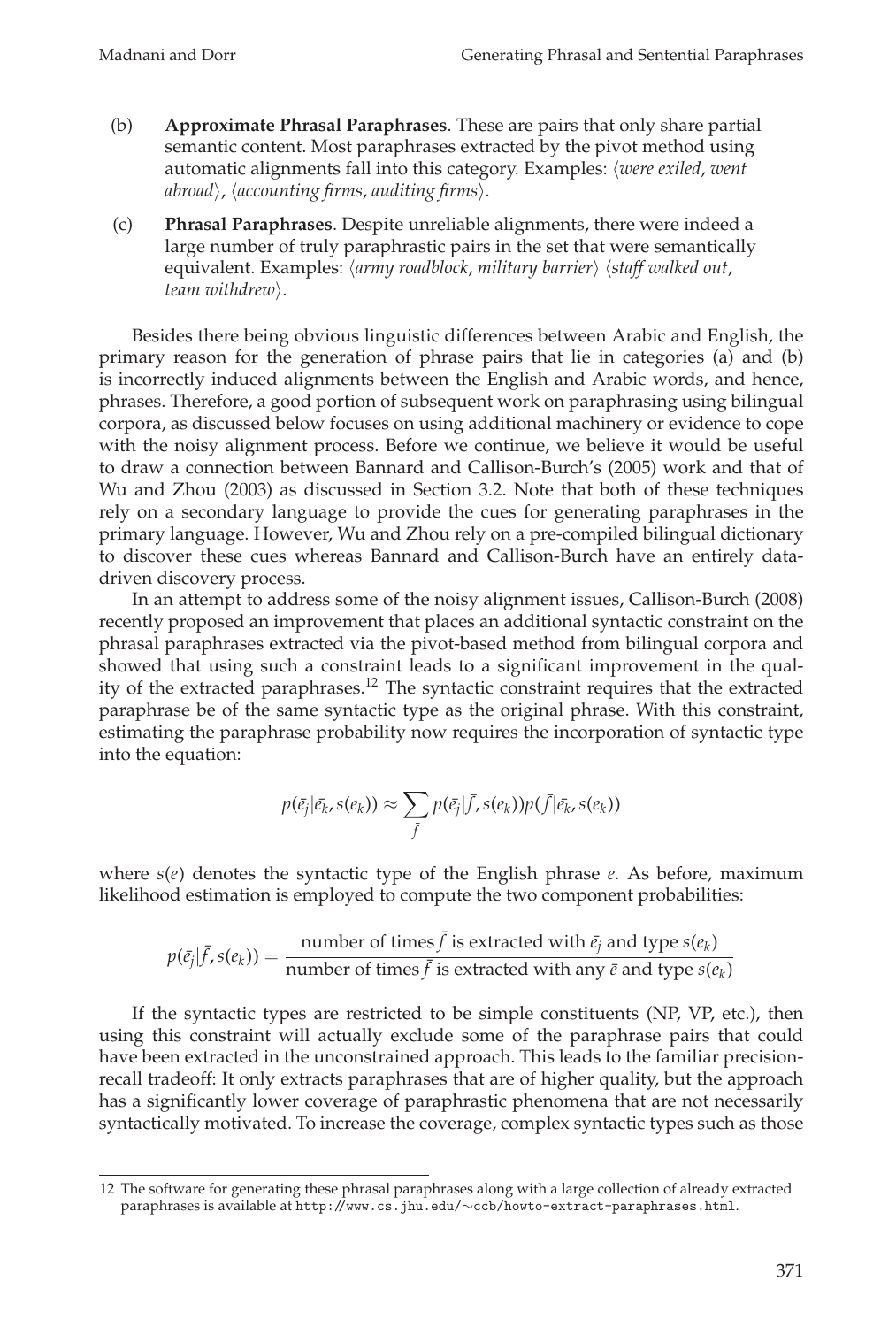used in Combinatory Categorial Grammars (Steedman 1996) are employed, which can help denote a syntactic constituent with children missing on the left and/or right hand sides. An example would be the complex type VP/(NP/NNS) which denotes a verb phrase missing a noun phrase to its right which, in turn, is missing a plural noun to its right. The primary benefit of using complex types is that less useful paraphrastic phrase pairs from different syntactic categories such as *accurately*, *precise*, that would have been allowed in the unconstrained pivot-based approach, are now disallowed.

The biggest advantage of this approach is the use of syntactic knowledge as one form of additional evidence in order to filter out phrase pairs from categories (a) and (b) as defined in the context of our manual inspection of pivot-based paraphrases above. Indeed, the authors conduct a manual evaluation to show that the syntactically constrained paraphrase pairs are better than those produced without such constraints. However, there are two additional benefits of this technique:

- 1. The constrained approach might allow induction of some *new* phrasal paraphrases in category (c) since now an English phrase only has to compete with other pivoted phrases of similar syntactic type and not all of them.
- 2. The effective partitioning of the probability space for a given paraphrase pair by syntactic types can be exploited: Overly specific syntactic types that occur very rarely can be ignored and a less noisy paraphrase probability estimate can be computed, which may prove more useful in a downstream application than its counterpart computed via the unconstrained approach.

We must also note that requiring syntactic constraints for pivot-based paraphrase extraction restricts the approach to those languages where a reasonably good parser is available.

An obvious extension of the Callison-Burch style approach is to use the collection of pivoted English-to-English phrase pairs to generate *sentential* paraphrases for new sentences. Madnani et al. (2008a) combine the pivot-based approach to paraphrase acquisition with a well-defined English-to-English translation model that is then used in an (unmodified) SMT system, yielding sentential paraphrases by means of "translating" input English sentences. However, instead of fully lexicalized phrasal correspondences as in (Bannard and Callison-Burch 2005), the fundamental units of translation (and paraphrasing) are **hierarchical** phrase pairs. The latter can be extracted from the former by replacing aligned sub-phrases with non-terminal symbols. For example, given the initial phrase pair 〈增长 得到 有效 遏制, growth rate has been effectively contained<sub></sub>〉, the hierarchical phrase pair  $\langle X_1 \overline{A} \rangle X_2$ ,  $X_1$  *has been*  $X_2$  can be formed.<sup>13</sup> Each hierarchical phrase pair can also have certain features associated with it that are estimated via maximum likelihood estimation during the extraction process. Such phrase pairs can formally be considered the rules of a bilingual **synchronous context-free grammar** (SCFG). Translation with SCFGs is equivalent to parsing the string in the source language using these rules to generate the highest-scoring tree and then reading off the tree in target order. For the purposes of this survey, it is sufficient to state that efficient

<sup>13</sup> The process of converting an initial phrase into a hierarchical one is subject to several additional constraints on the lengths of the initial and hierarchical phrases and the number and position of non-terminals in the hierarchical phrase.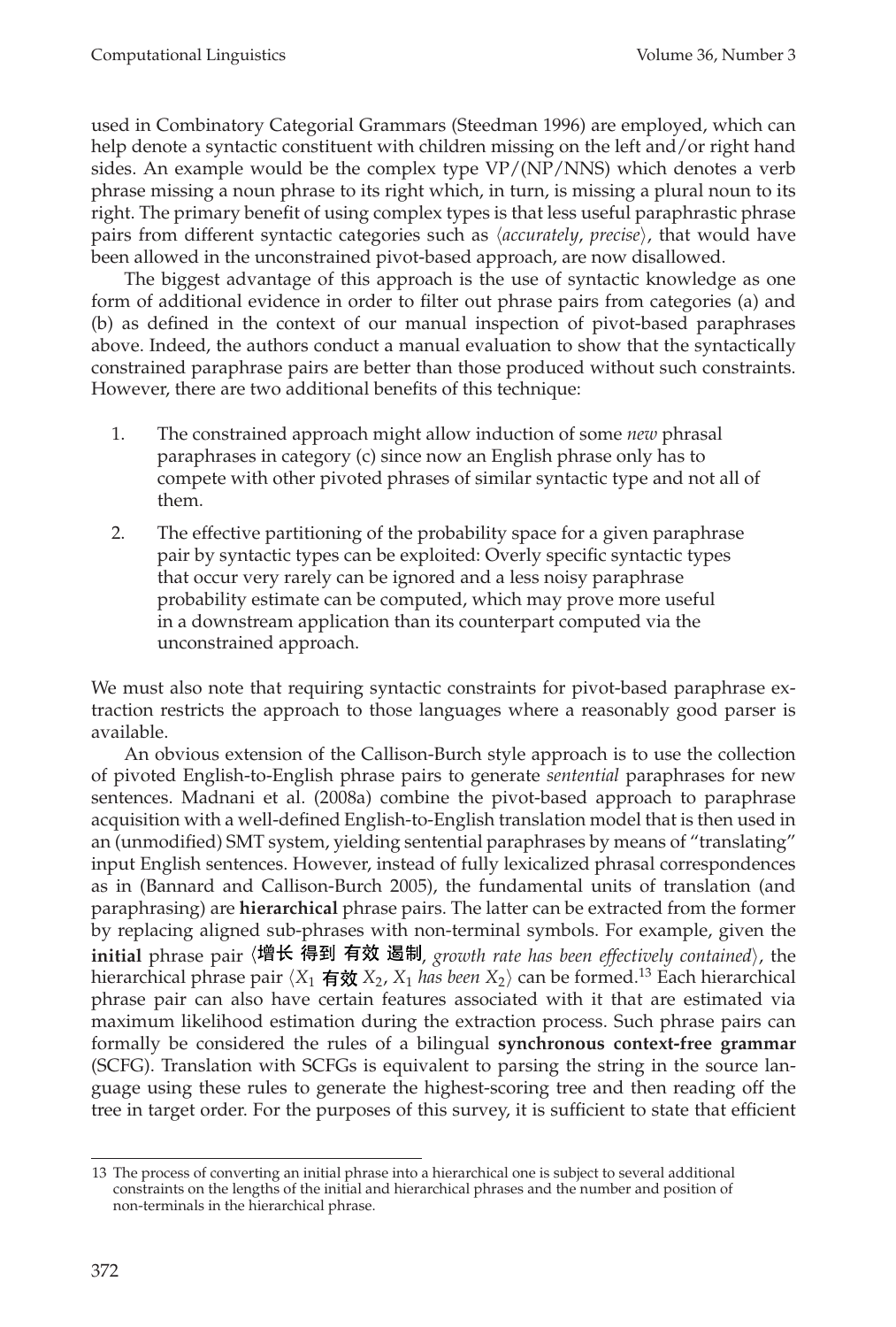methods to extract such rules, to estimate their features, and to translate with them are now well established. For more details on building SCFG-based models and translating with them, we refer the reader to (Chiang 2006, 2007).

Once a set of bilingual hierarchical rules has been extracted along with associated features, the pivoting trick can be applied to infer monolingual hierarchical paraphrase pairs (or paraphrastic patterns). However, the patterns are not the final output and are actually used as rules from a monolingual SCFG grammar in order to define an English-to-English translation model. Features for each monolingual rule are estimated in terms of the features of the bilingual pairs that the rule was inferred from. A sentential paraphrase can then be generated for *any* given sentence by using this model along with an *n*-gram language model and a regular SMT decoder to paraphrase (or monolingually translate) *any* sentence just as one would translate bilingually.

The primary advantage of this approach is the ability to produce good quality sentential paraphrases by leveraging the SMT machinery to address the noise issue. However, although the decoder and the language model do serve to counter the noisy word alignment process, they do so only to a degree and not entirely.

Again, we must draw a connection between this work and that of Quirk, Brockett, and Dolan (2004) (discussed in Section 3.3) because both treat paraphrasing as monolingual translation. However, as outlined in the discussion of that work, Quirk, Brockett, and Dolan use a relatively simplistic translation model and decoder which leads to paraphrases with little or no lexical variety. In contrast, Madnani et al. use a more complex translation model and an unmodified state-of-the-art SMT decoder to produce paraphrases that are much more diverse. Of course, the reliance of the latter approach on automatic word alignments does inevitably lead to much noisier sentential paraphrases than those produced by Quirk, Brockett, and Dolan.

Kok and Brockett (2010) present a novel take on generating phrasal paraphrases with bilingual corpora. As with most approaches based on parallel corpora, they also start with phrase tables extracted from such corpora along with the corresponding phrasal translation probabilities. However, instead of performing the usual pivoting step with the bilingual phrases in the table, they take a graphical approach and represent each phrase in the table as a node, leading to a bipartite graph. Two nodes in the graph are connected to each other if they are aligned to each other. In order to extract paraphrases, they sample random paths in the graph from any English node to another. Note that the traditional pivot step is equivalent to a path of length two: one English phrase to the foreign pivot phrase and then to the potentially paraphrastic English phrase. By allowing paths of lengths longer than two, this graphical approach can find more paraphrases for any given English phrase.

Furthermore, instead of restricting themselves to a single bilingual phrase table, they take as input a number of phrase tables, each corresponding to a different pair of six languages. Similar to the single-table case, each phrase in each table is represented as a node in a graph that is no longer bipartite in nature. By allowing edges to exist between nodes of *all* the languages if they are aligned, the pivot can now even be a set of nodes rather than a single node in another language. For example, one could easily find the following path in such a graph:

# *ate lunch* → *aßen zu ittag* (German) → *aten een hapje* (Dutch) → *had a bite*

In general, each edge is associated with a weight corresponding to the bilingual phrase translation probability. Random walks are then sampled from the graph in such a way that only paths of high probability end up contributing to the extracted paraphrases.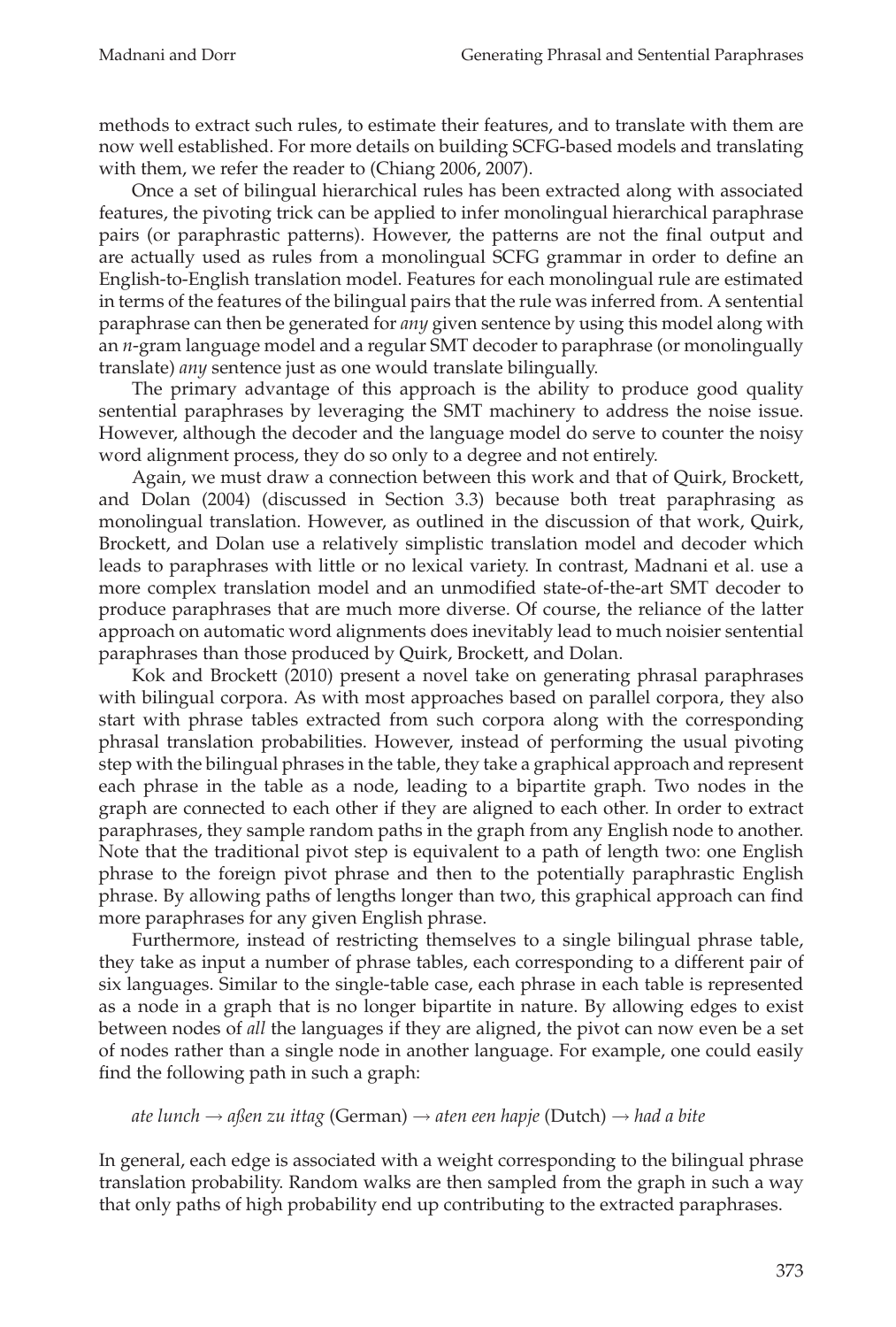Obviously, the alignment errors discussed in the context of simple pivoting will also have an adverse effect on this approach. In order to prevent this, the authors add special **feature nodes** to the graph in addition to regular nodes. These feature nodes represent domain-specific knowledge of what would make good paraphrases. For example, nodes representing syntactic equivalence classes of the start and end words of the English phrases are added. This indicates that phrases that start and end with the same kind of words (interrogatives or articles) are likely to be paraphrases. Astute readers will make the following observations about the syntactic feature nodes used by the authors:

- - Such nodes can be seen as an indirect way of incorporating a limited form of distributional similarity.
- - By including such nodes—essentially based on lexical equivalence classes—the authors are, in a way, imposing weaker forms of syntactic constraints described in Callison-Burch (2008) without requiring a parser.

The authors extract paraphrases for a small set of input English paraphrases and show that they are able to generate a larger percentage of correct paraphrases compared to the syntactically constrained approach proposed by Callison-Burch (2008). They conduct no formal evaluation of the coverage of their approach but show that, in a limited setting, it is higher than that for the syntactically constrained pivot-based approach. However, they perform no comparisons of their coverage with the original pivot-based approach (Bannard and Callison-Burch 2005).

# **4. Building Paraphrase Corpora**

Before we present some specific techniques from the literature that have been employed to evaluate paraphrase generation methods, it is important to examine some recent work that has been done on constructing paraphrase corpora. As part of this work, human subjects are generally asked to judge whether two given sentences are paraphrases of each other. We believe that a detailed examination of this manual evaluation task provides an illuminating insight into the nature of a paraphrase in a practical, rather than a theoretical, context. In addition, it has obvious implications for any method, whether manual or automatic, that is used to evaluate the performance of a paraphrase generator.

Dolan and Brockett (2005) were the first to attempt to build a paraphrase corpus on a large scale. The Microsoft Research Paraphrase (MSRP) Corpus is a collection of 5, 801 sentence pairs, each manually labeled with a binary judgment as to whether it constitutes a paraphrase or not. As a first step, the corpus was created using a heuristic extraction method in conjunction with an SVM-based classifier that was trained to select likely sentential paraphrases from a large monolingual corpus containing news article clusters. However, the more interesting aspects of the task were the subsequent evaluation of these extracted sentence pairs by human annotators and the set of issues encountered when defining the evaluation guidelines for these annotators.

It was observed that if the human annotators were instructed to mark only the sentence pairs that were strictly semantically equivalent or that exhibited bidirectional entailment as paraphrases, then the results were limited to uninteresting sentence pairs such as the following:

- *S*1: *The euro rose above US\$1.18, the highest price since its January 1999 launch.*
- *S*2: *The euro rose above \$1.18, the highest level since its launch in January 1999.*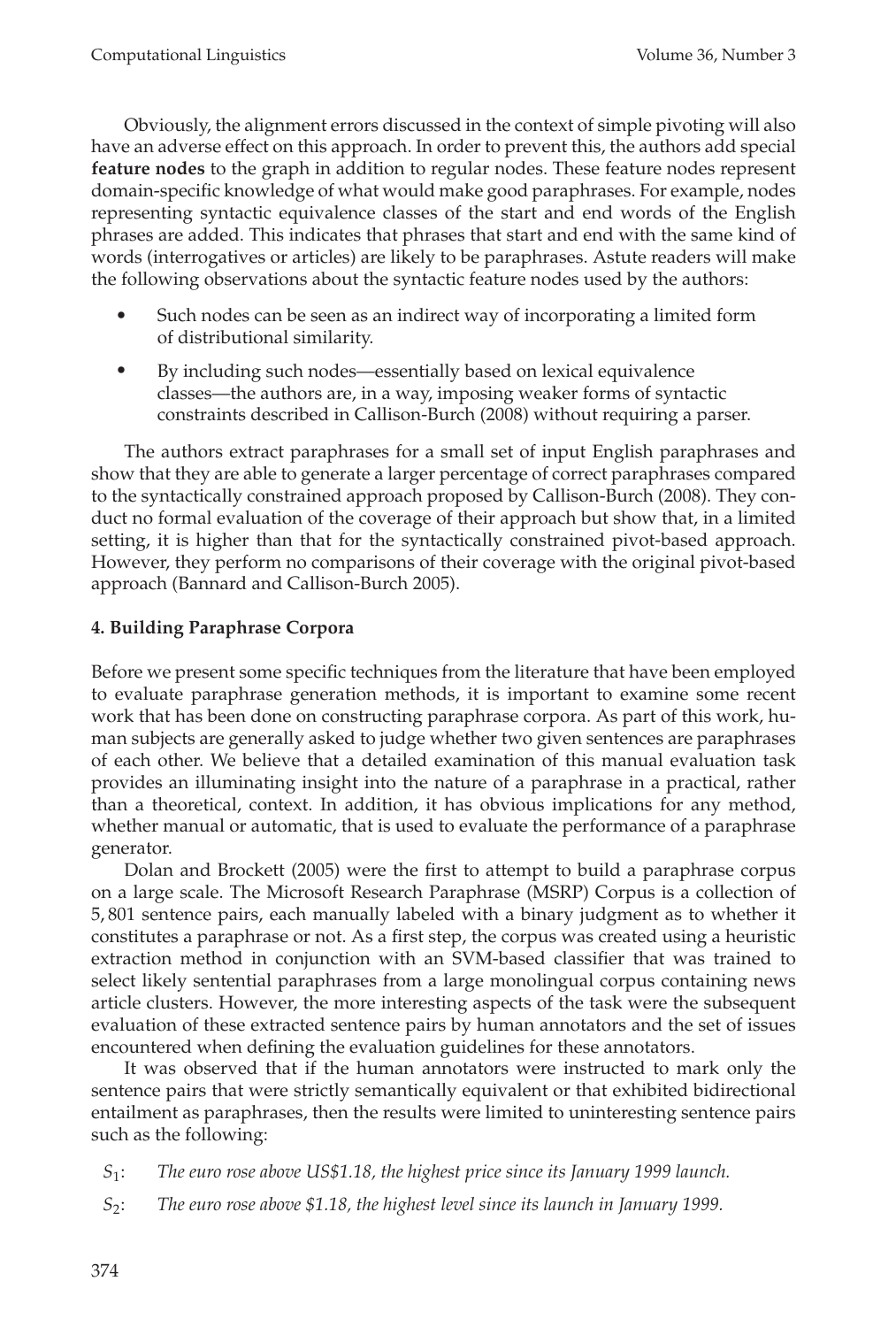- *S*1: *However, without a carefully controlled study, there was little clear proof that the operation actually improves people's lives.*
- *S*2: *But without a carefully controlled study, there was little clear proof that the operation improves people's lives.*

Instead, they discovered that most of the complex paraphrases—ones with alternations more interesting than simple lexical synonymy and local syntactic changes exhibited varying degrees of semantic divergence. For example:

- *S*1: *Charles O. Prince, 53, was named as Mr. Weill's successor.*
- *S*2: *Mr. Weill's longtime confidant, Charles O. Prince, 53, was named as his successor.*
- *S*1: *David Gest has sued his estranged wife Liza Minelli for beating him when she was drunk.*
- *S*2: *Liza Minelli's estranged husband is taking her to court after saying she threw a lamp at him and beat him in drunken rages.*

Therefore, in order to be able to create a richer paraphrase corpus, one with many complex alternations, the instructions to the annotators had to be relaxed; the degree of mismatch accepted before a sentence pair was judged to be fully semantically divergent (or "non-equivalent") was left to the human subjects. It is also reported that, given the idiosyncratic nature of each sentence pair, only a few formal guidelines were generalizable enough to take precedence over the subjective judgments of the human annotators. Despite the somewhat loosely defined guidelines, the inter-annotator agreement for the task was 84%. However, a kappa score of 62 indicated that the task was overall a difficult one (Cohen 1960). At the end, 67% of the sentence pairs were judged to be paraphrases of each other and the rest were judged to be non-equivalent.<sup>14</sup>

Although the MSRP Corpus is a valuable resource and its creation provided valuable insight into what constitutes a paraphrase in the practical sense, it does have some shortcomings. For example, one of the heuristics used in the extraction process was that the two sentences in a pair must share at least three words. Using this constraint rules out any paraphrase pairs that are fully lexically divergent but still semantically equivalent. The small size of the corpus, when combined with this and other such constraints, precludes the use of the corpus as training data for a paraphrase generation or extraction system. However, it is fairly useful as a freely available test set to evaluate paraphrase recognition methods.

On a related note, Fujita and Inui (2005) take a more knowledge-intensive approach to building a Japanese corpus containing sentence pairs with binary paraphrase judgments and attempt to focus on variety and on minimizing the human annotation cost. The corpus contains 2, 031 sentence pairs each with a human judgment indicating whether the paraphrase is correct or not. To build the corpus, they first stipulate a typology of paraphrastic phenomena (rewriting light-verb constructions, for example) and then manually create a set of morpho-syntactic paraphrasing rules and patterns describing each type of paraphrasing phenomenon. A paraphrase generation system

<sup>14</sup> The MSR paraphrase corpus is available at http://research.microsoft.com/en-us/downloads/ 607d14d9-20cd-47e3-85bc-a2f65cd28042.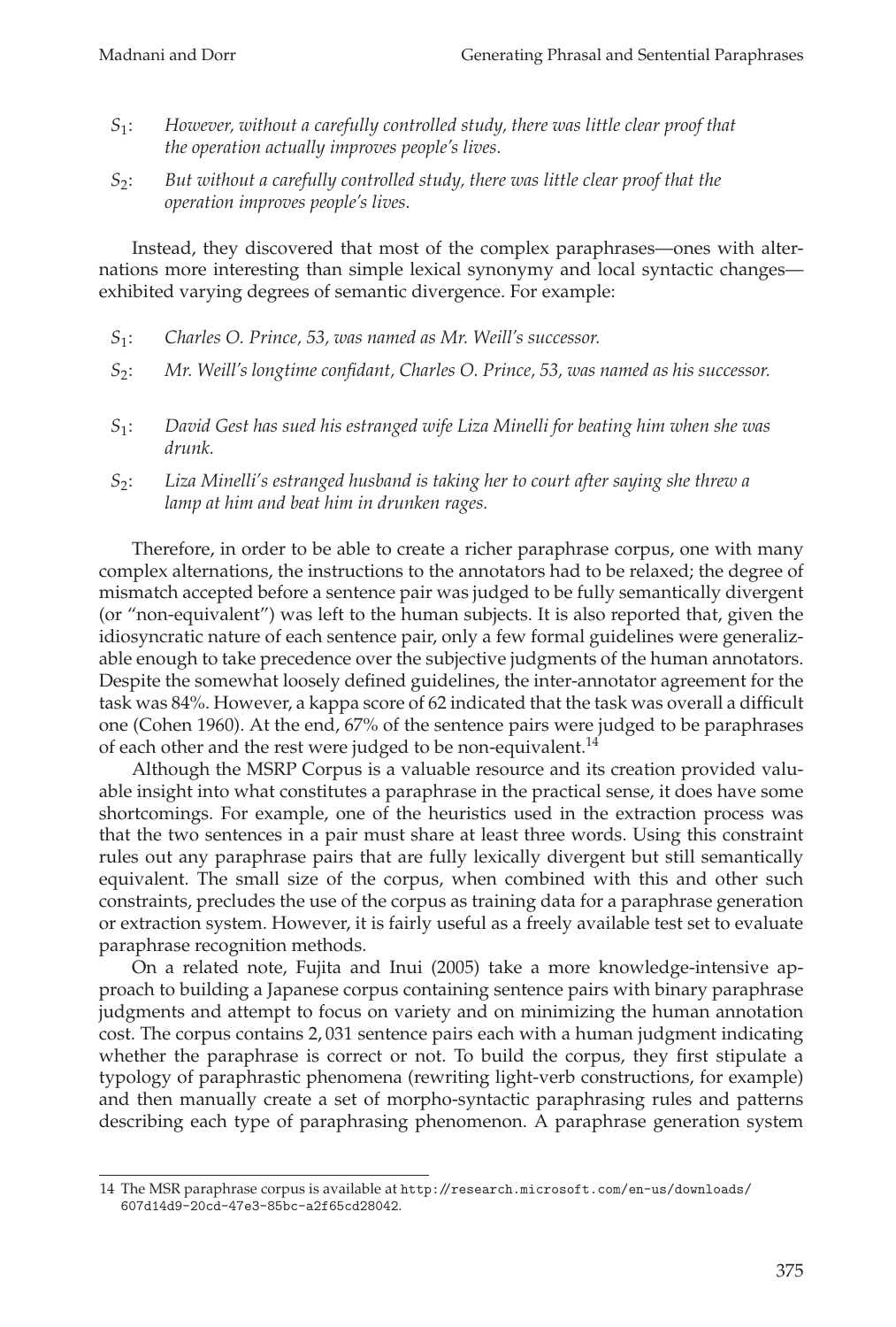using these rules (Fujita et al. 2004) is then applied to a corpus containing Japanese news articles, and example paraphrases are generated for the sentences in the corpus. These paraphrase pairs are then handed to two human annotators who create binary judgments for each pair indicating whether or not the paraphrase is correct. Using a class-oriented approach is claimed to have a two-fold advantage:

- 1. **Exhaustive Collection of Paraphrases**. Creating specific paraphrasing rules for each class manually is likely to increase the chance of the collected examples accurately reflecting the distribution of occurrences in the real world.
- 2. **Low Annotation Cost**. Partitioning the annotation task into classes is expected to make it easier (and faster) to arrive at a binary judgment given that an annotator is only concerned with a specific type of paraphrasing when creating said judgment.

The biggest disadvantage of this approach is that only two types of paraphrastic phenomena are used: light-verb constructions and transitivity alternations (using intransitive verbs in place of transitive verbs). The corpus indeed captures almost all examples of both types of paraphrastic phenomena and any that are absent can be easily covered by adding one or two more patterns to the class. The claim of reduced annotation cost is not necessarily borne out by the observations. Despite partitioning the annotation task by types, it was still difficult to provide accurate annotation guidelines. This led to a significant difference in annotation time—with some annotations taking almost twice as long as others. Given the small size of the corpus, it is unlikely that it may be used as training data for corpus-based paraphrase generation methods and, like the MSRP corpus, would be best suited to the evaluation of paraphrase recognition techniques.

Most recently, Cohn, Callison-Burch, and Lapata (2008) describe a different take on the creation of a monolingual parallel corpus containing 900 sentence pairs with paraphrase annotations that can be used for both development and evaluation of paraphrase systems. These paraphrase annotations take the form of alignments between the words and sequences of words in each sentence pair; these alignments are analogous to the word- and phrasal-alignments induced in SMT systems that were illustrated in Section 3.5. As is the case with SMT alignments, the paraphrase annotations can be of different forms: one-word-to-one-word, one-word-to-many-words, as well as fully phrasal alignments.<sup>15</sup>

The authors start from a sentence-aligned paraphrase corpus compiled from three corpora that we have already described elsewhere in this survey: (1) the sentence pairs judged equivalent from the MSRP Corpus: (2) the Multiple Translation Chinese (MTC) corpus of multiple human-written translations of Chinese news stories used by Pang, Knight, and Marcu (2003); and (3) two English translations of the French novel *Twenty Thousand Leagues Under the Sea*, a subset of the monolingual parallel corpus used by Barzilay and McKeown (2001). The words in each sentence pair from this corpus are then aligned automatically to produce the initial paraphrase annotations that are then refined by two human annotators. The annotation guidelines required that the annotators judge which parts of a given sentence pair were in correspondence and to indicate this by creating an alignment between those parts (or correcting already existing

<sup>15</sup> The paraphrase-annotated corpus can be found at http://www.dcs.shef.ac.uk/∼tcohn/ paraphrase corpus.html.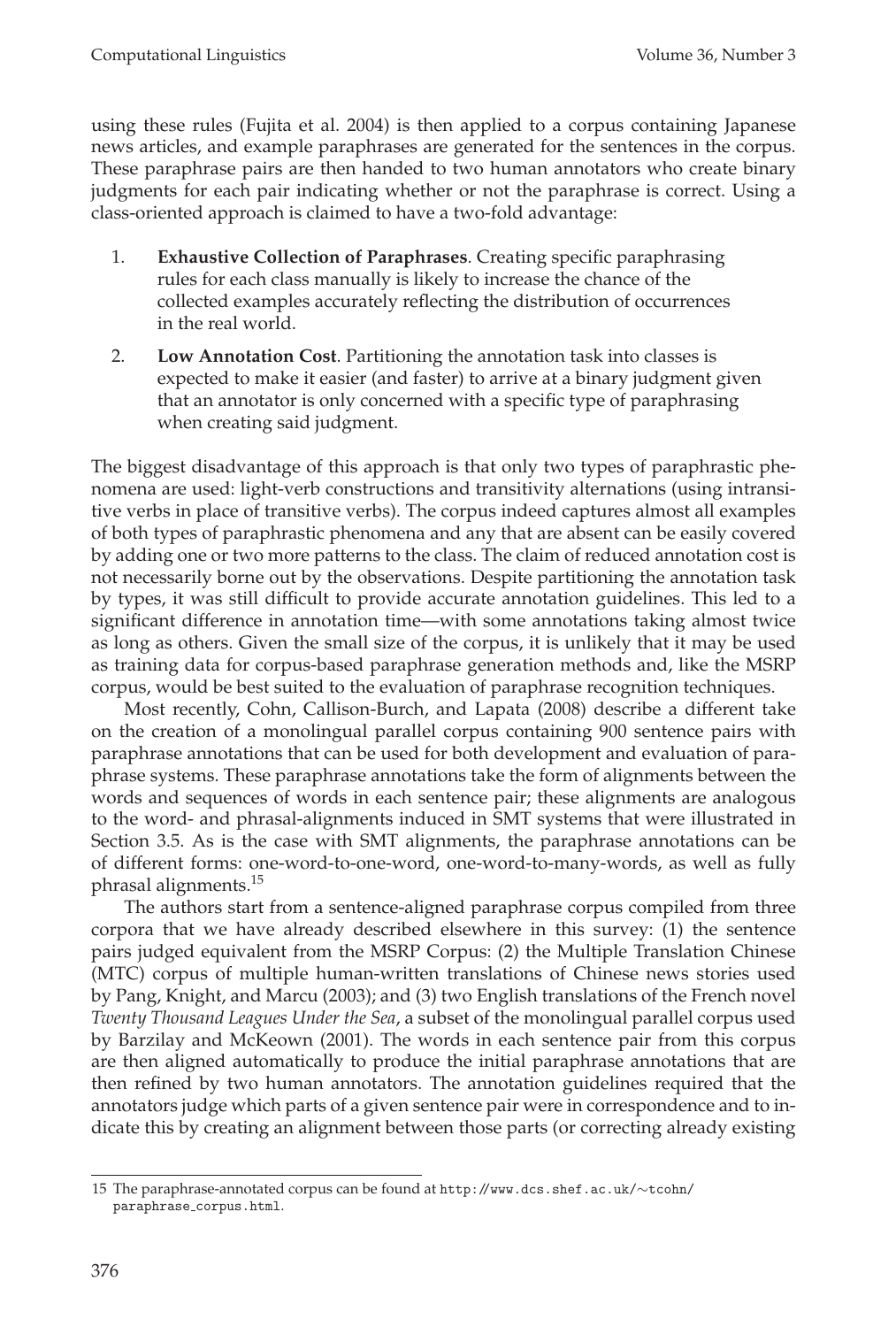alignments, if present). Two parts were said to correspond if they could be substituted for each other within the specific context provided by the respective sentence pair. In addition, the annotators were instructed to classify the created alignments as either **sure** (the two parts are clearly substitutable) or **possible** (the two parts are slightly divergent either in terms of syntax or semantics). For example, given the following paraphrastic sentence pair:

- *S*1: *He stated the convention was of profound significance.*
- *S*2: *He said that the meeting could have very long-term effects.*

the phrase pair *the convention*, *the meeting* will be aligned as a sure correspondence whereas the phrase pair *was of profound significance*, *could have very long-term effects* will be aligned as a possible correspondence. Other examples of possible correspondences could include the same stem expressed as different parts-of-speech (such as *significance*, *significantly*) or two non-synonymous verbs (such as *this is also*, *this also marks*). For more details on the alignment guidelines that were provided to the annotators, we refer the reader to (Callison-Burch, Cohn, and Lapata 2006).

Extensive experiments are conducted to measure inter-annotator agreements and obtain good agreement values but they are still low enough to confirm that it is difficult for humans to recognize paraphrases even when the task is formulated differently. Overall, such a paraphrase corpus with detailed paraphrase annotations is much more informative than a corpus containing binary judgments at the sentence level such as the MSRP corpus. As an example, because the corpus contains paraphrase annotations at the word as well as phrasal levels, it can be used to build systems that can learn from these annotations and generate not only fully lexicalized phrasal paraphrases but also syntactically motivated paraphrastic patterns. To demonstrate the viability of the corpus for this purpose, a grammar induction algorithm (Cohn and Lapata 2007) is applied—originally developed for sentence compression—to the parsed version of their paraphrase corpus and the authors show that they can learn paraphrastic patterns such as those shown in Figure 9.

In general, building paraphrase corpora, whether it is done at the sentence level or at the sub-sentential level, is extremely useful for the fostering of further research and development in the area of paraphrase generation.

# **5. Evaluation of Paraphrase Generation**

Whereas other language processing tasks such as machine translation and document summarization usually have multiple annual community-wide evaluations using



### **Figure 9**

An example of syntactically motivated paraphrastic patterns that can be extracted from the paraphrase corpus constructed by Cohn, Callison-Burch, and Lapata (2008).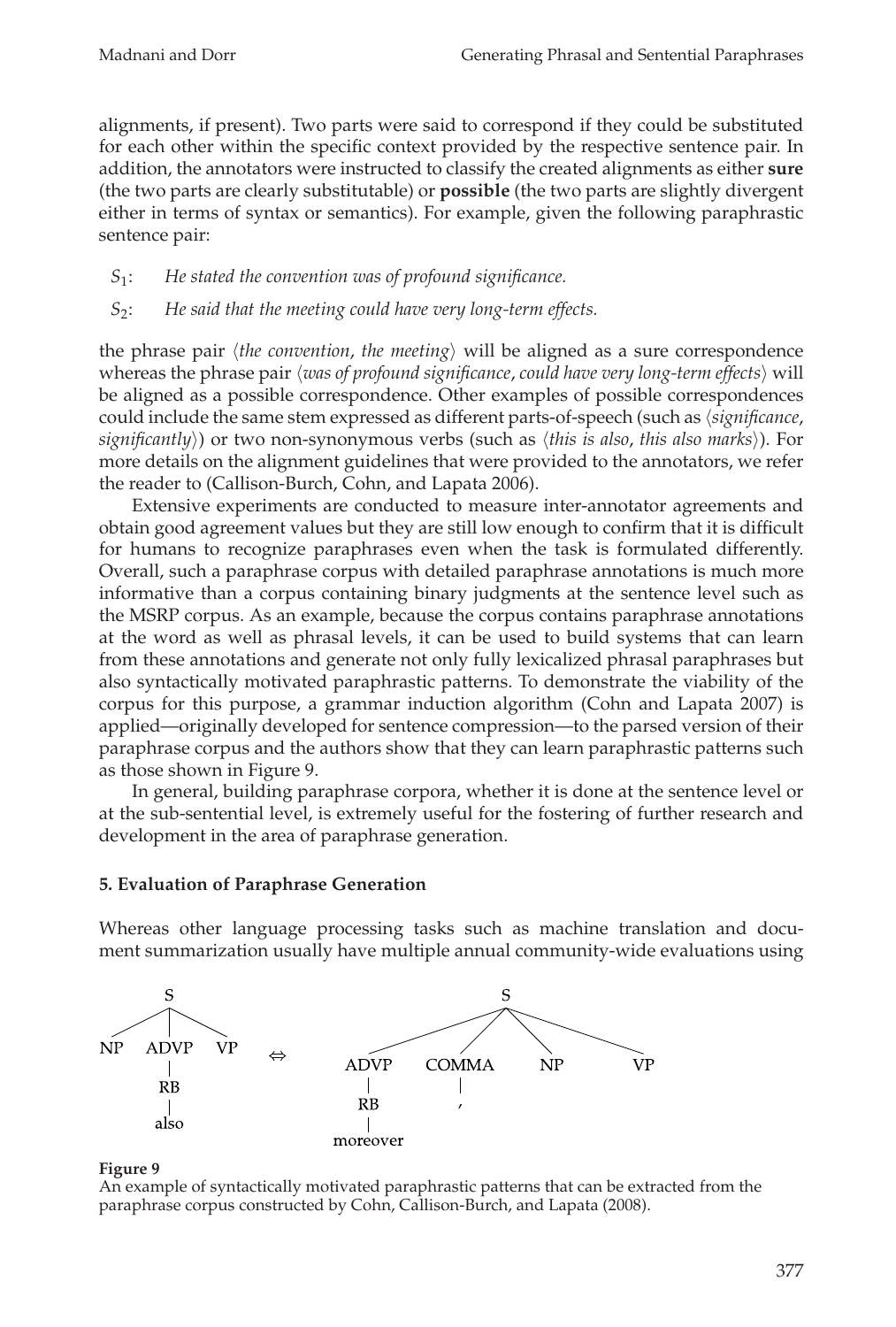standard test sets and manual as well as automated metrics, the task of automated paraphrasing does not. An obvious reason for this disparity could be that paraphrasing is not an application in and of itself. However, the existence of similar evaluations for other tasks that are not applications, such as dependency parsing (Buchholz and Marsi 2006; Nivre et al. 2007) and word sense disambiguation (Senseval), suggests otherwise. We believe that the primary reason is that, over the years, paraphrasing has been employed in an extremely fragmented fashion. Paraphrase extraction and generation are used in different forms and with different names in the context of different applications (for example: synonymous collocation extraction, query expansion). This usage pattern does not allow researchers in one community to share the lessons learned with those from other communities. In fact, it may even lead to research being duplicated across communities.

However, more recent work—some of it discussed in this survey—on extracting phrasal paraphrases (or patterns) does include direct evaluation of the paraphrasing itself: The original phrase and its paraphrase are presented to multiple human judges, along with the contexts in which the phrase occurs in the original sentence, who are asked to determine whether the relationship between the two phrases is indeed paraphrastic (Barzilay and McKeown 2001; Barzilay and Lee 2003; Ibrahim, Katz, and Lin 2003; Pang, Knight, and Marcu 2003). A more direct approach is to substitute the paraphrase in place of the original phrase in its sentence and present both sentences to judges who are then asked to judge not only their semantic equivalence but also the grammaticality of the new sentence (Bannard and Callison-Burch 2005; Callison-Burch 2008). Motivation for such substitution-based evaluation is discussed in Callison-Burch (2007): the basic idea being that items deemed to be paraphrases may behave as such only in some contexts and not others. Szpektor, Shnarch, and Dagan (2007) posit a similar form of evaluation for textual entailment wherein the human judges are not only presented with the entailment rule but also with a sample of sentences that match its left-hand side (called **instances**), and then asked to assess whether the rule holds under each specific instance.

Sentential paraphrases may be evaluated in a similar fashion without the need for any surrounding context (Quirk, Brockett, and Dolan 2004). An intrinsic evaluation of this form must employ the usual methods for avoiding any bias and for maximizing inter-judge agreement. In addition, we believe that, given the difficulty of this task even for human annotators, adherence to strict semantic equivalence may not always be a suitable guideline and intrinsic evaluations must be very carefully designed. A number of these approaches also perform extrinsic evaluations, in addition to the intrinsic one, by utilizing the extracted or generated paraphrases to improve other applications such as machine translation (Callison-Burch, Koehn, and Osborne 2006) and others as described in Section 1.

Another option when evaluating the quality of a paraphrase generation method is that of using automatic measures. The traditional automatic evaluation measures of precision and recall are not particularly suited to this task because, in order to use them, a list of reference paraphrases has to be constructed against which these measures may be computed. Given that it is extremely unlikely that any such list will be exhaustive, any precision and recall measurements will not be accurate. Therefore, other alternatives are needed. Since the evaluation of paraphrases is essentially the task of measuring semantic similarity or of paraphrase recognition, all of those metrics, including the ones discussed in Section 2, can be employed here.

Most recently, Callison-Burch, Cohn, and Lapata (2008) discuss ParaMetric, another automatic measure that may be used to evaluate paraphrase extraction methods. This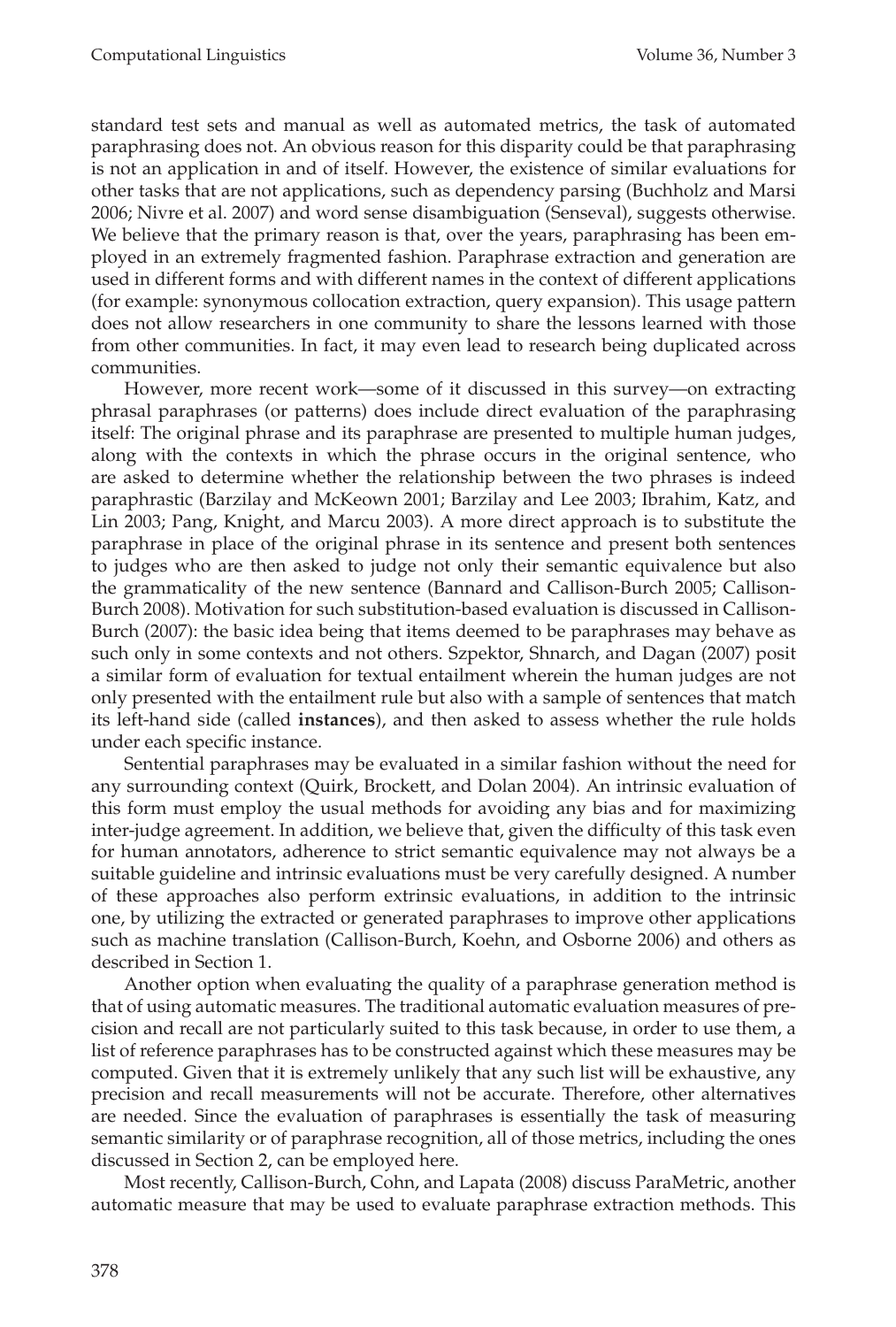work follows directly from the work done by the authors to create the paraphraseannotated corpus described in the previous section. Recall that this corpus contains paraphrastic sentence pairs with annotations in the form of alignments between their respective words and phrases. It is posited that to evaluate any paraphrase generation method, one could simply have it produce its own set of alignments for the sentence pairs in the corpus and precision and recall could then be computed over alignments instead of phrase pairs. These alignment-oriented precision  $(P_{\text{align}})$  and recall  $(R_{\text{align}})$ measures are computed as follows:

$$
P_{\text{align}} = \frac{\sum_{\langle s_1, s_2 \rangle} |N_P(s_1, s_2) \cap N_M(s_1, s_2)|}{\sum_{\langle s_1, s_2 \rangle} |N_P(s_1, s_2)|}
$$

$$
\text{R}_{\text{align}} = \frac{\sum_{\langle s_1, s_2 \rangle} |N_P(s_1, s_2) \cap N_M(s_1, s_2)|}{\sum_{\langle s_1, s_2 \rangle} |N_M(s_1, s_2)|}
$$

where  $\langle s_1, s_2 \rangle$  denotes a sentence pair,  $N_M(s_1, s_2)$  denotes the phrases extracted via the manual alignments for the pair  $\langle s_1, s_2 \rangle$ , and  $N_P(s_1, s_2)$  denotes the phrases extracted via the automatic alignments induced using the paraphrase method P that is to be evaluated. The phrase extraction heuristic used to compute  $N_p$  and  $N_M$  from the respective alignments is the same as that employed by Bannard and Callison-Burch (2005) and illustrated in Figure 8.

Although using alignments as the basis for computing precision and recall is a clever trick, it does require that the paraphrase generation method be capable of producing alignments between sentence pairs. For example, the methods proposed by Pang, Knight, and Marcu (2003) and Quirk, Brockett, and Dolan (2004) for generating sentential paraphrases from monolingual parallel corpora and described in Section 3.3 do produce alignments as part of their respective algorithms. Indeed, Callison-Burch et al. provide a comparison of their pivot-based approach—operating on bilingual parallel corpora—with the two monolingual approaches just mentioned in terms of ParaMetric, since all three methods are capable of producing alignments.

However, for other approaches that do not necessarily operate at the level of sentences and cannot produce any alignments, falling back on estimates of traditional formulations of precision and recall is suggested.

There has also been some preliminary progress toward using standardized test sets for intrinsic evaluations. A test set containing 20 AFP articles (484 sentences) about violence in the Middle East that was used for evaluating the lattice-based paraphrase technique in (Barzilay and Lee 2003) has been made freely available.<sup>16</sup> In addition to the original sentences for which the paraphrases were generated, the set also contains the paraphrases themselves and the judgments assigned by human judges to these paraphrases. The paraphrase-annotated corpus discussed in the previous section would also fall under this category of resources.

As with many other fields in NLP, paraphrase generation also lacks serious extrinsic evaluation (Belz 2009). As described herein, many paraphrase generation techniques are developed in the context of a host NLP application and this application usually serves as one form of extrinsic evaluation for the quality of the paraphrases generated

<sup>16</sup> The corpus is available at http://www.cs.cornell.edu/Info/Projects/NLP/statpar.html.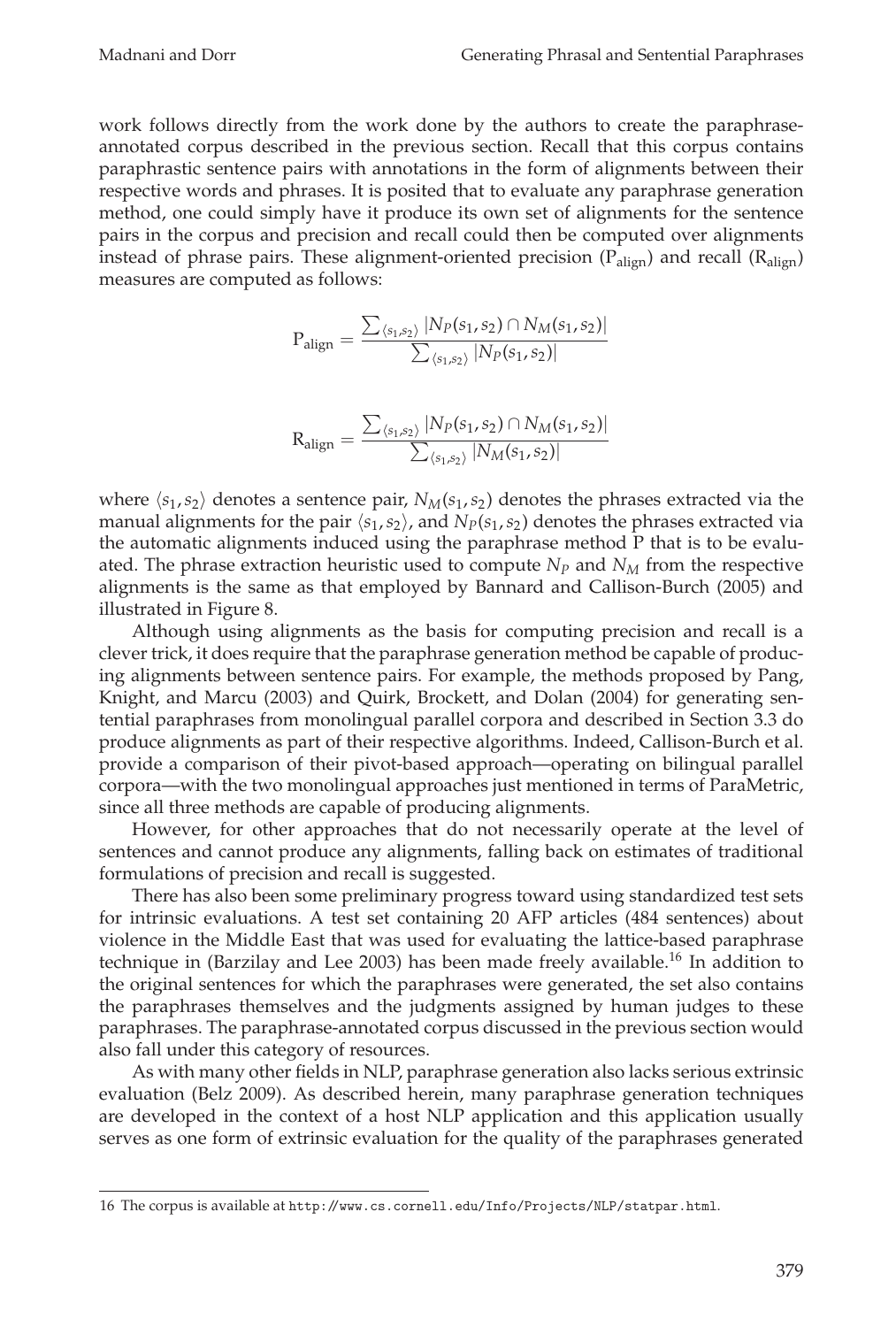by that technique. However, as yet there is no widely agreed-upon method of extrinsically evaluating paraphrase generation. Addressing this deficiency should be a crucial consideration for any future community-wide evaluation effort.

An important dimension for any area of research is the availability of fora where members of the community may share their ideas with their colleagues and receive valuable feedback. In recent years, a number of such fora have been made available to the automatic paraphrasing community (Inui and Hermjakob 2003; Tanaka et al. 2004; Dras and Yamamoto 2005; Sekine et al. 2007), which represents an extremely important step toward countering the fragmented usage pattern described previously.

### **6. Future Trends**

It is important for any survey to provide a look to the future of the surveyed task and general trends for the corresponding research methods. We identify several such trends in the area of paraphrase generation that are gathering momentum.

**The Influence of the Web**. The Web is rapidly becoming one of the most important sources of data for natural language processing applications, which should not be surprising given its phenomenal rate of growth. The (relatively) freely available Web data, massive in scale, has already had a definite influence over data-intensive techniques such as those employed for paraphrase generation (Paşça and Dienes 2005). However, the availability of such massive amounts of Web data comes with serious concerns for efficiency and has led to the development of efficient methods that can cope with such large amounts of data. Bhagat and Ravichandran (2008) extract phrasal paraphrases by measuring distributional similarity over a 150GB monolingual corpus (25 billion words) via **locality sensitive hashing**, a randomized algorithm that involves the creation of **fingerprints** for vectors in space (Broder 1997). Because vectors that are more similar are more likely to have similar fingerprints, vectors (or distributions) can simply be compared by comparing their fingerprints, leading to a more efficient distributional similarity algorithm (Charikar 2002; Ravichandran, Pantel, and Hovy 2005). We also believe that the influence of the Web will extend to other avenues of paraphrase generation such as the aforementioned extrinsic evaluation or lack thereof. For example, Fujita and Sato (2008b) propose evaluating phrasal paraphrase pairs, automatically generated from a monolingual corpus, by querying the Web for snippets related to the pairs and using them as features to compute the pair's **paraphrasability**.

**Combining Multiple Sources of Information**. Another important trend in paraphrase generation is that of leveraging multiple sources of information to determine whether two units are paraphrastic. For example, Zhao et al. (2008) improve the sentential paraphrases that can be generated via the pivot method by leveraging five other sources in addition to the bilingual parallel corpus itself: (1) a corpus of Web queries similar to the phrase, (2) definitions from the Encarta dictionary, (3) a monolingual parallel corpus, (4) a monolingual comparable corpus, and (5) an automatically constructed thesaurus. Phrasal paraphrase pairs are extracted separately from all six models and then combined in a log-linear paraphrasing-as-translation model proposed by Madnani et al. (2007). A manual inspection reveals that using multiple sources of information yields paraphrases with much higher accuracy. We believe that such exploitation of multiple types of resources and their combinations is an important development. Zhao et al. (2009) further increase the utility of this combination approach by incorporating application specific constraints on the pivoted paraphrases. For example, if the output paraphrases need to be simplified versions of the input sentences, then only those phrasal paraphrase pairs are used where the output is shorter than the input.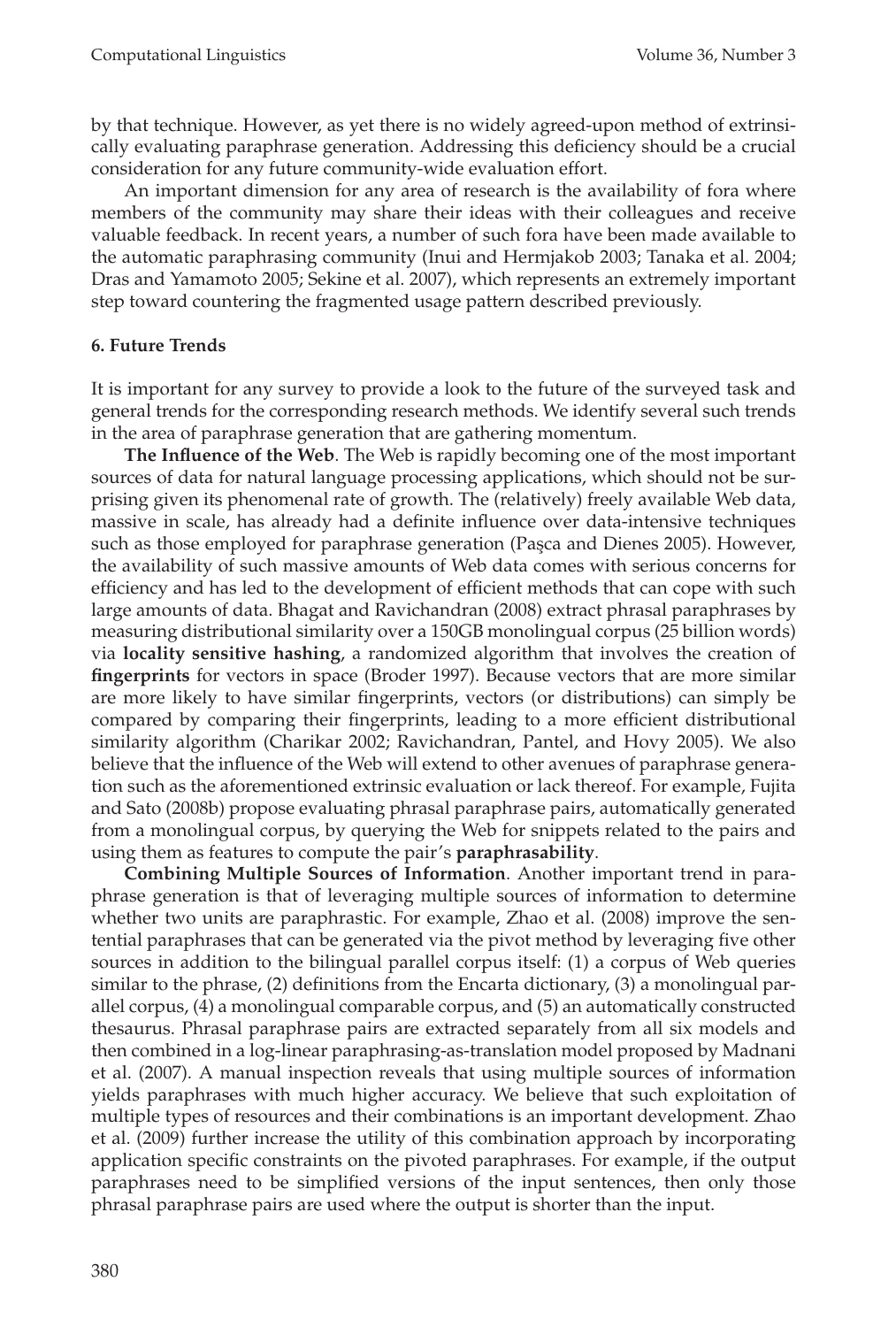**Use of SMT Machinery**. In theory, statistical machine translation is very closely related to paraphrase generation since the former also relies on finding semantic equivalence, albeit in a second language. Hence, there have been numerous paraphrasing approaches that have relied on different components of an SMT pipeline (word alignment, phrase extraction, decoding/search) as we saw in the preceding pages of this survey. Despite the obvious convenience of using SMT components for the purpose of monolingual translation, we must consider that doing so usually requires additional work to deal with the added noise due to the nature of such components. We believe that SMT research will continue to influence research in paraphrasing; both by providing readyto-use building blocks and by necessitating development of methods to effectively use such components for the unintended task of paraphrase generation.

**Domain-Specific Paraphrasing**. Recently, work has been done to generate phrasal paraphrases in specialized domains. For example, in the field of health literacy, it is well known that documents for health consumers are not very well-targeted to their purported audience. Recent research has shown how to generate a lexicon of semantically equivalent phrasal (and lexical) pairs of technical and lay medical terms from monolingual parallel corpora (Elhadad and Sutaria 2007) as well as monolingual comparable corpora (Deléger and Zweigenbaum 2009). Examples include pairs such as *myocardial infarction*, *heart attack* and *leucospermia*, *increased white cells in the sperm*. In another domain, Max (2008) proposes an adaptation of the pivot-based method to generate rephrasings of short text spans that could help a writer revise a text. Because the goal is to assist a writer in making revisions, the rephrasings do not always need to bear a perfect paraphrastic relationship to the original, a scenario suited for the pivot-based method. Several variants of such adaptations are developed that generate candidate rephrasings driven by fluency, semantic equivalence, and authoring value, respectively.

We also believe that a large-scale annual community-wide evaluation should become a trend since it is required to foster further research in, and use of, paraphrase extraction and generation. Although there have been recent workshops and tasks on paraphrasing and entailment as discussed in Section 5, this evaluation would be much more focused, providing sets of shared guidelines and resources, in the spirit of the recent NIST MT Evaluation Workshops (NIST 2009).

# **7. Summary**

Over the last two decades, there has been much research on paraphrase extraction and generation within a number of research communities in natural language processing, in order to improve the specific application with which that community is concerned. However, a large portion of this research can be easily adapted for more widespread use outside its particular host and can provide significant benefits to the whole field. Only recently have there been serious efforts to conduct research on the topic of paraphrasing by treating it as an important natural language processing task independent of a host application.

In this article, we have presented a comprehensive survey of the task of paraphrase extraction and generation motivated by the fact that paraphrases can help in a multitude of applications such as machine translation, text summarization, and information extraction. The aim was to provide an application-independent overview of paraphrase generation, while also conveying an appreciation for the importance and potential use of paraphrasing in the field of NLP research. We show that there are a large variety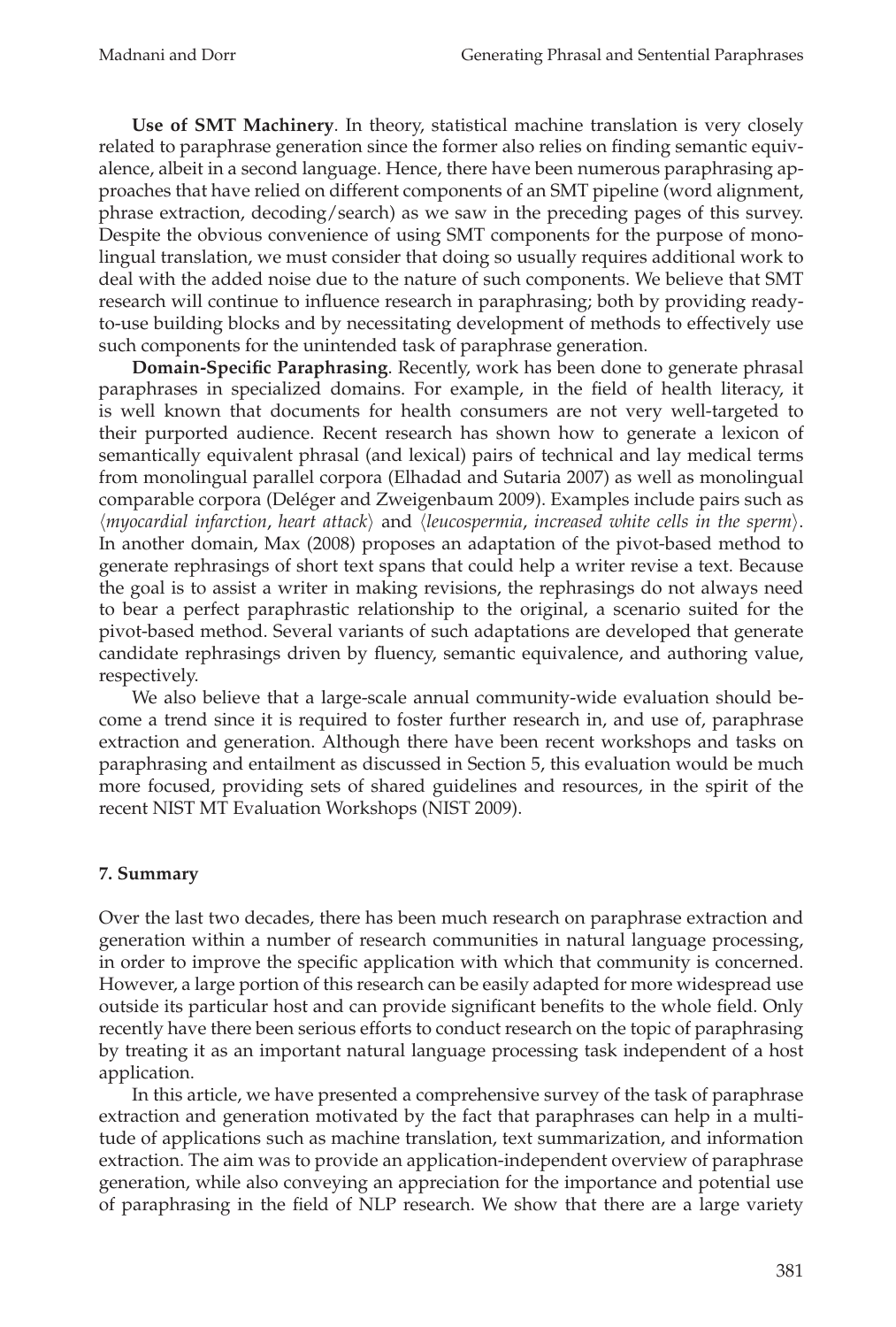Computational Linguistics Volume 36, Number 3

of paraphrase generation methods and each such method has a very different set of characteristics, in terms of both its performance and its ease of deployment. We also observe that whereas most of the methods in this survey can be used in multiple applications, the choice of the most appropriate method depends on how well the characteristics of the produced paraphrases match the requirements of the downstream application in which the paraphrases are being utilized.

#### **References**

- Ayan, Necip Fazil and Bonnie Dorr. 2006. Going beyond AER: An extensive analysis of word alignments and their impact on MT. In *Proceedings of ACL/COLING*, pages 9–16, Sydney.
- Bangalore, Srinivas and Owen Rambow. 2000. Corpus-based lexical choice in natural language generation. In *Proceedings of ACL*, pages 464–471, Hong Kong.
- Bannard, Colin and Chris Callison-Burch. 2005. Paraphrasing with bilingual parallel corpora. In *Proceedings of ACL*, pages 597–604, Ann Arbor, MI.
- Bar-Haim, Roy, Ido Dagan, Bill Dolan, Lisa Ferro, Danilo Giampiccolo, Bernardo Magnini, and Idan Szpektor, editors. 2007. *Proceedings of the Second PASCAL Challenges Workshop on Recognizing Textual Entailment*, Venice.
- Barzilay, Regina and Lillian Lee. 2002. Bootstrapping lexical choice via multiple-sequence alignment. In *Proceedings of EMNLP*, pages 164–171, Philadelphia, PA.
- Barzilay, Regina and Lillian Lee. 2003. Learning to paraphrase: An unsupervised approach using multiple-sequence alignment. In *Proceedings of HLT-NAACL 2003*, pages 16–23, Edmonton.
- Barzilay, Regina and Kathleen McKeown. 2001. Extracting paraphrases from a parallel corpus. In *Proceedings of ACL*, pages 50–57, Toulouse.
- Barzilay, Regina and Kathleen R. McKeown. 2005. Sentence fusion for multidocument news summarization. *Computational Linguistics*, 31(3):297–328.
- Bayer, Samuel, John Burger, Lisa Ferro, John Henderson, and Alexander Yeh. 2005. MITREs submissions to the EU Pascal RTE Challenge. In *Proceedings of the PASCAL Challenges Workshop on Recognizing Textual Entailment*, pages 41–44, Southampton, U.K.
- Beeferman, Doug and Adam Berger. 2000. Agglomerative clustering of a search engine query log. In *Proceedings of the ACM SIGKDD International Conference on*

*Knowledge Discovery and Data mining*, pages 407–416, Boston, MA.

- Belz, Anja. 2009. That's nice...what can you do with it? *Computational Linguistics*, 35(1):111–118.
- Bhagat, Rahul and Deepak Ravichandran. 2008. Large scale acquisition of paraphrases for learning surface patterns. In *Proceedings of ACL*, pages 674–682, Columbus, OH.
- Bosma, Wauter and Chris Callison-Burch. 2007. Paraphrase substitution for recognizing textual entailment. In *Evaluation of Multilingual and Multimodal Information Retrieval*, Lecture Notes in Computer Science, Volume 4730, Springer-Verlag, pages 502–509.
- Brockett, Chris and William B. Dolan. 2005. Support vector machines for paraphrase identification and corpus construction. In *Proceedings of the Third International Workshop on Paraphrasing*, pages 1–8, Jeju Island.
- Broder, Andrei. 1997. On the resemblance and containment of documents. In *Proceedings of the Compression and Complexity of Sequences*, pages 21–29, Salemo.
- Brown, Peter F., John Cocke, Stephen Della Pietra, Vincent J. Della Pietra, Frederick Jelinek, John D. Lafferty, Robert L. Mercer, and Paul S. Roossin. 1990. A Statistical Approach to Machine Translation. *Computational Linguistics*, 16(2):79–85.
- Brown, Peter F., Stephen A. Della Pietra, Vincent J. Della Pietra, and Robert L. Mercer. 1993. The mathematics of statistical machine translation: Parameter estimation. *Computational Linguistics*, 19(2):263–311.
- Buchholz, Sabine and Erwin Marsi. 2006. CoNLL-X shared task on multilingual dependency parsing. In *Proceedings of the Conference on Computational Natural Language Learning (CoNLL-X)*, pages 149–164, New York, NY.
- Callison-Burch, Chris. 2007. *Paraphrasing and Translation*. Ph.D. thesis, School of Informatics, University of Edinburgh.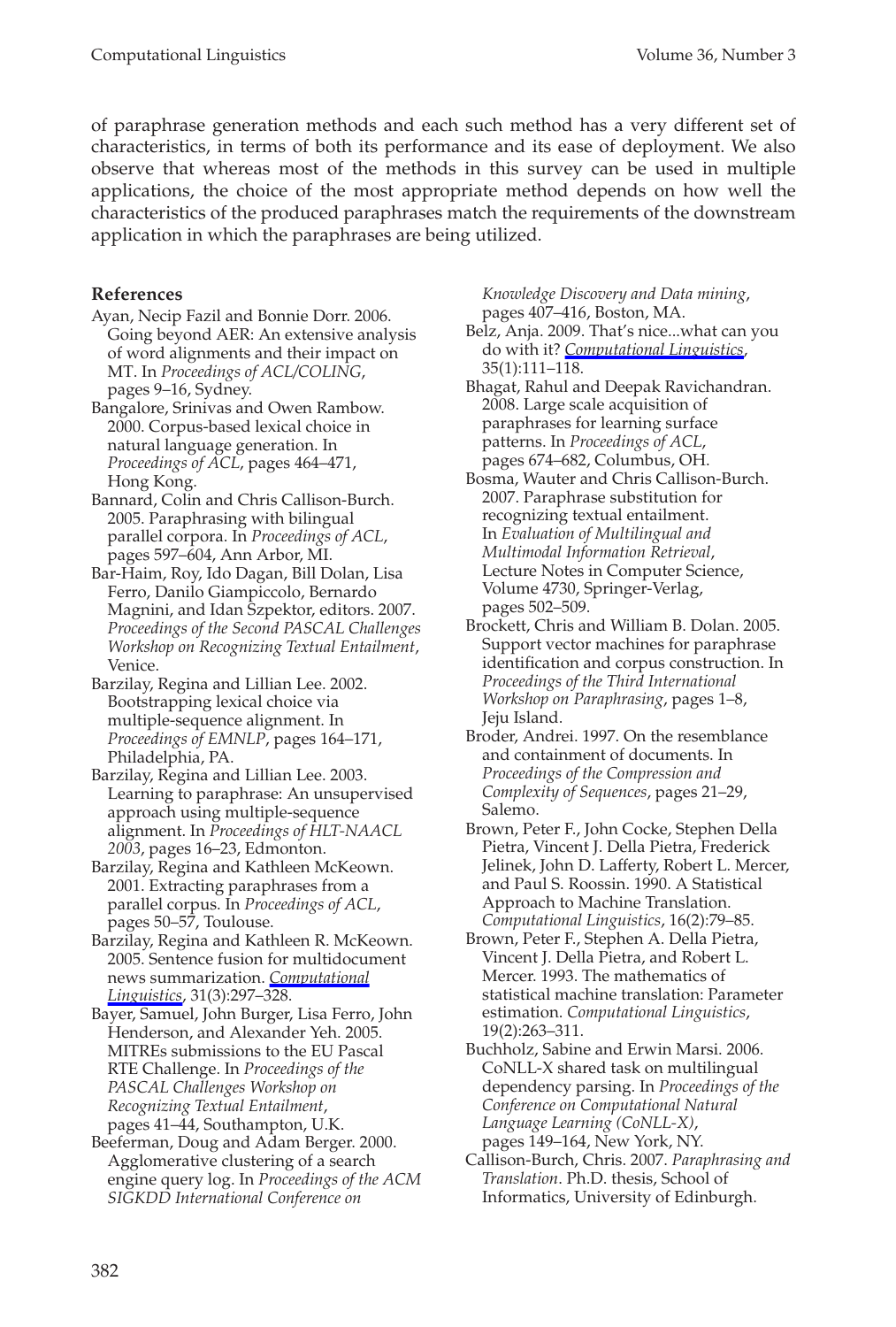#### Madnani and Dorr Generating Phrasal and Sentential Paraphrases

- Callison-Burch, Chris. 2008. Syntactic constraints on paraphrases extracted from parallel corpora. In *Proceedings of EMNLP*, pages 196–205, Waikiki, HI.
- Callison-Burch, Chris, Trevor Cohn, and Mirella Lapata. 2006. Annotation guidelines for paraphrase alignment. Technical report, University of Edinburgh. http://www.dcs.shef.ac.uk/∼tcohn/ paraphrase guidelines.pdf.
- Callison-Burch, Chris, Trevor Cohn, and Mirella Lapata. 2008. ParaMetric: An automatic evaluation metric for paraphrasing. In *Proceedings of COLING*, pages 97–104, Manchester.
- Callison-Burch, Chris, Philipp Koehn, and Miles Osborne. 2006. Improved statistical machine translation using paraphrases. In *Proceedings of NAACL*, pages 17–24, New York, NY.
- Callison-Burch, Chris, David Talbot, and Miles Osborne. 2004. Statistical machine translation with word- and sentence-aligned parallel corpora. In *Proceedings of ACL*, pages 176–183, Barcelona.
- Charikar, Moses. 2002. Similarity estimation techniques from rounding algorithms. In *Proceedings of the 34th Annual ACM Symposium on Theory of Computing*, pages 380-388, Montréal.
- Chiang, David. 2006. An Introduction to Synchronous Grammars. Part of a tutorial given at ACL. Sydney, Australia.
- Chiang, David. 2007. Hierarchical phrase-based translation. *Computational Linguistics*, 33(2):201–228.
- Cohen, J. 1960. A coefficient of agreement for nominal scales. *Educational and Psychological Measurement*, 20:3746.
- Cohn, Trevor, Chris Callison-Burch, and Mirella Lapata. 2008. Constructing corpora for the development and evaluation of paraphrase systems. *Computational Linguistics*, 34:597–614.
- Cohn, Trevor and Mirella Lapata. 2007. Large margin synchronous generation and its application to sentence compression. In *Proceedings of EMNLP-CoNLL*, pages 73–82, Prague.
- Corley, Courtney and Rada Mihalcea. 2005. Measuring the semantic similarity of texts. In *Proceedings of the ACL Workshop on Empirical Modeling of Semantic Equivalence and Entailment*, pages 13–18, Ann Arbor, MI.
- Crouch, Carolyn J. and Bokyung Yang. 1992. Experiments in automatic statistical thesaurus construction. In *Proceedings*
- *of the ACM SIGIR conference on Research and Development in Information Retrieval*, pages 77–88, Copenhagen, Denmark.
- Culicover, P. W. 1968. Paraphrase generation and information retrieval from stored text. *Mechanical Translation and Computational Linguistics*, 11(1–2):78–88.
- Dagan, Ido. 2008. Invited Talk: It's time for a semantic engine! In *Proceedings of the NSF Symposium on Semantic Knowledge Discovery, Organization and Use*, pages 20–28, New York, NY.
- Dagan, Ido, Oren Glickman, and Bernardo Magnini. 2006. The PASCAL Recognising Textual Entailment Challenge. In *Machine Learning Challenges*, Lecture Notes in Computer Science, Volume 3944, Springer-Verlag, pages 177–190.
- Das, Dipanjan and Noah A. Smith. 2009. Paraphrase identification as probabilistic quasi-synchronous recognition. In *Proceedings of ACL/IJCNLP*, pages 468–476, Singapore.
- Deléger, Louise and Pierre Zweigenbaum. 2009. Extracting lay paraphrases of specialized expressions from monolingual comparable medical corpora. In *Proceedings of the ACL Workshop on Building and Using Comparable Corpora*, pages 2–10, Singapore.
- Dolan, Bill and Ido Dagan, editors. 2005. *Proceedings of the ACL Workshop on Empirical Modeling of Semantic Equivalence and Entailment*, Ann Arbor, MI.
- Dolan, William, Chris Quirk, and Chris Brockett. 2004. Unsupervised construction of large paraphrase corpora: Exploiting massively parallel news sources. In *Proceedings of COLING*, pages 350–356, Geneva.
- Dolan, William B. and Chris Brockett. 2005. Automatically constructing a corpus of sentential paraphrases. In *Proceedings of the Third International Workshop on Paraphrasing*, pages 9–16, Jeju Island.
- Dras, Mark. 1999. A Meta-level grammar: Redefining synchronous TAG for translation and paraphrase. In *Proceedings of ACL*, pages 80–88, College Park, MD.
- Dras, Mark and Kazuhide Yamamoto, editors. 2005. *Proceedings of the Third International Workshop on Paraphrasing*, Jeju Island.
- Duclaye, Florence, François Yvon, and Olivier Collin. 2003. Learning paraphrases to improve a question-answering system. In *Proceedings of the EACL Workshop on Natural Language Processing for*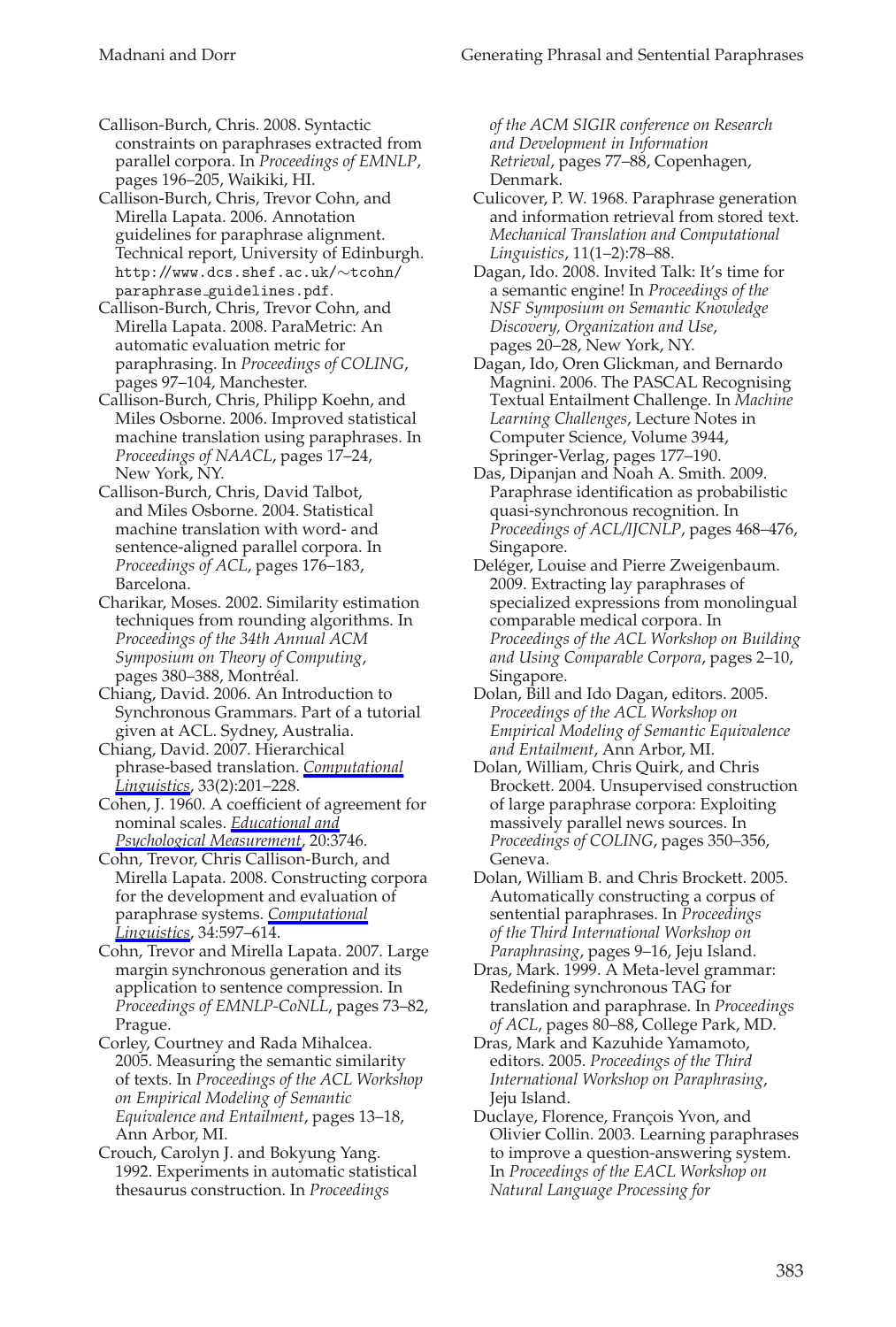#### Computational Linguistics Volume 36, Number 3

*Question-Answering*, pages 35–41, Budapest.

- Durbin, Richard, Sean R. Eddy, Anders Krogh, and Graeme Mitchison. 1998. *Biological Sequence Analysis: Probabilistic Models of Proteins and Nucleic Acids*. Cambridge University Press, Cambridge.
- Edmonds, Philip and Graeme Hirst. 2002. Near-synonymy and lexical choice.
- *Computational Linguistics*, 28(2):105–144. Elhadad, Noemie and Komal Sutaria. 2007. Mining a lexicon of technical terms and lay equivalents. In *Proceedings of the ACL BioNLP Workshop*, pages 49–56, Prague.
- Fraser, Alexander and Daniel Marcu. 2007. Measuring word alignment quality for statistical machine translation. *Computational Linguistics*, 33(3):293–303.
- Fujita, Atsushi, Kentaro Furihata, Kentaro Inui, Yuji Matsumoto, and Koichi Takeuchi. 2004. Paraphrasing of Japanese light-verb constructions based on lexical conceptual structure. In *Proceedings of the ACL Workshop on Multiword Expressions: Integrating Processing*, pages 9–16, Barcelona.
- Fujita, Atsushi and Kentaro Inui. 2005. A Class-oriented approach to building a paraphrase corpus. In *Proceedings of the Third International Workshop on Paraphrasing*, pages 25–32, Jeju Island.
- Fujita, Atsushi, Shuhei Kato, Naoki Kato, and Satoshi Sato. 2007. A compositional approach toward dynamic phrasal thesaurus. In *Proceedings of the ACL-PASCAL Workshop on Textual Entailment and Paraphrasing*, pages 151–158, Prague.

Fujita, Atsushi and Satoshi Sato. 2008a. A probabilistic model for measuring grammaticality and similarity of automatically generated paraphrases of predicate phrases. In *Proceedings of COLING*, pages 225–232, Manchester.

- Fujita, Atsushi and Satoshi Sato. 2008b. Computing paraphrasability of syntactic variants using Web snippets. In *Proceedings of IJCNLP*, pages 537–544, Hyderabad.
- Gale, William A. and Kenneth W. Church. 1991. A program for aligning sentences in bilingual corpora. In *Proceedings of ACL*, pages 177–184, Berkeley, CA.

Gardent, Claire, Marilisa Amoia, and Evelyne Jacquey. 2004. Paraphrastic grammars. In *Proceedings of the Second Workshop on Text Meaning and Interpretation*, pages 73–80, Barcelona.

Gardent, Claire and Eric Kow. 2005. Generating and selecting grammatical

- paraphrases. In *Proceedings of the European Workshop on Natural Language Generation*, pages 49–57, Abderdeen.
- Garoufi, Konstantina. 2007. *Towards a Better Understanding of Applied Textual Entailment: Annotation and Evaluation of the RTE-2 Dataset*. Master's thesis, Language Science and Technology, Saarland University.
- Gasperin, Caroline, P. Gamallo, A. Agustini, G. Lopes, and Vera de Lima. 2001. Using syntactic contexts for measuring word similarity. In *Proceedings of the Workshop on Knowledge Acquisition and Categorization, ESSLLI*, pages 18–23, Helsinki.
- Giampiccolo, Danilo, Hoa Dang, Ido Dagan, Bill Dolan, and Bernardo Magnini, editors. 2008. *Proceedings of the Text Analysis Conference (TAC): Recognizing Textual Entailment Track*, Gaithersburg, MD.
- Glickman, Oren and Ido Dagan. 2003. Identifying lexical paraphrases from a single corpus: A case study for verbs. In *Recent Advantages in Natural Language Processing (RANLP'03)*, pages 81–90, Borovets.
- Grefenstette, G. 1994. *Explorations in Automatic Thesaurus Discovery*. Kluwer Academic Press, Dordrecht.
- Gusfield, D. 1997. *Algorithms on Strings, Trees, and Sequences: Computational Science and Computational Biology*. Cambridge University Press, Cambridge.
- Hallett, Catalina and Donia Scott. 2005. Structural variation in generated health reports. In *Proceedings of the Third International Workshop on Paraphrasing*, pages 33–40, Jeju Island.
- Harris, Zellig. 1954. Distributional structure. *Word*, 10(2):3.146–162.
- Hearst, Graeme. 1995. Near-synonymy and the structure of lexical knowledge. In *Working notes of the AAAI Spring Symposium on Representation and Acquisition of Lexical Knowledge*, Stanford, CA.
- Hirst, Graeme. 2003. Paraphrasing paraphrased. Unpublished invited talk at the *ACL International Workshop on Paraphrasing*, Sapporo, Japan.
- Hovy, Eduard H. 1988. *Generating Natural Language under Pragmatic Constraints*. Lawrence Erlbaum Associates, Inc., Mahwah, NJ.
- Huang, Shudong, David Graff, and George Doddington. 2002. Multiple-translation chinese corpus. Linguistic Data Consortium. http://www.ldc.upenn.edu/ Catalog/CatalogEntry.jsp?catalogId= LDC2002T01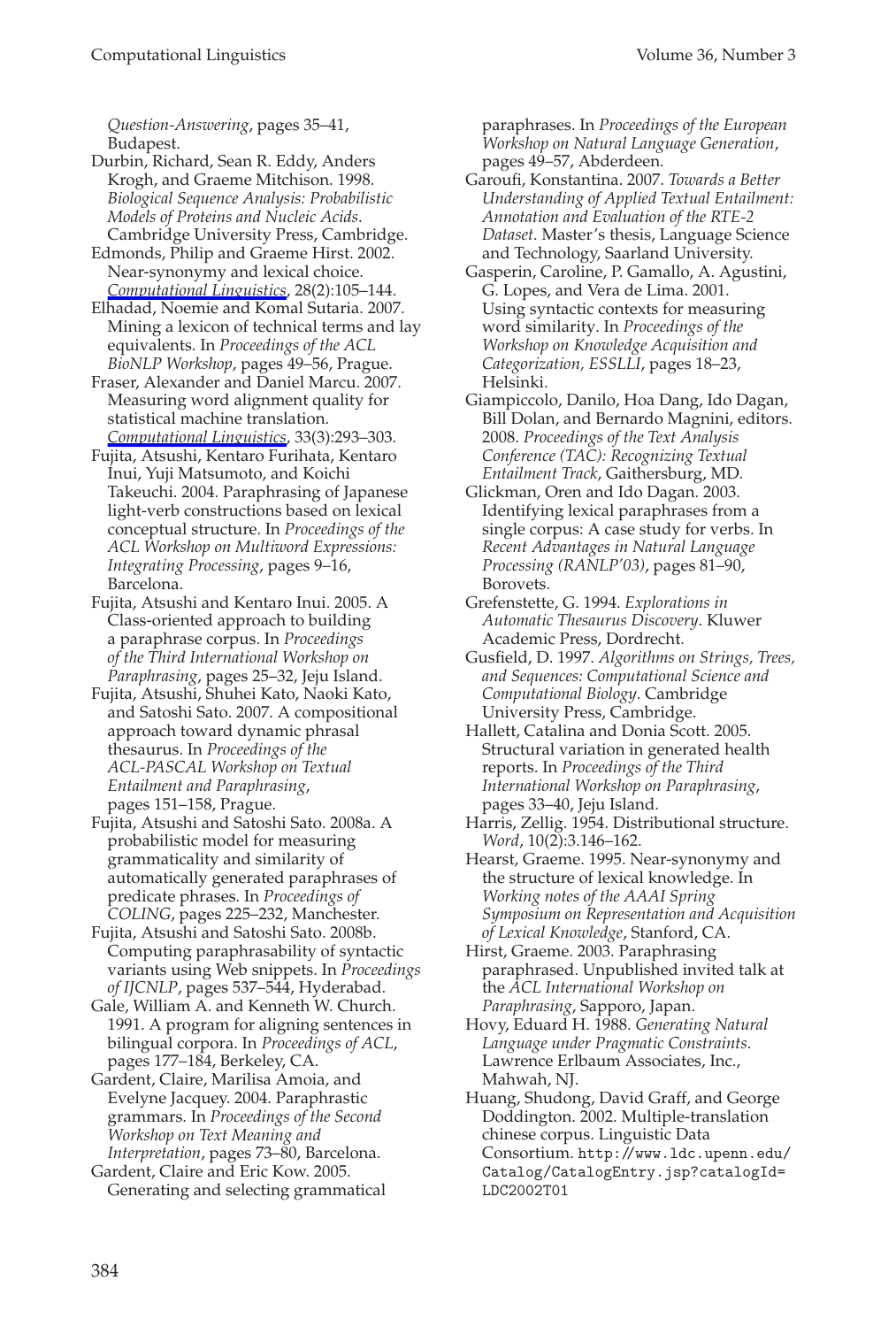- Ibrahim, Ali, Boris Katz, and Jimmy Lin. 2003. Extracting structural paraphrases from aligned monolingual corpora. In *Proceedings of the International Workshop on Paraphrasing*, pages 57–64, Sapporo.
- Iftene, Adrian. 2009. *Textual Entailment*. Ph.D. thesis, Faculty of Computer Science, University of Iasi.
- Inoue, Naomi. 1991. Automatic noun classification by using Japanese-English word pairs. In *Proceedings of ACL*, pages 201–208, Berkeley, CA.
- Inui, Kentaro and Ulf Hermjakob, editors. 2003. *Proceedings of the Second International Workshop on Paraphrasing*. Association for Computational Linguistics, Sapporo.
- Inui, Kentaro and Masaru Nogami. 2001. A paraphrase-based exploration of cohesiveness criteria. In *Proceedings of the European Workshop on Natural Language Generation (ENLG'01)*, pages 1–10, Toulouse.
- Jacquemin, Christian. 1999. Syntagmatic and paradigmatic representations of term variation. In *Proceedings of ACL*, pages 341–348, College Park, MD.
- João, Cordeiro, Gaël Dias, and Brazdil Pavel. 2007a. A metric for paraphrase detection. In *Proceedings of the Second International Multi-Conference on Computing in the Global Information Technology*, page 7, Guadeloupe.
- João, Cordeiro, Gaël Dias, and Brazdil Pavel. 2007b. New functions for unsupervised asymmetrical paraphrase detection. *Journal of Software*, 2(4):12–23.
- Jones, Rosie, Benjamin Rey, Omid Madani, and Wile Greiner. 2006. Generating query substitutions. In *Proceedings of the World Wide Web Conference*, pages 387–396, Edinburgh.
- Kauchak, David and Regina Barzilay. 2006. Paraphrasing for automatic evaluation. In *Proceedings of HLT-NAACL*, pages 455–462, New York, NY.
- Koehn, Philipp, Franz Josef Och, and Daniel Marcu. 2003. Statistical phrase-based translation. In *Proceedings of HLT-NAACL*, pages 48–54, Edmonton.
- Kok, Stanley and Chris Brockett. 2010. Hitting the right paraphrases in good time. In *Proceedings of NAACL*, Los Angeles, CA.
- Lin, Dekang. 1998. Automatic Retrieval and Clustering of Similar Words. In *Proceedings* of ACL-COLING, pages 768-774, Montréal.
- Lin, Dekang and Lin Pantel. 2001. DIRT Discovery of Inference Rules from Text. In *Proceedings of ACM SIGKDD Conference on*

*Knowledge Discovery and Data Mining*, pages 323–328, San Francisco, CA.

- Lopez, Adam. 2008. Statistical machine translation. *ACM Computing Surveys*, 40(3):1–49.
- Lopez, Adam and Philip Resnik. 2006. Word-based alignment, phrase-based translation: What's the link? In *Proceedings of AMTA*, pages 90–99, Boston, MA.
- Madnani, Nitin, Necip Fazil Ayan, Philip Resnik, and Bonnie J. Dorr. 2007. Using paraphrases for parameter tuning in statistical machine translation. In *Proceedings of the Workshop on Statistical Machine Translation*, pages 120–127, Prague.
- Madnani, Nitin, Philip Resnik, Bonnie J. Dorr, and Richard Schwartz. 2008a. Applying automatically generated semantic knowledge: A case study in machine translation. In *Proceedings of the NSF Symposium on Semantic Knowledge Discovery, Organization and Use*, pages 60–61, New York, NY.
- Madnani, Nitin, Philip Resnik, Bonnie J. Dorr, and Richard Schwartz. 2008b. Are multiple reference translations necessary? Investigating the value of paraphrased reference translations in parameter optimization. In *Proceedings of the Eighth Conference of the Association for Machine Translation in the Americas (AMTA)*, pages 143–152, Waikiki, HI.
- Malakasiotis, Prodromos. 2009. Paraphrase recognition using machine learning to combine similarity measures. In *Proceedings of the ACL-IJCNLP 2009 Student Research Workshop*, pages 27–35, Singapore.
- Marsi, Erwin and Emiel Krahmer. 2005a. Classification of semantic relations by humans and machines. In *Proceedings of the ACL Workshop on Empirical Modeling of Semantic Equivalence and Entailment*, pages 1–6, Ann Arbor, MI.
- Marsi, Erwin and Emiel Krahmer. 2005b. Explorations in sentence fusion. In *Proceedings of the European Workshop on Natural Language Generation*, pages 109–117, Aberdeen.
- Max, Aurélien. 2008. Local rephrasing suggestions for supporting the work of writers. In *Proceedings of GoTAL*, pages 324–335, Gothenburg.
- McKeown, Kathleen R. 1979. Paraphrasing using given and new information in a question-answer system. In *Proceedings of ACL*, pages 67–72, San Diego, CA.
- Melamed, Dan. 2001. *Empirical Methods for Exploiting Parallel Texts*. MIT Press, Cambridge, MA.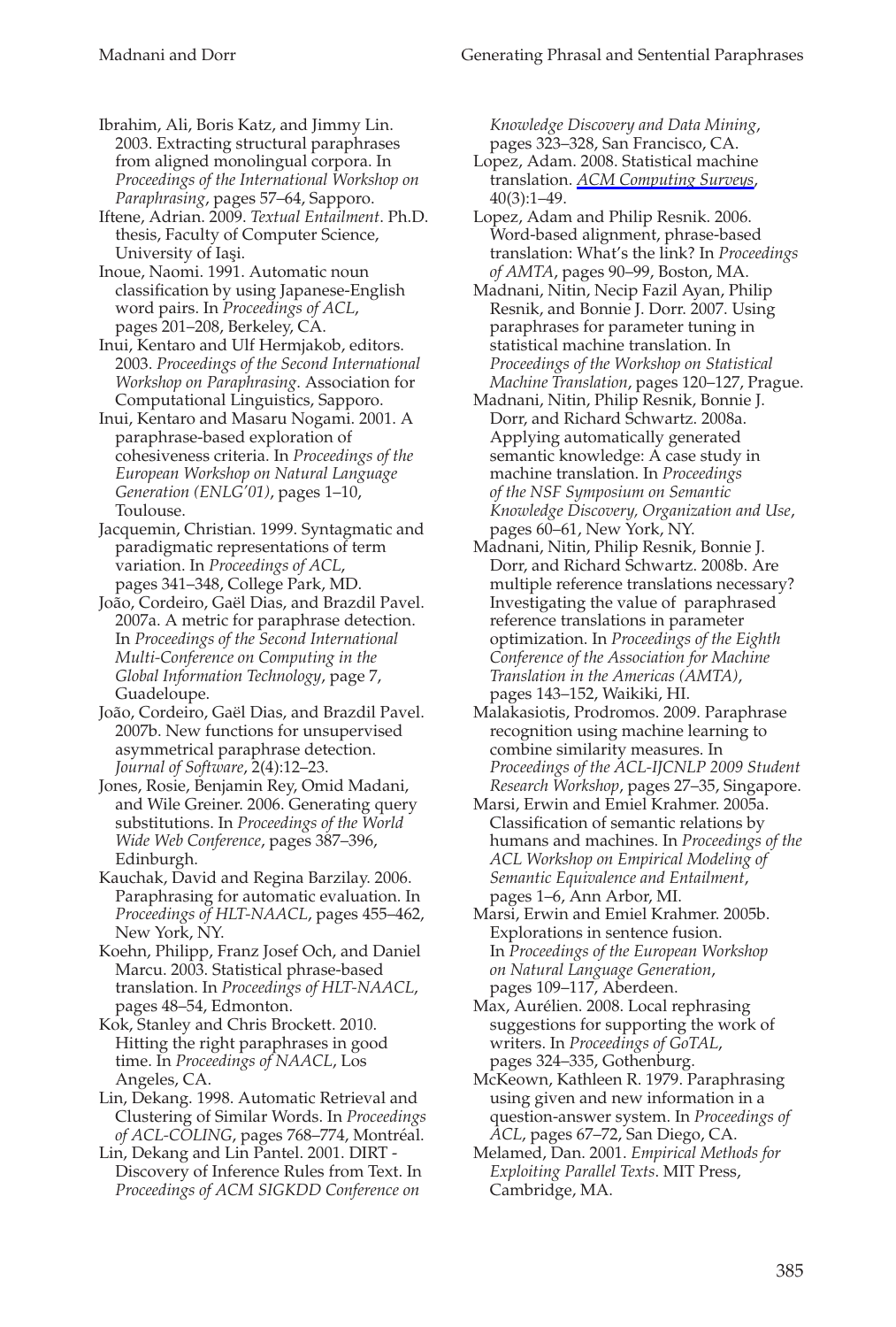Melamed, I. Dan. 1997. A word-to-word model of translational equivalence. In *Proceedings of ACL*, pages 490–497, Madrid.

Metzler, Donald, Susan Dumais, and Christopher Meek. 2007. Similarity measures for short segments of text. In *Proceedings of the European Conference on Information Retrieval (ECIR)*, pages 16–27, Rome.

Mohri, Mehryar and Michael Riley. 2002. An efficient algorithm for the n-best-strings problem. In *Proceedings of the 7th International Conference on Spoken Language Processing (ICSLP'02)*, pages 1313–1316, Denver, CO.

Murakami, Akiko and Tetsuya Nasukawa. 2004. Term aggregation: Mining synonymous expressions using personal stylistic variations. In *Proceedings of COLING*, pages 806–812, Geneva.

NIST. 2009. NIST Open Machine Translation (MT) Evaluation. Information Access Division. http://www.nist.gov/ speech/tests/mt/.

Nivre, Joakim, Johan Hall, Sandra Kübler, Ryan McDonald, Jens Nilsson, Sebastian Riedel, and Deniz Yuret. 2007. The CoNLL 2007 shared task on dependency parsing. In *Proceedings of the CoNLL Shared Task Session of EMNLP-CoNLL 2007*, pages 915–932, Prague.

Owczarzak, Karolina, Declan Groves, Josef Van Genabith, and Andy Way. 2006. Contextual bitext-derived paraphrases in automatic MT evaluation. In *Proceedings on the Workshop on Statistical Machine Translation*, pages 86–93, New York, NY.

Pang, Bo, Kevin Knight, and Daniel Marcu. 2003. Syntax-based alignment of multiple translations: Extracting paraphrases and generating new sentences. In *Proceedings of HLT-NAACL*, pages 102–109, Edmonton.

Pantel, Patrick, Rahul Bhagat, Bonaventura Coppola, Timothy Chklovski, and Eduard Hovy. 2007. ISP: Learning inferential selectional preferences. In *Proceedings of NAACL*, pages 564–571, Rochester, NY.

Papineni, K., S. Roukos, T. Ward, and W.-J. Zhu. 2002. BLEU: A method for automatic evaluation of machine translation. In *Proceedings of ACL*, pages 311–318, Philadelphia, PA.

Paşca, Marius and Péter Dienes. 2005. Aligning needles in a haystack: Paraphrase acquisition across the Web. In *Proceedings of IJCNLP*, pages 119—130, Jeju Island.

Pereira, Fernando, Naftali Tishby, and Lillian Lee. 1993. Distributional clustering of

English words. In *Proceedings of ACL*, pages 183–190, Columbus, OH.

Power, Richard and Donia Scott. 2005. Automatic generation of large-scale paraphrases. In *Proceedings of the Third International Workshop on Paraphrasing*, pages 57–64, Jeju Island.

Quirk, Chris, Chris Brockett, and William Dolan. 2004. Monolingual machine translation for paraphrase generation. In *Proceedings of EMNLP*, pages 142–149, Barcelona.

Ramshaw, Lance and Mitch Marcus. 1995. Text chunking using transformation-based learning. In *Proceedings of the Third Workshop on Very Large Corpora*, pages 82–94, Cambridge, MA.

Ravichandran, Deepak and Eduard Hovy. 2002. Learning surface text patterns for a question answering system. In *Proceedings of ACL*, pages 41–47, Philadelphia, PA.

Ravichandran, Deepak, Patrick Pantel, and Eduard H. Hovy. 2005. Randomized algorithms and NLP: Using locality sensitive hash function for high speed noun clustering. In *Proceedings of ACL*, pages 622–629, Ann Arbor, MI.

Riezler, Stefan, Alexander Vasserman, Ioannis Tsochantaridis, Vibhu O. Mittal, and Yi Liu. 2007. Statistical machine translation for query expansion in answer retrieval. In *Proceedings of ACL*, pages 464–471, Prague.

Romano, Lorenza, Milen Kouylekov, Idan Szpektor, Ido Dagan, and Alberto Lavelli. 2006. Investigating a generic paraphrase-based approach for relation extraction. In *Proceedings of EACL*, pages 409–416, Trento.

Rus, Vasile, Philip M. McCarthy, and Mihai C. Lintean. 2008. Paraphrase identification with lexico-syntactic graph subsumption. In *Proceedings of the 21st International FLAIRS Conference*, pages 201–206, Coconut Grove, FL.

Sahami, Mehran and Timothy D. Heilman. 2006. A Web-based kernel function for measuring the similarity of short text snippets. In *Proceedings of the World Wide Web Conference*, pages 377–386, Edinburgh.

Sekine, Satoshi. 2005. Automatic paraphrase discovery based on context and keywords between NE pairs. In *Proceedings of the International Workshop on Paraphrasing*, pages 80–87, Jeju Island, South Korea.

Sekine, Satoshi. 2006. On-demand information extraction. In *Proceedings of COLING-ACL*, pages 731–738, Sydney.